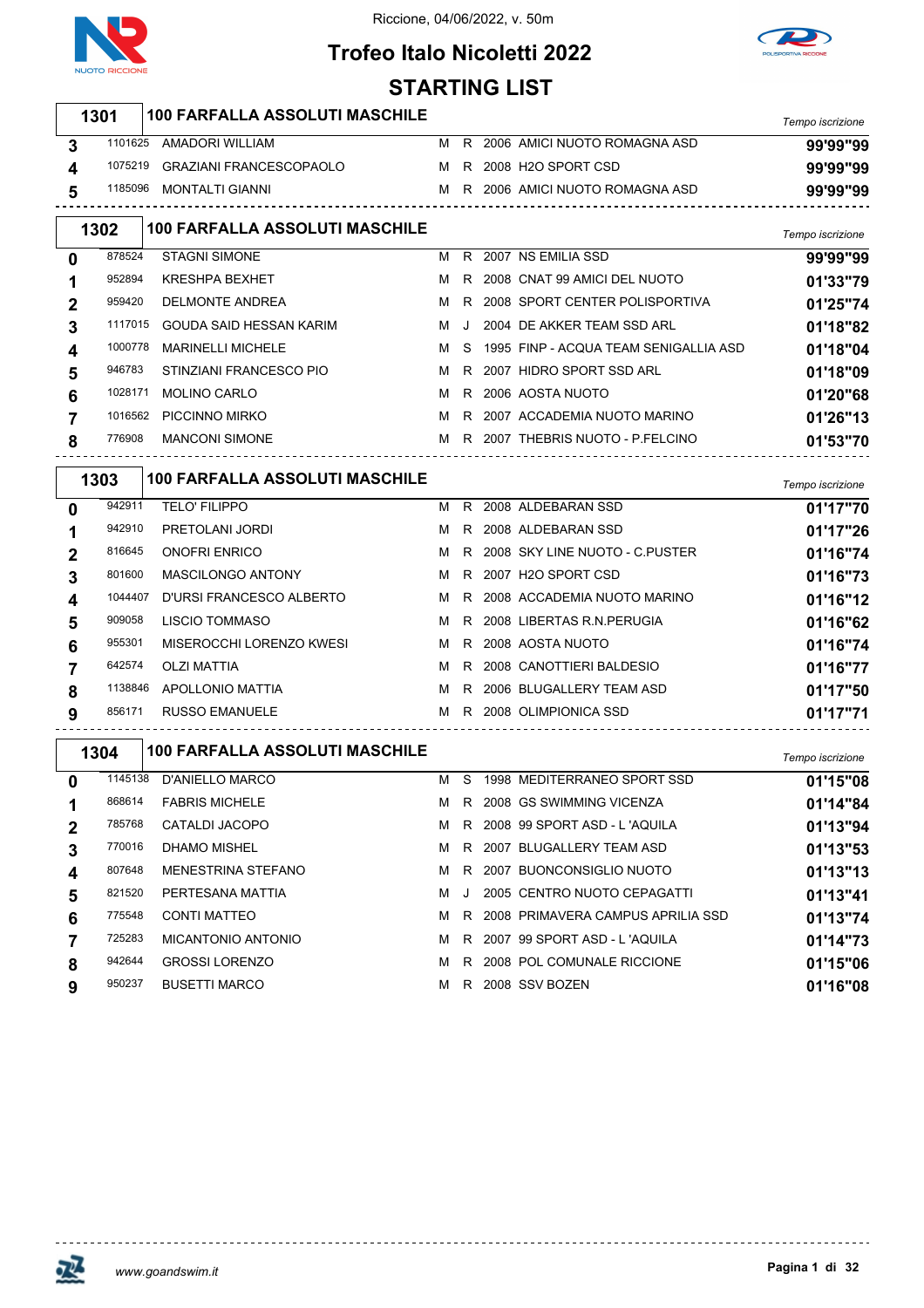

Riccione, 04/06/2022, v. 50m

## **Trofeo Italo Nicoletti 2022 STARTING LIST**



### *Tempo iscrizione* **100 FARFALLA ASSOLUTI MASCHILE** PIZZIRANI FEDERICO M R 2008 CN UISP - BOLOGNA **01'12"26** CANULLI CLAUDIO M R 2008 H2O SPORT CSD **01'11"75** FRABETTI MATTIA M R 2006 G.S. FORLI' NUOTO ASD **01'11"72**

|         |                        |   |    |                                  | <u>UIIII</u> |
|---------|------------------------|---|----|----------------------------------|--------------|
| 776557  | <b>BARBACCI SAMUEL</b> | м |    | R 2008 LIBERTAS R.N.PERUGIA      | 01'11"53     |
| 1071027 | PICCHIARELLI DAVIDE    | м |    | R 2008 TECRI NUOTO - CORNAREDO   | 01'11"41     |
| 659801  | <b>IANIERI LUCA</b>    | M |    | R 2006 CENTRO NUOTO CEPAGATTI    | 01'11"49     |
| 704192  | CASELLI GIACOMO        | м |    | R 2006 VELA NUOTO ANCONA         | 01'11"63     |
| 877004  | <b>HUEBER ELIA</b>     | M |    | R 2007 POL COMUNALE RICCIONE     | 01'11"73     |
| 784845  | <b>CERSAQI DIEGO</b>   | м |    | R 2007 NUOTO CLUB GIULIANOVA ASD | 01'11"78     |
| 825157  | CARDINALI LEONARDO     | м | R. | 2006 CNAT 99 AMICI DEL NUOTO     | 01'12"59     |
|         |                        |   |    |                                  |              |

|              | 1306    | <b>100 FARFALLA ASSOLUTI MASCHILE</b> |   |        |                                | Tempo iscrizione |
|--------------|---------|---------------------------------------|---|--------|--------------------------------|------------------|
| $\mathbf{0}$ | 558191  | <b>CECCARELLI JACOPO</b>              | м | S.     | 2000 THEBRIS NUOTO - P.FELCINO | 01'11"26         |
|              | 1041845 | <b>MIANI ROBERTO</b>                  | м |        | R 2008 S.G.T. SPORT SSD        | 01'11"18         |
|              | 710822  | OTTAVIANI ANDREA                      | м |        | R 2008 99 SPORT ASD - L'AQUILA | 01'11"17         |
| 3            | 955072  | CASSANELLI JACOPO                     | м | $\Box$ | 2005 TECRI NUOTO - CORNAREDO   | 01'10"63         |
| 4            | 877876  | <b>NALDI FRANCESCO</b>                | м |        | R 2007 DE AKKER TEAM SSD ARL   | 01'10"53         |
| 5            | 849355  | <b>CENTILLO JACOPO</b>                | м | R.     | 2007 H2O SPORT CSD             | 01'10"58         |
| 6            | 1011181 | <b>BARTOLINI JURI</b>                 | м |        | R 2008 RARI NANTES ROMAGNA ASD | 01'10"70         |
|              | 804322  | SACCHETTA ALESSANDRO                  | м | R      | 2007 EMMEDUE SSD               | 01'11"18         |
| 8            | 662864  | DEGL'INNOCENTI EDOARDO                | м |        | R 2007 CENTRO NUOTO CEPAGATTI  | 01'11"18         |
| 9            | 904859  | <b>ZELGER ALEX</b>                    | м |        | R 2007 SSV LEIFERS SCHWIMMEN   | 01'11"41         |

|   | 1307    | <b>100 FARFALLA ASSOLUTI MASCHILE</b> |   |         |                                | Tempo iscrizione |
|---|---------|---------------------------------------|---|---------|--------------------------------|------------------|
| 0 | 946695  | <b>TORREGGIANI DAVIDE</b>             | м | R.      | 2006 SPORT VILLAGE SSD         | 01'10"26         |
| 1 | 879748  | PARLANGELI ANDREA                     | м | R.      | 2007 SAVENA NUOTO TEAM         | 01'10"07         |
| 2 | 702676  | PASQUINUCCI RICCARDO                  | м | $\cdot$ | 2004 SWEET TEAM MODENA ASD     | 01'09"95         |
| 3 | 876995  | <b>GHINELLI ANDREA</b>                | м | R.      | 2007 POL COMUNALE RICCIONE     | 01'09"87         |
| 4 | 1010068 | <b>BRUNI LORENZO</b>                  | м | R       | 2008 DE AKKER TEAM SSD ARL     | 01'09"52         |
| 5 | 838326  | TORTORICI NICOLO' PIO                 | м | $\cdot$ | 2005 OLYMPIAPALERMO ASD        | 01'09"55         |
| 6 | 710486  | <b>GALEAZZI NICCOLO'</b>              | м | R       | 2006 NUOTO PIOMBINO            | 01'09"91         |
|   | 776808  | <b>CANCELLOTTI GABRIELE</b>           | м | R.      | 2007 THEBRIS NUOTO - P.FELCINO | 01'09"99         |
| 8 | 1113015 | <b>BIOLCHINI ALEXANDER</b>            | м | R.      | 2006 DE AKKER TEAM SSD ARL     | 01'10"14         |
| 9 | 727838  | <b>VENTURA MATTEO</b>                 | м | R       | 2006 SPORT VILLAGE SSD         | 01'10"26         |

|   | 1308    | <b>100 FARFALLA ASSOLUTI MASCHILE</b> |   |         |      |                                | Tempo iscrizione |
|---|---------|---------------------------------------|---|---------|------|--------------------------------|------------------|
| 0 | 731569  | <b>BELTRE MICHAEL</b>                 | м | R.      | 2007 | BUONCONSIGLIO NUOTO            | 01'09"43         |
|   | 1119883 | PALADINI MOLGORA GIACOMO              | м | R       |      | 2006 ROBUR ET FIDES - VARESE   | 01'09"36         |
|   | 947108  | DALL'UOMO LEONARDO                    | м |         |      | R 2007 CN UISP - BOLOGNA       | 01'09"28         |
| 3 | 1120439 | COTUGNO GIACOMO                       | м | R.      |      | 2007 TECRI NUOTO - CORNAREDO   | 01'08"86         |
| 4 | 926124  | <b>MUCCIOLA FEDERICO</b>              | м | R.      |      | 2008 S.G.T. SPORT SSD          | 01'08"58         |
| 5 | 664447  | <b>RESTA GIANMARCO</b>                | м | R.      |      | 2007 SPORT CENTER POLISPORTIVA | 01'08"74         |
| 6 | 827369  | <b>BIGIANI GABRIELE</b>               | м | $\cdot$ |      | 2005 CN UISP - BOLOGNA         | 01'09"24         |
|   | 795034  | RONCONI PIETRO                        | м | R.      |      | 2007 SPORT VILLAGE SSD         | 01'09"29         |
| 8 | 900802  | GIAMMARINO LORENZO                    | м | R.      |      | 2006 CENTRO NUOTO CEPAGATTI    | 01'09"41         |
| 9 | 947068  | CUCCHI GUIDO                          | м | R       |      | 2008 CANOTTIERI BALDESIO       | 01'09"51         |
|   |         |                                       |   |         |      |                                |                  |

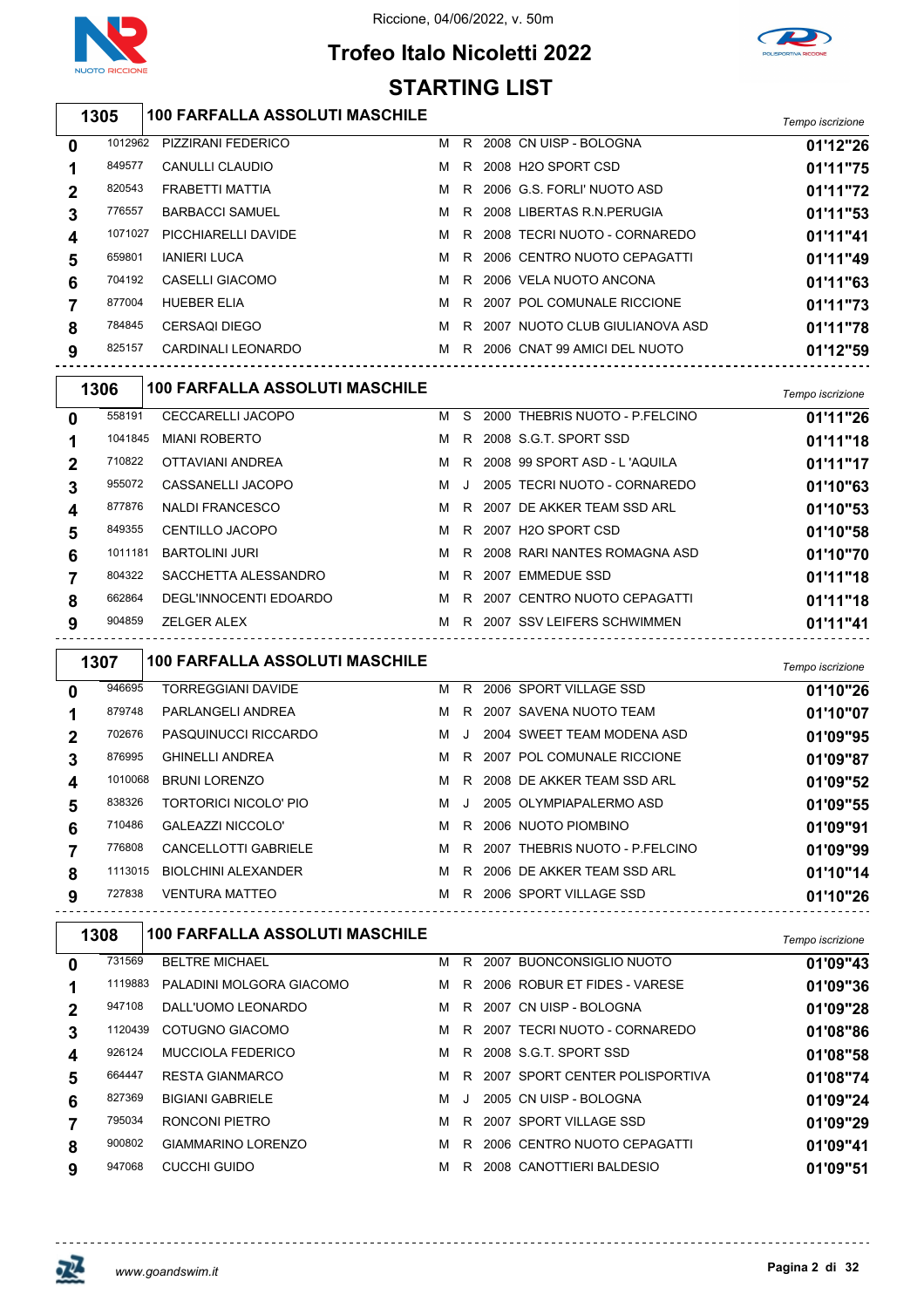





# **Trofeo Italo Nicoletti 2022 STARTING LIST**

## *Tempo iscrizione* **100 FARFALLA ASSOLUTI MASCHILE**

| 0 | 828913 | DI BACCO VITTORIO        | м |         | R 2006 G.S. FORLI' NUOTO ASD   | 01'08"44 |
|---|--------|--------------------------|---|---------|--------------------------------|----------|
|   | 882130 | <b>PALMIERI EMANUELE</b> | м | R       | 2008 HIDRO SPORT SSD ARL       | 01'08"40 |
| 2 | 884091 | <b>ACCARDI MATTEO</b>    | м |         | R 2006 ROBUR ET FIDES - VARESE | 01'08"35 |
| 3 | 955618 | PIERINI PAOLO            | м | R.      | 2007 CN UISP - BOLOGNA         | 01'08"26 |
|   | 789384 | MARZOCCHI MARCO          | м | R.      | 2008 VELA NUOTO ANCONA         | 01'08"23 |
| 5 | 717630 | PIAZZA RICCARDO          | м | $\cdot$ | 2005 OLYMPIAPALERMO ASD        | 01'08"24 |
| 6 | 819903 | <b>CERRATO PIETRO</b>    | м | R       | 2006 AOSTA NUOTO               | 01'08"27 |
|   | 785030 | <b>GOBBETTI MATTEO</b>   | м | R       | 2006 NS MARCHE SSD             | 01'08"39 |
| 8 | 949547 | ALDRIGHETTI BIAGIO       | м |         | R 2008 NUOTATORI TRENTINI      | 01'08"43 |
| 9 | 703201 | <b>MANDATO LEONARDO</b>  | м | $\cdot$ | 2005 HEAVEN DUE SSD            | 01'08"45 |
|   |        |                          |   |         |                                |          |

|             | 1310    | <b>100 FARFALLA ASSOLUTI MASCHILE</b> |   |    |                                  | Tempo iscrizione |
|-------------|---------|---------------------------------------|---|----|----------------------------------|------------------|
| $\mathbf 0$ | 883981  | D'ACCOLTI ANTONIO                     | м | R. | 2006 CN UISP - BOLOGNA           | 01'08"09         |
|             | 732112  | NEVICONI NICOLO'                      | м |    | 2005 CENTRO NUOTO CEPAGATTI      | 01'08"04         |
| $\mathbf 2$ | 1051517 | <b>BASSI MATTIA</b>                   | м |    | R 2006 SPORT CENTER POLISPORTIVA | 01'07"80         |
| 3           | 818200  | <b>RICCIOTTI SAMUELE</b>              | м |    | R 2007 VELA NUOTO ANCONA         | 01'07"64         |
| 4           | 927132  | PALVARINI ALESSANDRO                  | м |    | R 2007 TECRI NUOTO - CORNAREDO   | 01'07"09         |
| 5           | 876329  | <b>BOSELLI ELIA</b>                   | м |    | R 2007 MIOCLUB SSD               | 01'07"35         |
| 6           | 826560  | <b>RICCARDI DANIEL</b>                | м |    | R 2006 IMOLANUOTO                | 01'07"71         |
|             | 918602  | MOSANER SAMUEL KAILASH                | м |    | R 2008 NUOTATORI TRENTINI        | 01'07"84         |
| 8           | 829222  | CORRADINI MATTEO FRANCESCO            | м | R. | 2008 CANOTTIERI BALDESIO         | 01'08"07         |
| 9           | 1074155 | <b>GATTA DIEGO</b>                    | м |    | R 2008 RARI NANTES ROMAGNA ASD   | 01'08"21         |

|                | 1311    | <b>100 FARFALLA ASSOLUTI MASCHILE</b> |   |   |                                | Tempo iscrizione |
|----------------|---------|---------------------------------------|---|---|--------------------------------|------------------|
| $\bf{0}$       | 795035  | <b>FRATONI ELIA</b>                   | M |   | R 2007 SPORT VILLAGE SSD       | 01'07"02         |
|                | 528529  | <b>SILVESTRINI LUCA</b>               | м | J | 2004 VELA NUOTO ANCONA         | 01'06"67         |
| $\overline{2}$ | 888441  | <b>NEGRI RICCARDO</b>                 | м |   | R 2007 SWEET TEAM MODENA ASD   | 01'06"29         |
|                | 836928  | <b>IMZI ANOUAR</b>                    | M |   | R 2006 BUONCONSIGLIO NUOTO     | 01'05"93         |
| 4              | 663026  | CAVALLO FABRIZIO                      | M |   | R 2007 CENTRO NUOTO CEPAGATTI  | 01'05"82         |
| 5              | 883983  | <b>BARATTINI ENEA</b>                 | M |   | R 2006 CN UISP - BOLOGNA       | 01'05"88         |
| 6              | 820316  | <b>SBROZZI FILIPPO</b>                | M |   | R 2006 POL COMUNALE RICCIONE   | 01'06"02         |
|                | 776622  | ECCEL ALESSANDRO                      | м |   | R 2008 NUOTATORI TRENTINI      | 01'06"37         |
| 8              | 887313  | <b>MARINELLI DIEGO</b>                | M |   | R 2007 CNAT 99 AMICI DEL NUOTO | 01'06"86         |
| 9              | 1010938 | PRANDINA CRISTIAN                     | M |   | R 2007 MIOCLUB SSD             | 01'07"05         |

|   | 1312   | <b>100 FARFALLA ASSOLUTI MASCHILE</b> |   |         |                                   | Tempo iscrizione |
|---|--------|---------------------------------------|---|---------|-----------------------------------|------------------|
| 0 | 732120 | SANVITALE TOMMASO                     | м | R       | 2007 S.G.T. SPORT SSD             | 01'05"66         |
|   | 628097 | PORETTI SAMUELE                       | м | C       | 2003 TECRI NUOTO - CORNAREDO      | 01'05"50         |
| 2 | 718062 | PIERMATTEI LUCA                       | м | $\cdot$ | 2004 PALLANUOTO TOLENTINO ASD     | 01'05"35         |
| 3 | 684689 | SQUILLACE SIMONE                      | м | $\cdot$ | 2005 PRIMAVERA CAMPUS APRILIA SSD | 01'05"30         |
| 4 | 586376 | SOSPIRATO NIKO                        | м | $\cdot$ | 2005 PRIMAVERA CAMPUS APRILIA SSD | 01'05"27         |
| 5 | 876327 | <b>CONTE GABRIELE</b>                 | м | R.      | 2007 MIOCLUB SSD                  | 01'05"29         |
| 6 | 816186 | SADDI MATTIA                          | м | $\cdot$ | 2005 TECRI NUOTO - CORNAREDO      | 01'05"31         |
|   | 816857 | LA ROSA STEFANO                       | м | R.      | 2006 PRESIDENT BOLOGNA            | 01'05"48         |
| 8 | 553432 | AMATORI DAVIDE                        | м | R       | 2007 SPORT VILLAGE SSD            | 01'05"62         |
| 9 | 888773 | <b>HYSO ALESSANDRO</b>                | м | R       | 2007 THEBRIS NUOTO - P FELCINO    | 01'05"69         |

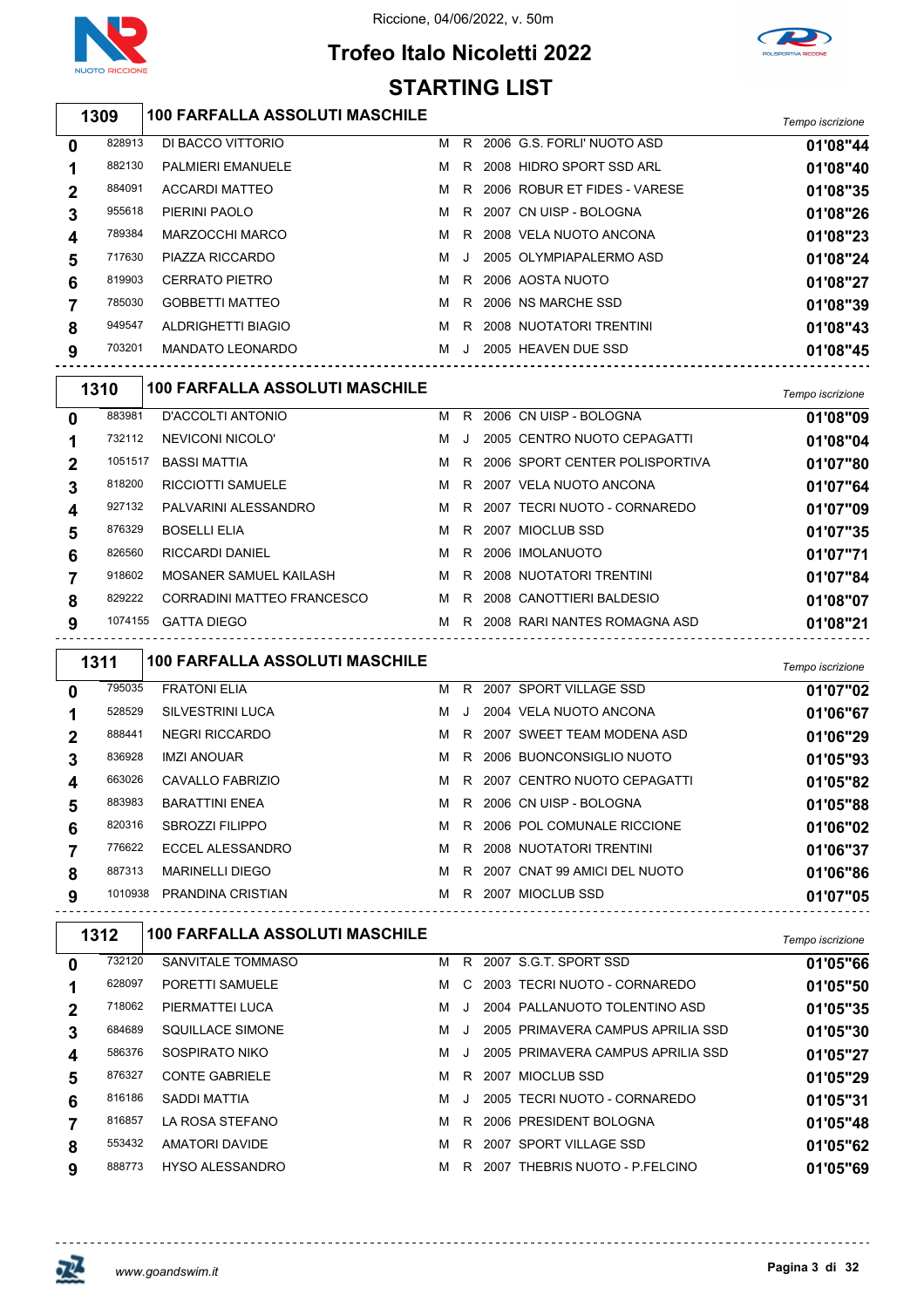

## **Trofeo Italo Nicoletti 2022 STARTING LIST**



*Tempo iscrizione* **100 FARFALLA ASSOLUTI MASCHILE** VERRILLI ALEX M R 2007 IMOLANUOTO **01'04"91** 899025 DI FRANGIA EMANUELE M R 2006 SWIM PROJECT VENAFRO ASD **01'04"80**  BATTISTA EMANUELE RENATO M R 2007 SDS **01'04"52** FLORIO EMANUELE M J 2005 H2O SPORT CSD **01'04"46** MONGARDI MARCO LUIGI M R 2008 IMOLANUOTO **01'04"34** SGARBOSSA PIERGIORGIO M R 2008 CENTRO NUOTO ROSA ' SSD **01'04"38** DIANINI NICOLO' M J 2005 CN UISP - BOLOGNA **01'04"52** 825482 TARANTINO CRISTIANO **M** J 2005 CN UISP - BOLOGNA **01'04"74**  TOTTI LUCA M R 2006 POL COMUNALE RICCIONE **01'04"85** GASBARRINO MICHELE PIO M R 2008 HIDRO SPORT SSD ARL **01'05"24**

|          | 1314   | <b>100 FARFALLA ASSOLUTI MASCHILE</b> |   |         |                                | Tempo iscrizione |
|----------|--------|---------------------------------------|---|---------|--------------------------------|------------------|
| $\bf{0}$ | 868495 | <b>CANTALUPO GIUSEPPE</b>             | м | R.      | 2008 EMMEDUE SSD               | 01'04"18         |
|          | 666170 | <b>MICHELI NICOLA</b>                 | м | R.      | 2008 NUOTATORI TRENTINI        | 01'04"02         |
| 2        | 942969 | <b>GADDONI ALEX</b>                   | м | R.      | 2008 NUOTO CLUB 2000 FAENZA    | 01'03"90         |
| 3        | 710488 | <b>PUTTINI GABRIELE</b>               | M | R.      | 2007 NUOTO PIOMBINO            | 01'03"77         |
| 4        | 850162 | COLALILLO MARIO                       | м | $\cdot$ | 2005 HIDRO SPORT SSD ARL       | 01'03"64         |
| 5        | 924870 | FARINA STEFANO ANDREA                 | м | R.      | 2007 PINGUINO NUOTO - AVEZZANO | 01'03"64         |
| 6        | 943293 | DAMIANI FLAVIO                        | м |         | R 2006 JUVENTUS NUOTO - ROMA   | 01'03"83         |
|          | 773266 | CIARLEGLIO ALESSANDRO                 | M | R.      | 2007 BUONCONSIGLIO NUOTO       | 01'03"93         |
| 8        | 691549 | VITALI ALESSANDRO                     | M | $\cdot$ | 2005 SPORT VILLAGE SSD         | 01'04"18         |
| 9        | 761754 | BORTOLI TOMMASO                       | M | $\cdot$ | 2005 BRESSANONE NUOTO          | 01'04"23         |

|   | 1315   | <b>100 FARFALLA ASSOLUTI MASCHILE</b> |   |           |                                  | Tempo iscrizione |
|---|--------|---------------------------------------|---|-----------|----------------------------------|------------------|
| 0 | 944744 | <b>FELISARI MANUEL</b>                | м | R.        | 2008 CANOTTIERI BALDESIO         | 01'03"55         |
|   | 795167 | DI DEO NICOLO'                        | м |           | R 2006 CENTRO NUOTO CEPAGATTI    | 01'03"51         |
| 2 | 730478 | EVANGELISTA GABRIELE                  | M |           | R 2008 PINGUINO NUOTO - AVEZZANO | 01'03"42         |
| 3 | 624118 | <b>FACOTTO ANDREA</b>                 | м | R         | 2006 NUOTO PIOMBINO              | 01'03"36         |
| 4 | 732105 | <b>FRANCAZIO EDOARDO</b>              | м | $\Box$    | 2005 CENTRO NUOTO CEPAGATTI      | 01'03"28         |
| 5 | 459312 | SACCHI LORENZO                        | м |           | C 2002 NS MARCHE SSD             | 01'03"31         |
| 6 | 690905 | KINZNER JAKOB                         | м | $\cdot$   | 2004 BRESSANONE NUOTO            | 01'03"38         |
|   | 759897 | <b>GIANMOENA PHILIP</b>               | м | $\cdot$ . | 2005 SSV LEIFERS SCHWIMMEN       | 01'03"48         |
| 8 | 874926 | PALADINI ALESSANDRO                   | м |           | R 2007 ALDEBARAN SSD             | 01'03"52         |
| 9 | 718927 | <b>GABRIELE ANDREA</b>                | м |           | R 2006 H2O SPORT CSD             | 01'03"62         |

|   | 1316    | 100 FARFALLA ASSOLUTI MASCHILE |   |           |                                | Tempo iscrizione |
|---|---------|--------------------------------|---|-----------|--------------------------------|------------------|
| 0 | 715027  | DI PIETRO ALESSANDRO           | м | R.        | 2006 OLIMPIONICA SSD           | 01'03"22         |
|   | 887292  | <b>CAVARGINI GIACOMO</b>       | м | R.        | 2007 CNAT 99 AMICI DEL NUOTO   | 01'03"05         |
| 2 | 673711  | VARRIANO JACOPO                | м | R.        | 2006 EMMEDUE SSD               | 01'02"96         |
| 3 | 1006003 | MAZZELLA DAVIDE                | M |           | R 2007 LIB NUOTO RAVENNA       | 01'02"86         |
| 4 | 770014  | CANTARINI GIACOMO              | м | R.        | 2007 BLUGALLERY TEAM ASD       | 01'02"76         |
| 5 | 887686  | <b>FARFALLA NICHOLAS</b>       | м |           | R 2007 HEAVEN DUE SSD          | 01'02"76         |
| 6 | 709645  | <b>BOCCOLARI FRANCO</b>        | м | $\cdot$ . | 2004 BRESSANONE NUOTO          | 01'02"94         |
|   | 862648  | AMORE ALESSIO                  | м | R         | 2006 IL GABBIANO SSD LADISPOLI | 01'03"04         |
| 8 | 829978  | <b>ZINGARO EMANUELE</b>        | м | R.        | 2006 ROBUR ET FIDES - VARESE   | 01'03"17         |
| 9 | 877050  | CALIGIANA MATTEO VALENTINO     | м | $\cdot$ . | 2005 LIBERTAS R.N. PERUGIA     | 01'03"28         |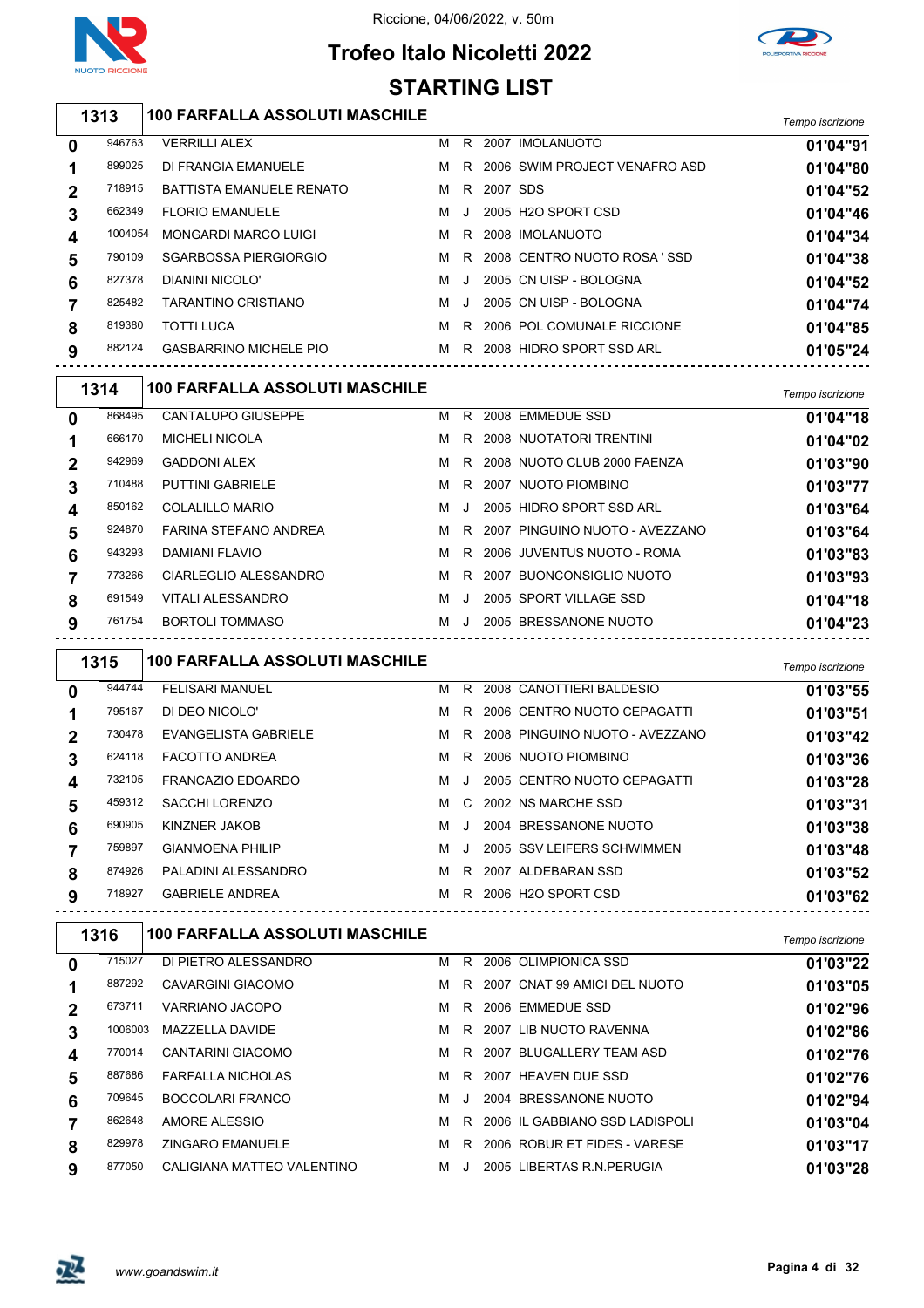

## **Trofeo Italo Nicoletti 2022 STARTING LIST**



#### *Tempo iscrizione* **100 FARFALLA ASSOLUTI MASCHILE** SAVORANI LORENZO M R 2006 DE AKKER TEAM SSD ARL **01'02"72** PALLADINO VINCENZO M C 2003 H2O SPORT CSD **01'02"69** BERTO TOMMASO M J 2005 VELA NUOTO ANCONA **01'02"62** GUARESI GIANLUCA M J 2004 OLYMPIAPALERMO ASD **01'02"49** TESTINO ALESSANDRO M C 2003 NUOTATORI PUGLIESI ASD **01'02"30** 825510 GRILLO FRANCESCO M J 2005 CN UISP - BOLOGNA **01'02"48**  COLI LORENZO M J 2004 SPORT VILLAGE SSD **01'02"60** PANNELLI JACOPO M J 2004 PALLANUOTO TOLENTINO ASD **01'02"63** BRUNI MARCO M J 2005 CNAT 99 AMICI DEL NUOTO **01'02"71** DE GREGORIO GABRIELE M R 2006 H2O SPORT CSD **01'02"74** *Tempo iscrizione* **100 FARFALLA ASSOLUTI MASCHILE**

|   | .      |                              |   |         |                                   | i empo iscrizione |
|---|--------|------------------------------|---|---------|-----------------------------------|-------------------|
| 0 | 946768 | <b>BOLOGNESI ANDREA</b>      | м | R.      | 2007 IMOLANUOTO                   | 01'02"26          |
|   | 691557 | <b>BRIDA TOMMASO LORENZO</b> | м | R.      | 2006 SSV BOZEN                    | 01'02"16          |
| 2 | 951566 | <b>BARBERA LUIGI</b>         | м |         | R 2008 CLUB AQUATICO PESCARA SSD  | 01'02"04          |
|   | 695727 | <b>BEVILACQUA THOMAS</b>     | м | $\cdot$ | 2004 SSV BOZEN                    | 01'01"97          |
| 4 | 627056 | <b>SANTO DARIO</b>           | м | R.      | 2006 NUOTO PIOMBINO               | 01'01"90          |
| 5 | 890347 | <b>SPANO EMANUELE</b>        | м | R       | 2008 PRIMAVERA CAMPUS APRILIA SSD | 01'01"91          |
| 6 | 945776 | SAMORI' GIOVANNI             | м | R       | 2008 RARI NANTES ROMAGNA ASD      | 01'02"01          |
|   | 804177 | STINZIANI FRANCESCO          | м | R.      | 2006 H2O SPORT CSD                | 01'02"12          |
| 8 | 708180 | INGROSSO GIOVANNI PIO        | м | R.      | 2006 OLIMPICA SALENTINA ASD       | 01'02"19          |
| 9 | 660188 | <b>VENTUROLI LORENZO</b>     | м |         | C 2002 CN UISP - BOLOGNA          | 01'02"27          |

|              | 1319   | <b>100 FARFALLA ASSOLUTI MASCHILE</b> |   |              |          |                                  | Tempo iscrizione |
|--------------|--------|---------------------------------------|---|--------------|----------|----------------------------------|------------------|
| $\mathbf{0}$ | 763868 | <b>CALIANDRO GIANLUCA</b>             | M |              |          | R 2007 MEDITERRANEO SPORT SSD    | 01'01"82         |
|              | 820490 | DI MARCO NICCOLO'                     | м |              |          | R 2006 SAVENA NUOTO TEAM         | 01'01"64         |
|              | 791122 | <b>GOVERNATORINI TIZIANO</b>          | M |              |          | R 2006 LIBERTAS R.N. PERUGIA     | 01'01"58         |
| 3            | 952843 | ROMAGNOLI MANUELE                     | M |              |          | R 2007 CN UISP - BOLOGNA         | 01'01"50         |
| 4            | 827741 | NUCCI EDOARDO                         | м | - 11         |          | 2005 DE AKKER TEAM SSD ARL       | 01'01"36         |
| 5            | 842661 | D'ADAMO ALESSANDRO                    | м | R.           | 2008 SDS |                                  | 01'01"43         |
| 6            | 835482 | <b>CAPPIELLO PATRICK</b>              |   |              |          | M R 2006 RARI NANTES ROMAGNA ASD | 01'01"58         |
|              | 713901 | SORACE MARCO JUNIO MASSIMO            | M | $\mathbf{J}$ |          | 2005 OLYMPIAPALERMO ASD          | 01'01"59         |
| 8            | 955623 | ZOLDAN ANDREA                         | м |              |          | R 2007 CN UISP - BOLOGNA         | 01'01"68         |
| 9            | 765605 | TERZIARI TOMMASO                      | м | -J           |          | 2005 IMOLANUOTO                  | 01'01"90         |

|             | 1320   | <b>100 FARFALLA ASSOLUTI MASCHILE</b> | Tempo iscrizione |    |                                    |          |
|-------------|--------|---------------------------------------|------------------|----|------------------------------------|----------|
| 0           | 632566 | <b>SERIO LUCA</b>                     | м                | C. | 2003 CANOTTIERI TEVERE REMO        | 01'01"06 |
|             | 710821 | SALVATI LORENZO                       | м                | R. | 2008 ASD DIMENSIONE NUOTO L'AQUILA | 01'01"04 |
| $\mathbf 2$ | 591735 | ORSATTI ALESSIO                       | м                | C. | 2003 CENTRO NUOTO CEPAGATTI        | 01'00"93 |
|             | 741974 | <b>IANNONE EMANUELE</b>               | м                |    | 2005 HIDRO SPORT SSD ARL           | 01'00"79 |
| 4           | 817103 | <b>BERTIN SAMUELE</b>                 | м                | R. | 2006 RINASCITA TEAM ROMAGNA        | 01'00"54 |
| 5           | 744912 | <b>FINOTTO ANDREA</b>                 | м                |    | 2005 SSD STILELIBERO - PREGANZ     | 01'00"73 |
| 6           | 685704 | <b>VALENTINI TOMMASO</b>              | м                |    | 2004 SWEET TEAM MODENA ASD         | 01'00"85 |
|             | 723233 | <b>PRAMPOLINI VALTER</b>              | м                |    | 2004 SWEET TEAM MODENA ASD         | 01'00"99 |
| 8           | 828756 | <b>TAGLIATTI NICHOLAS</b>             | м                | R. | 2006 CUS FERRARA ASD               | 01'01"04 |
| 9           | 686976 | <b>MATTEAZZI GIAN MARCO</b>           | м                | C. | 2003 GS SWIMMING VICENZA           | 01'01"20 |

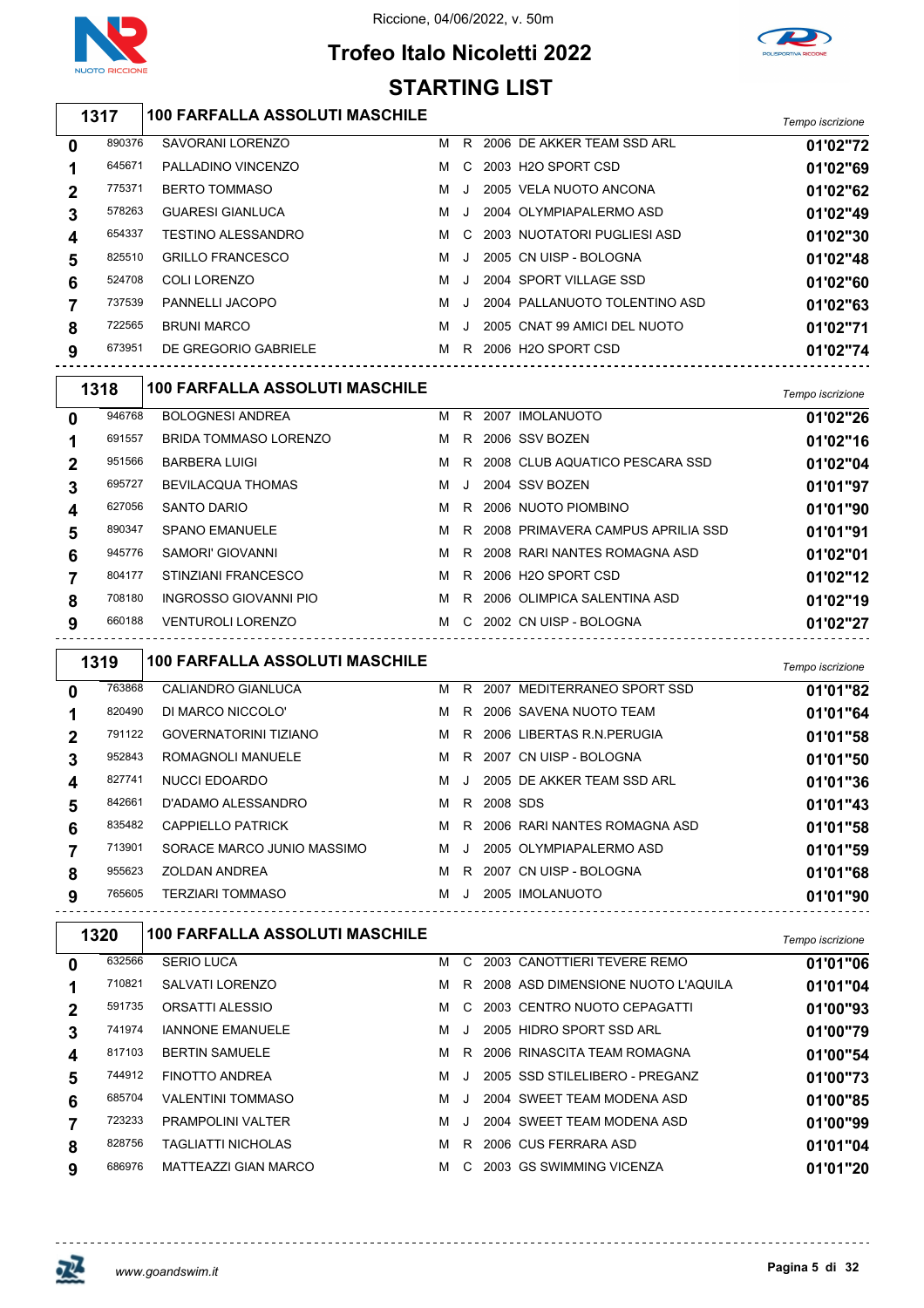



# **Trofeo Italo Nicoletti 2022 STARTING LIST**

# *Tempo iscrizione* **100 FARFALLA ASSOLUTI MASCHILE**

| $\mathbf 0$ | 827370 | PIVETTI LEONARDO          | м | $\cdot$ | 2005 CN UISP - BOLOGNA         | 01'00"44 |
|-------------|--------|---------------------------|---|---------|--------------------------------|----------|
| 1           | 711927 | PELUSO ALESSANDRO         | M |         | 2005 SWIM PROJECT VENAFRO ASD  | 01'00"14 |
| $\mathbf 2$ | 478572 | DAVANZO SIMONE            | M | S.      | 1999 TECRI NUOTO - CORNAREDO   | 01'00"06 |
| 3           | 397293 | <b>GUAZZAROTTI PIETRO</b> | M | C.      | 2002 VELA NUOTO ANCONA         | 01'00"00 |
| 4           | 758722 | <b>BASSANI MARCO</b>      | M |         | 2005 ROBUR ET FIDES - VARESE   | 00'59"90 |
| 5           | 816785 | <b>BELLEI ALESSANDRO</b>  | M | R.      | 2006 NS FMILLA SSD             | 00'59"91 |
| 6           | 817110 | <b>SENNI SAMUEL</b>       | M | R.      | 2006 RINASCITA TEAM ROMAGNA    | 01'00"05 |
| 7           | 673679 | AGOSTINI DANIEL           | м | R.      | 2006 HIDRO SPORT SSD ARL       | 01'00"14 |
| 8           | 623409 | MNATACANIAN THOMAS        | м | R       | 2006 CANOTTIERI BALDESIO       | 01'00"22 |
| 9           | 593880 | <b>SPECA MATTEO</b>       | M |         | 2004 NUOTO CLUB GIULIANOVA ASD | 01'00"51 |
|             |        |                           |   |         |                                |          |

|             | 1322   | <b>100 FARFALLA ASSOLUTI MASCHILE</b> |   |              |          |                                   | Tempo iscrizione |
|-------------|--------|---------------------------------------|---|--------------|----------|-----------------------------------|------------------|
| $\mathbf 0$ | 700133 | <b>GONELLI MIRKO</b>                  | м | J.           |          | 2004 CUS FERRARA ASD              | 00'59"79         |
|             | 690715 | FORNARO MASSIMILIANO                  | м | $\mathbf{J}$ |          | 2005 PALLANUOTO TOLENTINO ASD     | 00'59"59         |
| $\mathbf 2$ | 718920 | D'ADAMO SIMONE                        | м | R.           | 2006 SDS |                                   | 00'59"29         |
| 3           | 412573 | <b>CERIALI STEFANO</b>                | м | C.           |          | 2003 CANOTTIERI BALDESIO          | 00'59"24         |
| 4           | 724293 | <b>GUTANU DINU</b>                    | м |              |          | 2005 CNAT 99 AMICI DEL NUOTO      | 00'59"01         |
| 5           | 714007 | DARDI ALEX                            | м | $\cdot$      |          | 2004 IMOLANUOTO                   | 00'59"11         |
| 6           | 584446 | <b>CARETTA DANIELE</b>                | м |              |          | 2005 PRIMAVERA CAMPUS APRILIA SSD | 00'59"26         |
|             | 652849 | STEFANI' EMANUELE                     | м | R.           |          | 2007 NUOTATORI PUGLIESI ASD       | 00'59"47         |
| 8           | 514108 | <b>CLAZZER VALERIO</b>                | м | $\cdot$      |          | 2005 PRIMAVERA CAMPUS APRILIA SSD | 00'59"61         |
| 9           | 927133 | <b>SISTI GABRIELE</b>                 | м | R.           |          | 2007 TECRI NUOTO - CORNAREDO      | 00'59"82         |
|             |        |                                       |   |              |          |                                   |                  |

|             | 1323   | <b>100 FARFALLA ASSOLUTI MASCHILE</b> |   |    |                              | Tempo iscrizione |
|-------------|--------|---------------------------------------|---|----|------------------------------|------------------|
| 0           | 573332 | <b>MAINES MATTIA</b>                  | м | C. | 2003 TEAM NUOTO TRENTO ASD   | 00'58"93         |
|             | 712505 | FIORENTINO DIEGO                      | м |    | 2005 OLIMPICA SALENTINA ASD  | 00'58"89         |
| $\mathbf 2$ | 525976 | PIZZONI SIMON PIETRO                  | м |    | 2005 SPOLETO NUOTO           | 00'58"70         |
| 3           | 827743 | <b>VARINI SAMUELE</b>                 | м |    | 2005 CN UISP - BOLOGNA       | 00'58"63         |
| 4           | 416978 | <b>MASSEI MARCELLO</b>                | м | C. | 2003 RARI NANTES ALA         | 00'58"35         |
| 5           | 623518 | DELBIANCO DIEGO                       | м | C. | 2003 POL COMUNALE RICCIONE   | 00'58"41         |
| 6           | 719748 | NASONI MATTEO                         | м |    | 2005 NS MARCHE SSD           | 00'58"67         |
|             | 828914 | RAVAIOLI RICCARDO                     | м | R. | 2006 RARI NANTES ROMAGNA ASD | 00'58"88         |
| 8           | 187487 | <b>RICCIARDI LORENZO</b>              | м | S. | 1998 VELA NUOTO ANCONA       | 00'58"89         |
| 9           | 474537 | <b>BOARIA PIETRO</b>                  | м |    | 2004 GS SWIMMING VICENZA     | 00'59"00         |

|             | 1324   | <b>100 FARFALLA ASSOLUTI MASCHILE</b> |   |           |                                  | Tempo iscrizione |
|-------------|--------|---------------------------------------|---|-----------|----------------------------------|------------------|
| $\mathbf 0$ | 767001 | <b>BRAVACCINI LUCA</b>                | м | . . 1     | 2005 POL COMUNALE RICCIONE       | 00'58"25         |
|             | 776473 | SCAMPICCHIO LUCA ANTONIO              | м | R.        | 2007 SSV BOZEN                   | 00'58"11         |
| $\mathbf 2$ | 653675 | ROSSO NICOLO'                         | м | . . 1     | 2005 TEAM VENETO ASD             | 00'57"97         |
| 3           | 705026 | LUTECKI ALESSANDRO                    | M |           | C 2003 JUVENTUS NUOTO - ROMA     | 00'57"64         |
| 4           | 761195 | <b>LOMBARDI BRYAN</b>                 | м | $\Box$    | 2005 DE AKKER TEAM SSD ARL       | 00'57"55         |
| 5           | 406860 | RIGNANESE FEDERICO                    | M |           | C 2002 VELA NUOTO ANCONA         | 00'57"63         |
| 6           | 547624 | <b>IACOVELLI ANTONIO PIO</b>          | м | J.        | 2005 HIDRO SPORT SSD ARL         | 00'57"70         |
|             | 616836 | DE SMET DAVIDE                        | м |           | C 2003 SKY LINE NUOTO - C PUSTER | 00'58"10         |
| 8           | 577353 | <b>BOATO EDOARDO</b>                  | м | $\cdot$ . | 2004 G.P. NUOTO MIRA             | 00'58"16         |
| 9           | 466194 | DEL PIVO ENRICO                       | м | C.        | 2003 SPORT VILLAGE SSD           | 00'58"29         |

-------------------------------------

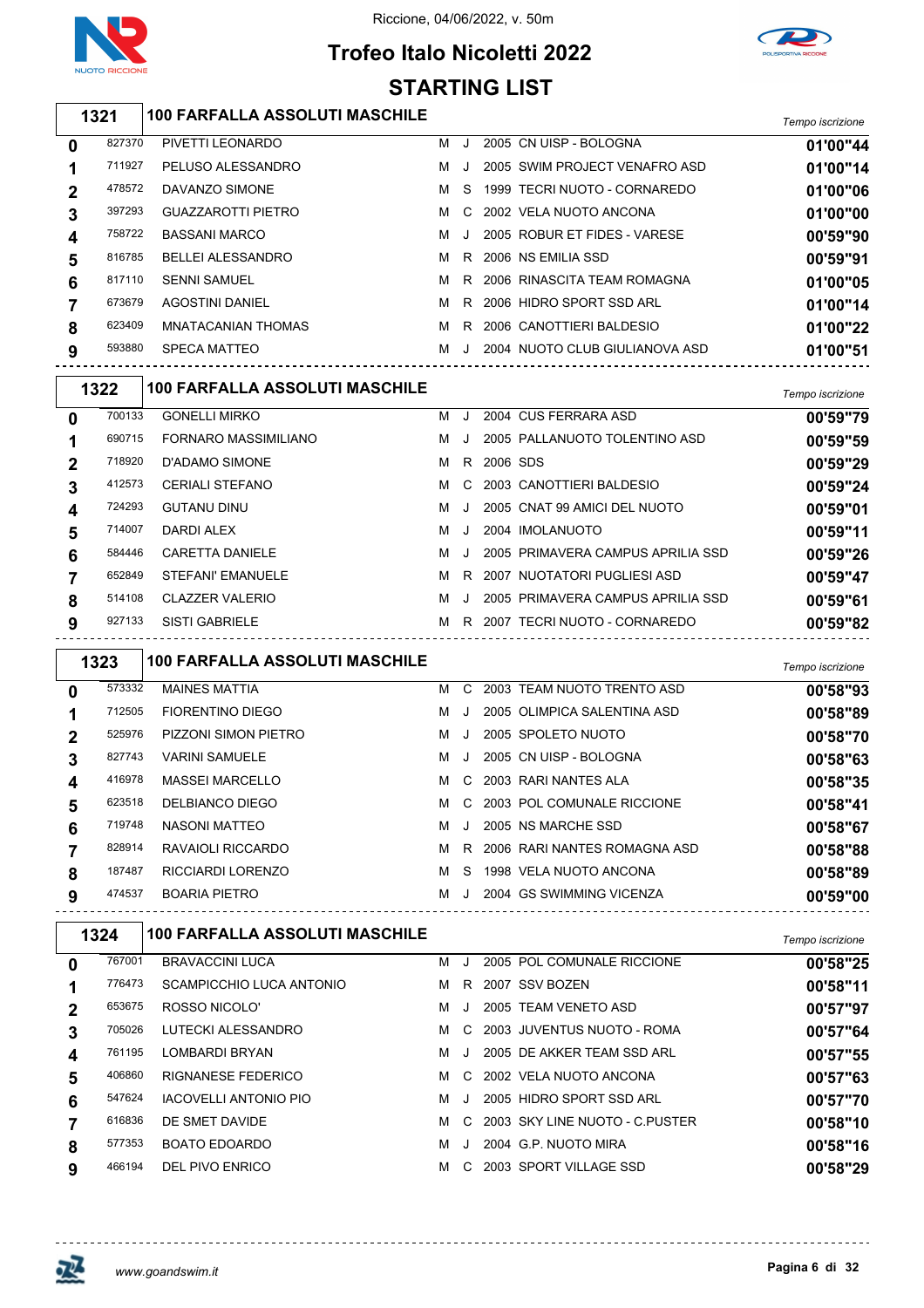



# **Trofeo Italo Nicoletti 2022 STARTING LIST**

*Tempo iscrizione* **100 FARFALLA ASSOLUTI MASCHILE**

| $\mathbf 0$ | 563244 | <b>VALENTI THOMAS</b>     | м | C. | 2002 POL COMUNALE RICCIONE  | 00'57"32 |
|-------------|--------|---------------------------|---|----|-----------------------------|----------|
| 1           | 759553 | <b>BUGATTI IVAN</b>       | м | J. | 2004 MIOCLUB SSD            | 00'56"90 |
| $\mathbf 2$ | 512335 | PERNA GIANFRANCO          | м |    | C 2002 OLYMPIAPALERMO ASD   | 00'55"92 |
| 3           | 192348 | SALADINI STEFANO          | м | S. | 1997 IMOLANUOTO             | 00'55"01 |
| 4           | 264102 | <b>TODESCO LUCA</b>       | м |    | S 1998 IMOLANUOTO           | 00'53"58 |
| 5           | 186990 | <b>VECCHIETTI EUGENIO</b> | м |    | S 1998 VELA NUOTO ANCONA    | 00'54"63 |
| 6           | 591093 | <b>GARDINI GABRIEL</b>    | м | C. | 2002 POL COMUNALE RICCIONE  | 00'55"25 |
|             | 474528 | <b>MESCOLI FRANCESCO</b>  | м | C. | 2002 GS SWIMMING VICENZA    | 00'56"35 |
| 8           | 561269 | <b>MENTA MARCO</b>        | м | C. | 2002 CENTRO NUOTO ROSA 'SSD | 00'57"23 |
| 9           | 125072 | BERNINI ALESSANDRO        | м | C. | 2003 CANOTTIERI BALDESIO    | 00'57"53 |
|             |        |                           |   |    |                             |          |

|              | 1326   | <b>100 FARFALLA ASSOLUTI MASCHILE</b> |   |         |                                   | Tempo iscrizione |
|--------------|--------|---------------------------------------|---|---------|-----------------------------------|------------------|
| 0            | 646271 | <b>MORICONI LEONARDO</b>              | м | C.      | 2003 VELA NUOTO ANCONA            | 00'57"25         |
| 1            | 591916 | <b>FEBBRARO GABRIELE</b>              | м | C.      | 2003 NUOTATORI PUGLIESI ASD       | 00'56"77         |
| $\mathbf{2}$ | 815517 | PIRELLI GABRIEL                       | м | $\cdot$ | 2005 IMOLANUOTO                   | 00'55"83         |
| 3            | 50024  | <b>BERTOLDI MATTEO</b>                | м | S.      | 1997 DE AKKER TEAM SSD ARL        | 00'54"86         |
| 4            | 411755 | <b>VALSECCHI EDOARDO</b>              | м | S.      | 1997 NUOTO CL.AZZURRA 91 - BO     | 00'52"80         |
| 5            | 447756 | <b>CESARI GIORGIO</b>                 | м | -S      | 1999 DE AKKER TEAM SSD ARL        | 00'54"53         |
| 6            | 948578 | <b>HARABAGIU DAVIDE MARIA</b>         | м | $\cdot$ | 2004 CANOTTIERI TEVERE REMO       | 00'55"13         |
|              | 514106 | <b>BAZZONI FEDERICO</b>               | м | C.      | 2003 PRIMAVERA CAMPUS APRILIA SSD | 00'56"35         |
| 8            | 524256 | <b>CHIARINI MIRCO</b>                 | м | S.      | 2001 CN UISP - BOLOGNA            | 00'57"20         |
| 9            | 60342  | <b>BALDACCI MANUEL</b>                | м | S.      | 2000 EMMEBI SHARK SWIM TEAM AS    | 00'57"43         |

| RAGAINI ALESSANDRO<br>2006 SPORT VILLAGE SSD<br>691540<br>м<br>R.<br>0<br>180067<br>1997 VELA NUOTO ANCONA<br>MONTENOVO MATTEO<br>м<br>S.<br>2004 ACSD PENTOTARY - FOGGIA<br>CIUFFREDA MAURIZIO<br>522966<br>м<br>2<br>. . 1<br>403491<br>DEANO MARCO<br>2000 ARCA TEAM ASD<br>м<br>-S<br>3<br>49609<br><b>BUSA MICHELE</b><br>2001 NUOTO CLUB 2000 FAENZA<br>м<br>S.<br>4<br>1998 IN SPORT RANE ROSSE<br><b>BRUGNONI GIULIO</b><br>394180<br>м<br>-S<br>5<br><b>GALLESI MARCO</b><br>2003 HIDRO SPORT SSD ARL<br>673207<br>м<br>C.<br>6<br>C 2002 ROBUR ET FIDES - VARESE<br>559734<br><b>VEZZINI ANDREA</b><br>м<br>453226<br>PIRIA LORENZO<br>2002 ARCA TEAM ASD<br>м<br>C.<br>8 |   | 1327   | <b>100 FARFALLA ASSOLUTI MASCHILE</b> |   |    |                             | Tempo iscrizione |
|-------------------------------------------------------------------------------------------------------------------------------------------------------------------------------------------------------------------------------------------------------------------------------------------------------------------------------------------------------------------------------------------------------------------------------------------------------------------------------------------------------------------------------------------------------------------------------------------------------------------------------------------------------------------------------------|---|--------|---------------------------------------|---|----|-----------------------------|------------------|
|                                                                                                                                                                                                                                                                                                                                                                                                                                                                                                                                                                                                                                                                                     |   |        |                                       |   |    |                             | 00'57"25         |
|                                                                                                                                                                                                                                                                                                                                                                                                                                                                                                                                                                                                                                                                                     |   |        |                                       |   |    |                             | 00'56"68         |
|                                                                                                                                                                                                                                                                                                                                                                                                                                                                                                                                                                                                                                                                                     |   |        |                                       |   |    |                             | 00'55"55         |
|                                                                                                                                                                                                                                                                                                                                                                                                                                                                                                                                                                                                                                                                                     |   |        |                                       |   |    |                             | 00'54"78         |
|                                                                                                                                                                                                                                                                                                                                                                                                                                                                                                                                                                                                                                                                                     |   |        |                                       |   |    |                             | 00'52"75         |
|                                                                                                                                                                                                                                                                                                                                                                                                                                                                                                                                                                                                                                                                                     |   |        |                                       |   |    |                             | 00'53"78         |
|                                                                                                                                                                                                                                                                                                                                                                                                                                                                                                                                                                                                                                                                                     |   |        |                                       |   |    |                             | 00'55"09         |
|                                                                                                                                                                                                                                                                                                                                                                                                                                                                                                                                                                                                                                                                                     |   |        |                                       |   |    |                             | 00'56"17         |
|                                                                                                                                                                                                                                                                                                                                                                                                                                                                                                                                                                                                                                                                                     |   |        |                                       |   |    |                             | 00'56"94         |
|                                                                                                                                                                                                                                                                                                                                                                                                                                                                                                                                                                                                                                                                                     | 9 | 793334 | LICCHELLI ANDREA                      | м | R. | 2006 NUOTATORI PUGLIESI ASD | 00'57"36         |

|   | 1328    | <b>50 RANA ASSOLUTI MASCHILE</b> |   |         |                                    | Tempo iscrizione |
|---|---------|----------------------------------|---|---------|------------------------------------|------------------|
|   | 574567  | RIVA MASSIMILIANO                | м |         | 2005 GS SWIMMING VICENZA           | 99'99"99         |
|   | 663142  | DI GREGORIO SAMUELE              | м | $\cdot$ | 2005 H <sub>2</sub> O SPORT CSD    | 99'99"99         |
| 3 | 1128912 | RADO ROBERTO                     | м | R.      | 2006 HEAVEN DUE SSD                | 99'99"99         |
|   |         | GL000001 TORSANI LEONARDO        | м | S.      | 1979 FINP - ASD POL. COM. RICCIONE | 01'05"00         |
|   | 894383  | <b>MASTROMAURO DAVIDE</b>        | м | R       | 2008 ROSETANA NUOTO                | 99'99"99         |
| 6 | 1113486 | BAIBARAC DAVID                   | м | R       | 2006 CN UISP - BOLOGNA             | 99'99"99         |
|   | 841782  | LAPENTA NICOLO'                  | м | R       | 2007 PRIMAVERA CAMPUS APRILIA SSD  | 99'99"99         |

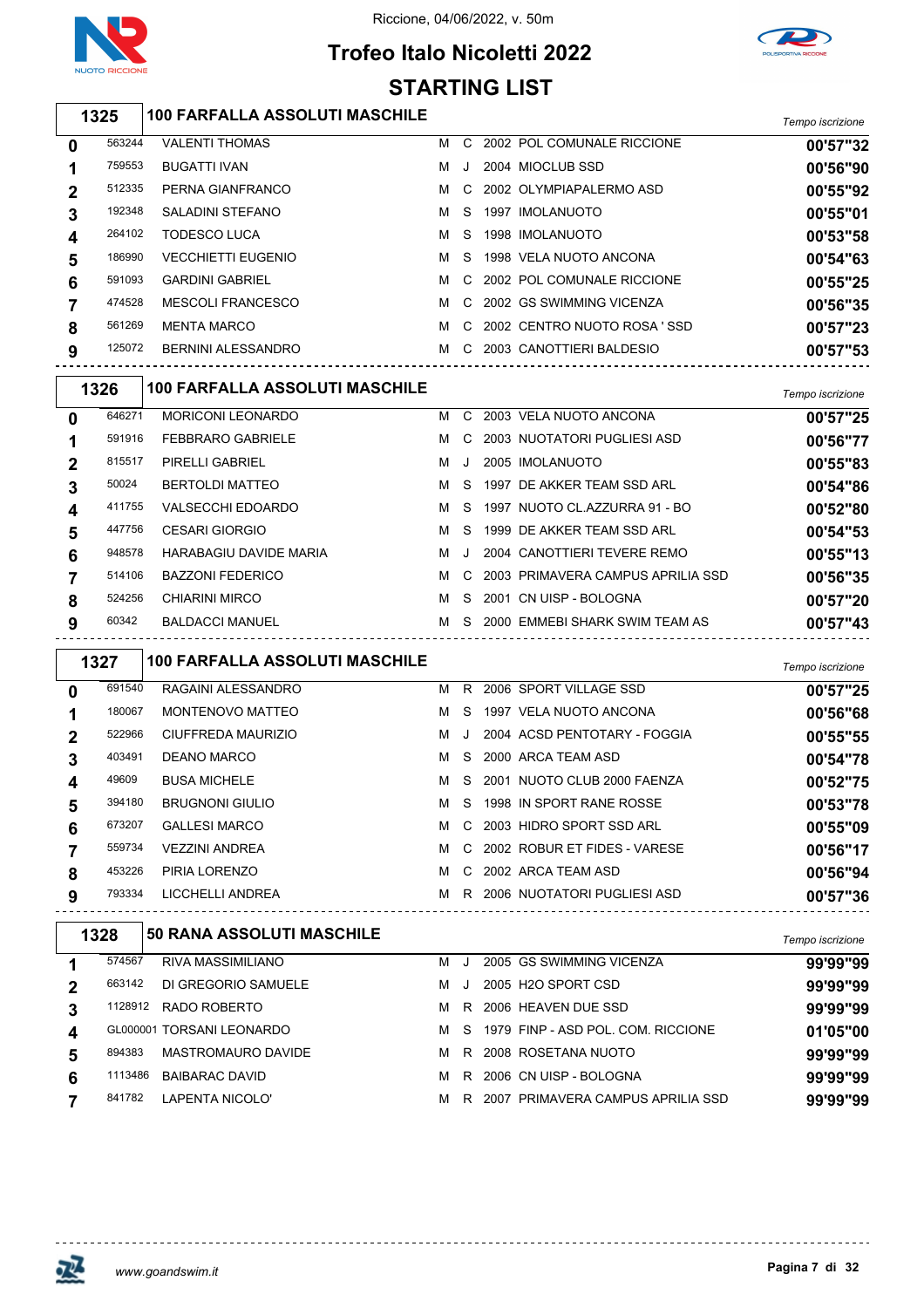

# **Trofeo Italo Nicoletti 2022 STARTING LIST**



|                | 1329    | <b>50 RANA ASSOLUTI MASCHILE</b> |   |    |          |                                    | Tempo iscrizione |
|----------------|---------|----------------------------------|---|----|----------|------------------------------------|------------------|
| $\mathbf{0}$   | 1001252 | <b>FAGIOLI LORENZO</b>           | м | S. |          | 1989 FINP - ASD POL. COM. RICCIONE | 01'00"15         |
|                | 849391  | <b>TUCCI ANTONIO</b>             | м | R  |          | 2008 H2O SPORT CSD                 | 00'49"62         |
| $\overline{2}$ | 880743  | <b>TESTA TIZIANO</b>             | м |    |          | R 2008 SKY LINE NUOTO - C.PUSTER   | 00'45"01         |
| 3              | 714356  | <b>BABUCCI LEONARDO</b>          | м | R. |          | 2007 LIBERTAS R.N.PERUGIA          | 00'43"84         |
| 4              | 728215  | <b>MERLOTTI PATRIZIO</b>         | м | R. |          | 2007 ROSETANA NUOTO                | 00'43"45         |
| 5              | 878149  | BAGNASCO GIULIO                  | м | R. |          | 2007 TECRI NUOTO - CORNAREDO       | 00'43"71         |
| 6              | 845291  | <b>VANERIO MATTEO</b>            | м | R. |          | 2008 ROBUR ET FIDES - VARESE       | 00'44"07         |
|                | 924210  | <b>MARRA DAVIDE</b>              | м | R. | 2008 SDS |                                    | 00'48"55         |
| 8              | 912014  | <b>COLETTA TOMMASO</b>           | м | R  |          | 2007 AOSTA NUOTO                   | 00'51"15         |

| 9 |        | 1002827 BERNINI GIULIO           |  | M S 1990 FINP - ASD POL. COM. RICCIONE | 01'03"00         |
|---|--------|----------------------------------|--|----------------------------------------|------------------|
|   | 1330   | <b>50 RANA ASSOLUTI MASCHILE</b> |  |                                        | Tempo iscrizione |
| 0 | 925924 | DE LUCA ANDREA                   |  | M R 2008 HEAVEN DUE SSD                | 00'42"84         |
|   | 826575 | DE MATTHAEIS RICCARDO            |  | M R 2006 HEAVEN DUE SSD                | 00'42"10         |

| u | ------<br>826575 | <b>DL LUVA ANDIVEA</b><br>DE MATTHAEIS RICCARDO | м |  | IVI IN ZUUD IILAVLIN DUL OOD<br>R 2006 HEAVEN DUE SSD | UU 42 04<br>00'42"10 |
|---|------------------|-------------------------------------------------|---|--|-------------------------------------------------------|----------------------|
|   | 662303           | <b>CENSI RICCARDO</b>                           | M |  | R 2007 PINGUINO NUOTO - AVEZZANO                      | 00'41"46             |
| 3 | 1010478          | <b>GIANNI TOMMASO</b>                           | M |  | R 2008 HEAVEN DUE SSD                                 | 00'40"88             |
|   | 885805           | NAVARRETTA TOMMASO                              |   |  | M R 2008 AOSTA NUOTO                                  | 00'39"85             |
| 5 | 1128993          | <b>VITTORINI PIETRO</b>                         |   |  | M R 2007 HEAVEN DUE SSD                               | 00'40"00             |
| 6 | 730960           | <b>MORI GABRIELE</b>                            | M |  | R 2007 CNAT 99 AMICI DEL NUOTO                        | 00'41"11             |
|   | 1078920          | <b>CICCARELLI FABIO</b>                         | M |  | R 2007 HEAVEN DUE SSD                                 | 00'41"68             |
| 8 | 1101751          | NORI ANDREA                                     | м |  | R 2007 AMICI NUOTO ROMAGNA ASD                        | 00'42"55             |
| 9 | 1140416          | <b>MAZZOLI TIMOTEO</b>                          | м |  | R 2008 DE AKKER TEAM SSD ARL                          | 00'43"32             |

|              | 1331    | <b>50 RANA ASSOLUTI MASCHILE</b> |   |       |          |                               | Tempo iscrizione |
|--------------|---------|----------------------------------|---|-------|----------|-------------------------------|------------------|
| $\mathbf{0}$ | 878516  | <b>FRACCON ALEX</b>              | м | R.    |          | 2007 NS EMILIA SSD            | 00'39"42         |
|              | 834413  | PITONE JACOPO                    | м | R.    |          | 2008 SSV BOZEN                | 00'38"50         |
|              | 828994  | <b>RENZI GIACOMO</b>             | м | R.    |          | 2008 BLUGALLERY TEAM ASD      | 00'38"18         |
| 3            | 57733   | <b>BERSAN MICHELE</b>            | м | S.    |          | 1993 NUOTO CL.AZZURRA 91 - BO | 00'37"81         |
| 4            | 1008024 | SARAGONI ALESSANDRO              | м | R     |          | 2007 PRESIDENT BOLOGNA        | 00'37"72         |
| 5            | 946979  | CANDIDO SERGIO                   | м |       |          | R 2008 DE AKKER TEAM SSD ARL  | 00'37"75         |
| 6            | 952726  | <b>FERRERI VALERIO</b>           | м | . . 1 |          | 2005 HEAVEN DUE SSD           | 00'37"85         |
|              | 727840  | <b>TRUFFELLINI PIETRO</b>        | м | R.    |          | 2006 SPORT VILLAGE SSD        | 00'38"34         |
| 8            | 1174824 | POTALIVO GIANLUCA                | м | J.    | 2004 SDS |                               | 00'38"59         |
| 9            | 826577  | PIETRINFERNI ANDREA              | м |       |          | R 2006 HEAVEN DUE SSD         | 00'39"82         |

|             | 1332    | <b>50 RANA ASSOLUTI MASCHILE</b> |   |    |            |                                  | Tempo iscrizione |
|-------------|---------|----------------------------------|---|----|------------|----------------------------------|------------------|
| $\bf{0}$    | 1004041 | CRISTEA LORENZO                  | м | R. |            | 2008 IMOLANUOTO                  | 00'37"54         |
|             | 1043702 | <b>MANNI TOMMASO</b>             | м |    |            | 2005 ACCADEMIA NUOTO MARINO      | 00'37"48         |
| $\mathbf 2$ | 1016885 | <b>PIACENTE GABRIELE</b>         | м | R. |            | 2007 HEAVEN DUE SSD              | 00'36"63         |
| 3           | 882130  | <b>PALMIERI EMANUELE</b>         |   |    |            | M R 2008 HIDRO SPORT SSD ARL     | 00'36"56         |
| 4           | 958148  | <b>OBERRAUCH PAUL</b>            | M |    |            | R 2008 SSV LEIFERS SCHWIMMEN     | 00'36"16         |
| 5           | 730424  | <b>MASTROIANNI CHRISTIAN</b>     | м |    | R 2006 SDS |                                  | 00'36"35         |
| 6           | 877005  | SASSATELLI DAVIDE                | M | R. |            | 2007 IMOLANUOTO                  | 00'36"58         |
|             | 884122  | GAGLIARDI GIACOMO CARLO          | м | R. |            | 2007 ROBUR ET FIDES - VARESE     | 00'37"22         |
| 8           | 982167  | DI CIANO MARCO                   | м |    |            | R 2007 CLUB AQUATICO PESCARA SSD | 00'37"54         |
| 9           | 588274  | <b>FAVALE FRANCESCO</b>          | м |    |            | 2004 MEDITERRANEO SPORT SSD      | 00'37"61         |



<u>-------------</u>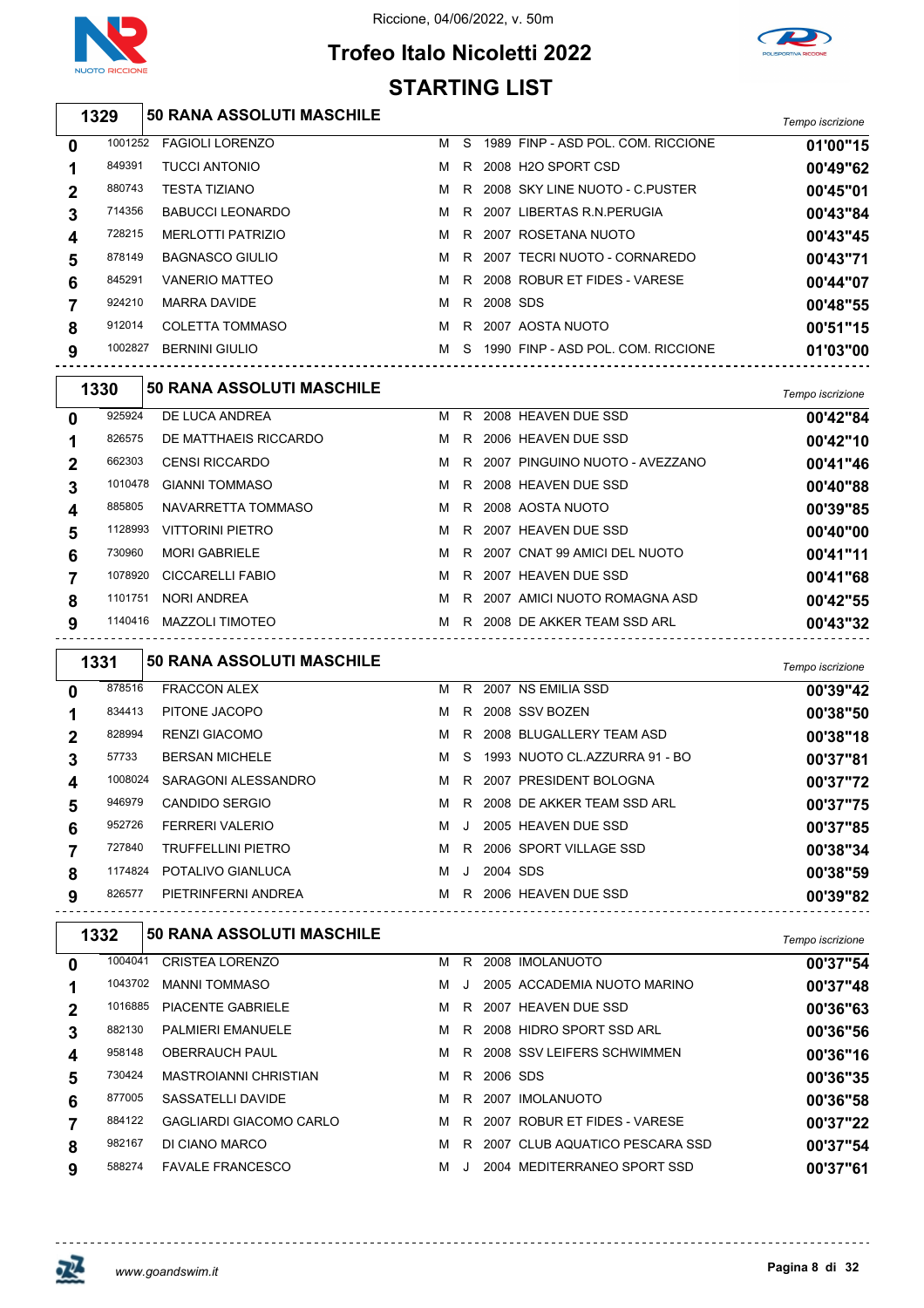

## **Trofeo Italo Nicoletti 2022 STARTING LIST**



|              |         |                                                 | <b>STARTING LIST</b> |     |                                   |                  |
|--------------|---------|-------------------------------------------------|----------------------|-----|-----------------------------------|------------------|
|              | 1333    | <b>50 RANA ASSOLUTI MASCHILE</b>                |                      |     |                                   | Tempo iscrizione |
| 0            | 1014107 | <b>BAIBARAC LUCA NICOLAE</b>                    |                      |     | M R 2008 CN UISP - BOLOGNA        | 00'35"94         |
| 1            | 987114  | <b>TORTOLA ANDREA</b>                           | м                    | J   | 2005 SWIM PROJECT VENAFRO ASD     | 00'35"65         |
| 2            | 579167  | <b>CONGEDO DAVIDE</b>                           | м                    |     | R 2006 LIBERTAS R.N. PERUGIA      | 00'35"47         |
| 3            | 715122  | ANDRISANI FRANCESCO                             | м                    | R   | 2007 MEDITERRANEO SPORT SSD       | 00'35"15         |
| 4            | 740778  | DI VICO LORENZO                                 | м                    | J   | 2005 HIDRO SPORT SSD ARL          | 00'35"08         |
| 5            | 770954  | <b>FRIZ LUCA</b>                                | м                    | J   | 2004 CN UISP - BOLOGNA            | 00'35"12         |
| 6            | 1007754 | <b>BENFENATI EDOARDO</b>                        | м                    |     | R 2007 NUOTO CLUB GIULIANOVA ASD  | 00'35"18         |
| 7            | 956114  | <b>VALMORI GIACOMO</b>                          | м                    | R   | 2007 SPORT CENTER POLISPORTIVA    | 00'35"50         |
| 8            | 958130  | <b>COLAONE MATTEO</b>                           | M                    |     | R 2007 SSV LEIFERS SCHWIMMEN      | 00'35"94         |
| 9            | 730032  | THERY JEREMY<br>------------------------------- |                      |     | M R 2008 99 SPORT ASD - L'AQUILA  | 00'35"95         |
|              | 1334    | 50 RANA ASSOLUTI MASCHILE                       |                      |     |                                   | Tempo iscrizione |
| 0            | 660188  | <b>VENTUROLI LORENZO</b>                        |                      |     | M C 2002 CN UISP - BOLOGNA        | 00'34"79         |
| 1            | 876995  | <b>GHINELLI ANDREA</b>                          | м                    |     | R 2007 POL COMUNALE RICCIONE      | 00'34"64         |
| 2            | 893381  | <b>GODOLI MATTIA</b>                            | M                    |     | R 2007 RARI NANTES ROMAGNA ASD    | 00'34"46         |
| 3            | 672306  | EL FATH YOUSSEF                                 | м                    | C   | 2002 SWEET TEAM MODENA ASD        | 00'34"39         |
| 4            | 730428  | <b>GIFFI FEDERICO</b>                           | м                    |     | R 2008 PINGUINO NUOTO - AVEZZANO  | 00'34"23         |
| 5            | 580150  | <b>TRENTINAGLIA IVAN</b>                        | м                    | R   | 2007 NUOTATORI TRENTINI           | 00'34"35         |
| 6            | 706831  | <b>GIULI MARCO</b>                              | м                    | J   | 2004 HEAVEN DUE SSD               | 00'34"43         |
| 7            | 817730  | <b>BIANCHI MATTHIAS</b>                         | м                    |     | R 2006 SSV LEIFERS SCHWIMMEN      | 00'34"60         |
| 8            | 826580  | <b>MARCHETTI CRISTIAN</b>                       | M                    |     | R 2006 IMOLANUOTO                 | 00'34"68         |
| 9            | 718704  | FORCONI TOMMASO                                 |                      |     | M R 2007 BLUGALLERY TEAM ASD      | 00'34"81         |
|              | 1335    | <b>50 RANA ASSOLUTI MASCHILE</b>                |                      |     |                                   | Tempo iscrizione |
| 0            | 734085  | <b>BIELLO TOMMASO</b>                           |                      | M J | 2005 EMMEDUE SSD                  | 00'34"20         |
| 1            | 649867  | <b>MENCARELLI LORENZO</b>                       | м                    | J   | 2005 THEBRIS NUOTO - P.FELCINO    | 00'34"08         |
| 2            | 752119  | <b>BUGANI ALESSANDRO</b>                        | м                    | J   | 2005 CN UISP - BOLOGNA            | 00'34"02         |
| 3            | 651156  | <b>MORELLI FILIPPO</b>                          | м                    | J   | 2004 VELA NUOTO ANCONA            | 00'33"91         |
| 4            |         | 1004027 MERCALDI MATTIA                         |                      |     | M R 2006 TECRI NUOTO - CORNAREDO  | 00'33"71         |
| 5            | 946520  | MOSCATELLI FRANCESCO                            |                      |     | M J 2005 HEAVEN DUE SSD           | 00'33"87         |
| 6            | 718020  | <b>BISTONI MATTIA</b>                           |                      |     | M R 2006 LIBERTAS R.N.PERUGIA     | 00'33"94         |
| 7            | 953790  | <b>SPITALER PAUL</b>                            |                      |     | M R 2008 SSV BOZEN                | 00'34"04         |
| 8            | 625494  | ZILIANI RICCARDO                                |                      |     | M R 2006 CANOTTIERI BALDESIO      | 00'34"09         |
| 9            | 890371  | D'ADAMO FRANCESCO                               |                      |     | M R 2006 CN UISP - BOLOGNA        | 00'34"20         |
|              | 1336    | <b>50 RANA ASSOLUTI MASCHILE</b>                |                      |     |                                   | Tempo iscrizione |
| 0            | 893563  | MITRINI DANIEL                                  |                      |     | M J 2005 RARI NANTES ROMAGNA ASD  | 00'33"62         |
| 1            | 704968  | <b>CARBONE SAMUELE</b>                          |                      |     | M R 2006 JUVENTUS NUOTO - ROMA    | 00'33"42         |
| $\mathbf{2}$ | 623356  | <b>MARINUCCI FEDERICO</b>                       |                      |     | M R 2007 SPORT VILLAGE SSD        | 00'33"30         |
| 3            | 516773  | VARUTTI ALEX                                    |                      |     | M C 2003 ARCA TEAM ASD            | 00'33"26         |
| 4            | 835635  | CASTRATARO MANUEL                               |                      |     | M J 2005 SWIM PROJECT VENAFRO ASD | 00'33"21         |
| 5            | 560979  | PENASA PIETRO                                   |                      |     | M S 2001 RARI NANTES ROMAGNA ASD  | 00'33"23         |
| 6            | 786144  | <b>FALASCONI GIOELE</b>                         | M                    |     | J 2004 POL COMUNALE RICCIONE      | 00'33"27         |
| 7            | 827337  | FANI ENEA                                       |                      |     | M R 2006 SSV BOZEN                | 00'33"41         |

DI FABIO LUCA M R 2007 RARI NANTES ROMAGNA ASD **00'33"45**

846267 FASCIANI ALESSANDRO M R 2006 CLUB AQUATICO PESCARA SSD **00'33"63** 

巫

 $- - - - - -$ 

<u> - - - - - - - - - - - - -</u>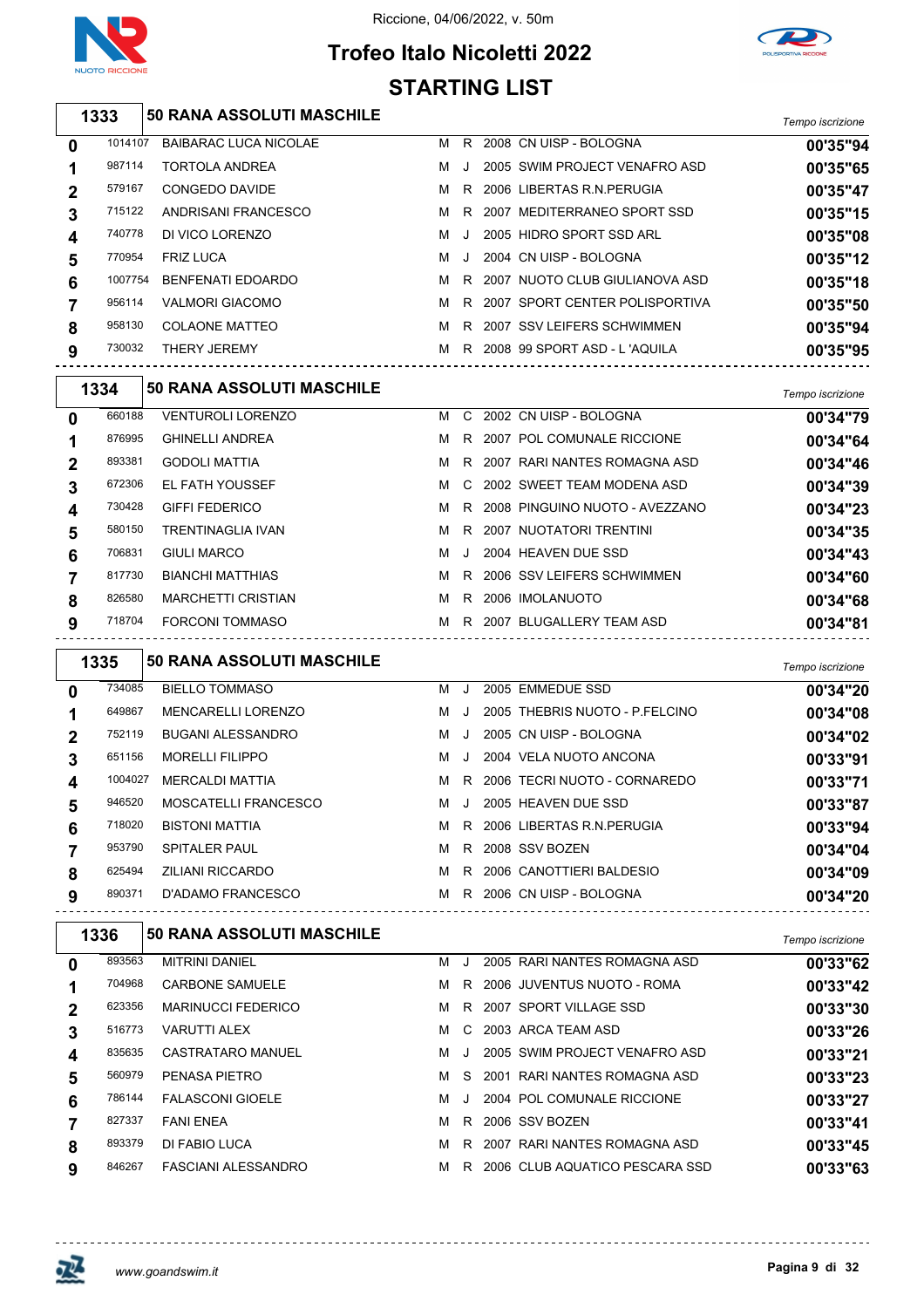



# **Trofeo Italo Nicoletti 2022 STARTING LIST**

*Tempo iscrizione* **50 RANA ASSOLUTI MASCHILE**

| 0           | 624420 | <b>COMODO PATRICK</b>    | м | C.      |          | 2003 HIDRO SPORT SSD ARL       | 00'33"18 |
|-------------|--------|--------------------------|---|---------|----------|--------------------------------|----------|
| 1           | 732112 | NEVICONI NICOLO'         | м | $\cdot$ |          | 2005 CENTRO NUOTO CEPAGATTI    | 00'33"08 |
| $\mathbf 2$ | 591811 | D'EMILIO LORENZO MARIA   | м | $\cdot$ |          | 2004 NUOTO CLUB GIULIANOVA ASD | 00'32"90 |
| 3           | 510166 | FERRAGOSTO PAOLO         | м | C       | 2003 SDS |                                | 00'32"73 |
| 4           | 752677 | <b>BIAGETTI GIUSEPPE</b> | м | $\cdot$ |          | 2005 POL COMUNALE RICCIONE     | 00'32"64 |
| 5           | 796526 | SPAGNOLO MARCO           | м |         |          | R 2006 RINASCITA TEAM ROMAGNA  | 00'32"65 |
| 6           | 947115 | RAMAZZIOTTI NICHOLAS     | м |         |          | R 2007 CN UISP - BOLOGNA       | 00'32"87 |
| 7           | 941585 | COCCHI MATTEO            | м | R       |          | 2008 IMOLANUOTO                | 00'32"90 |
| 8           | 718062 | PIERMATTEI LUCA          | м | $\cdot$ |          | 2004 PALLANUOTO TOLENTINO ASD  | 00'33"12 |
| 9           | 887664 | <b>CARDINALI TOMMASO</b> | м |         |          | 2005 HEAVEN DUE SSD            | 00'33"20 |
|             |        |                          |   |         |          |                                |          |

|   | 1338   | <b>50 RANA ASSOLUTI MASCHILE</b> |   |         |          |                                | Tempo iscrizione |
|---|--------|----------------------------------|---|---------|----------|--------------------------------|------------------|
| 0 | 821277 | RAULE FILIPPO                    | м | J       |          | 2005 FERRARANUOTO ASD          | 00'32"61         |
| 1 | 734684 | <b>CASAGRANDE FILIPPO</b>        | м | $\cdot$ |          | 2005 THEBRIS NUOTO - P.FELCINO | 00'32"43         |
| 2 | 688220 | <b>SWENNEN MANUEL</b>            | м | J.      |          | 2004 DE AKKER TEAM SSD ARL     | 00'32"40         |
| 3 | 559757 | <b>CONTE RICCARDO SIMONE</b>     | м | S.      | 2001     | TECRI NUOTO - CORNAREDO        | 00'32"39         |
| 4 | 551735 | <b>CEPPI MATTIA</b>              | м | C.      |          | 2002 MIOCLUB SSD               | 00'32"36         |
| 5 | 530357 | <b>VANNELLI MAXIM</b>            | м | J       | 2004 SDS |                                | 00'32"36         |
| 6 | 946769 | BATTILANI RICCARDO               | м | R.      |          | 2007 IMOLANUOTO                | 00'32"39         |
|   | 640606 | PROTUC DANIEL CRISTIANO          | м | $\cdot$ |          | 2005 BUONCONSIGLIO NUOTO       | 00'32"40         |
| 8 | 679139 | <b>BERGOMI LEONARDO</b>          | м | R       |          | 2007 CANOTTIERI BALDESIO       | 00'32"60         |
| 9 | 570672 | <b>MORETTI MARCO</b>             | м | C.      |          | 2002 CN UISP - BOLOGNA         | 00'32"63         |

|                | 1339   | <b>50 RANA ASSOLUTI MASCHILE</b> |   |              |          |                              | Tempo iscrizione |
|----------------|--------|----------------------------------|---|--------------|----------|------------------------------|------------------|
| $\bf{0}$       | 459312 | <b>SACCHI LORENZO</b>            | м |              |          | C 2002 NS MARCHE SSD         | 00'32"20         |
|                | 630200 | <b>PAOLINI LORENZO</b>           | м |              |          | C 2002 LUISS SSD             | 00'32"15         |
| $\overline{2}$ | 703116 | <b>BONI LUCA</b>                 | м | $\cdot$      |          | 2004 DE AKKER TEAM SSD ARL   | 00'32"10         |
|                | 825531 | <b>TAMARRI SIMONE</b>            | м | $\mathbf{I}$ |          | 2005 CN UISP - BOLOGNA       | 00'32"01         |
| 4              | 630461 | <b>MASSACCESI KEVIN</b>          | м |              |          | C 2003 NS MARCHE SSD         | 00'31"89         |
| 5              | 703276 | GALEAZZI DIEGO                   | м | $\cdot$      |          | 2005 SPORT VILLAGE SSD       | 00'31"90         |
| 6              | 881478 | <b>BENEDETTI LORENZO</b>         | м |              |          | R 2007 SSV BOZEN             | 00'32"05         |
|                | 472865 | DEL BARONE ALESSANDRO            | м | $\cdot$      | 2004 SDS |                              | 00'32"14         |
| 8              | 787003 | <b>MANCINI RICCARDO</b>          | м | $\cdot$      |          | 2005 CNAT 99 AMICI DEL NUOTO | 00'32"16         |
| 9              | 647406 | <b>MANZELLA GIUSEPPE</b>         | м | $\cdot$      |          | 2005 OLYMPIAPALERMO ASD      | 00'32"28         |

| Tempo iscrizione |
|------------------|
| 00'31"88         |
| 00'31"83         |
| 00'31"76         |
| 00'31"65         |
| 00'31"57         |
| 00'31"60         |
| 00'31"73         |
| 00'31"78         |
| 00'31"84         |
| 00'31"88         |
|                  |



-------------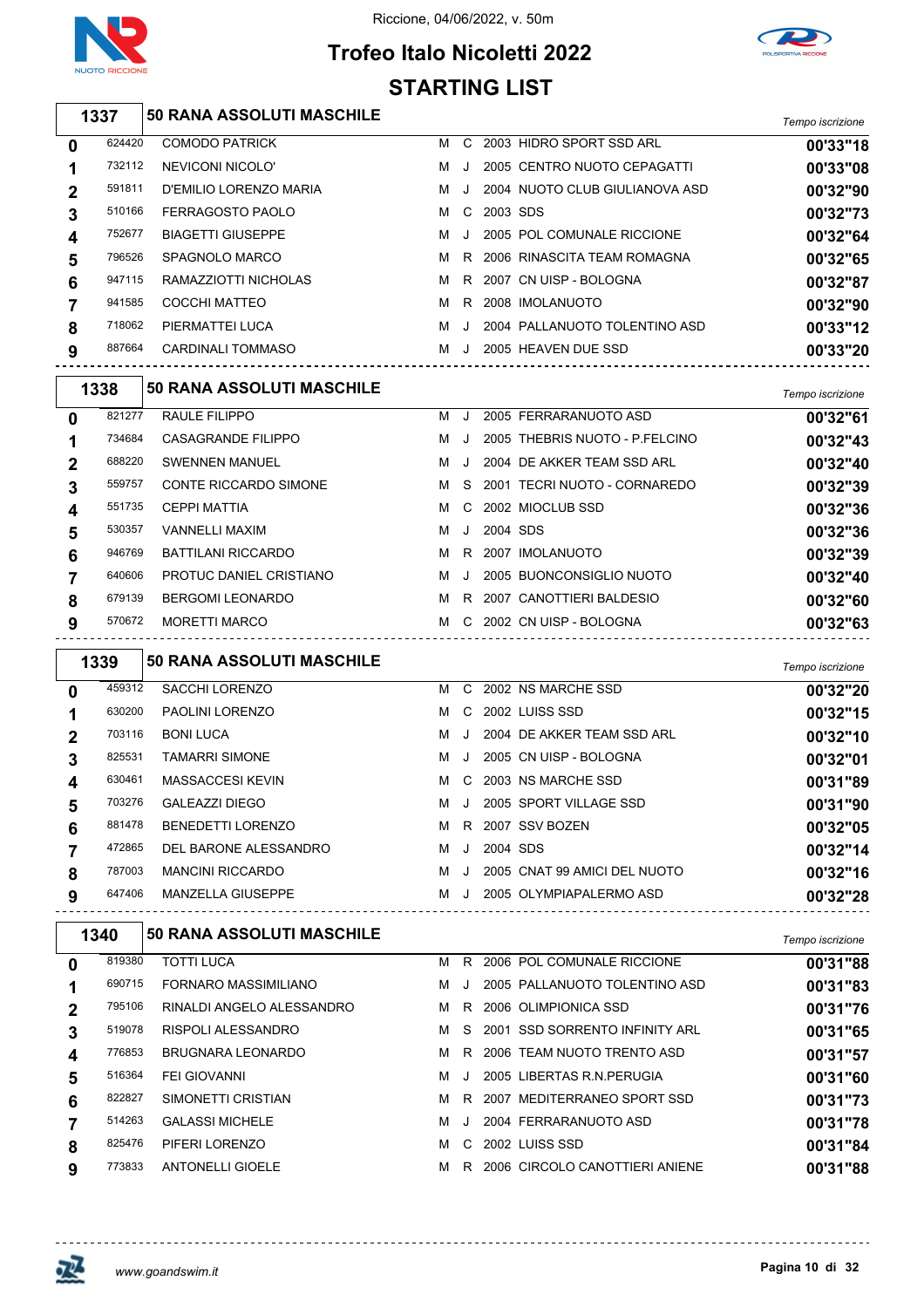

 $\overline{\phantom{0}}$ 

## Riccione, 04/06/2022, v. 50m

# **Trofeo Italo Nicoletti 2022 STARTING LIST**



|   | 1341   | <b>50 RANA ASSOLUTI MASCHILE</b> |   |         |                                   | Tempo iscrizione |
|---|--------|----------------------------------|---|---------|-----------------------------------|------------------|
| 0 | 691985 | <b>MALATESTA MORRIS</b>          | м |         | 2005 SPORT VILLAGE SSD            | 00'31"53         |
|   | 444637 | <b>VEGLIO' MATTEO</b>            | м | S.      | 2001 NS MARCHE SSD                | 00'31"41         |
| 2 | 270004 | <b>ANTONINI LORENZO</b>          | м | S.      | 2000 LUISS SSD                    | 00'31"26         |
| 3 | 732146 | <b>VARONE MARCO</b>              | м | R       | 2007 CENTRO NUOTO CEPAGATTI       | 00'31"23         |
| 4 | 704484 | <b>BACHER JAN</b>                | м | $\cdot$ | 2004 BRESSANONE NUOTO             | 00'31"11         |
| 5 | 685898 | <b>TELO' GIACOMO</b>             | м |         | C 2003 ALDEBARAN SSD              | 00'31"14         |
| 6 | 478194 | CASTELLAZZI LORENZO              | м |         | C 2002 SKY LINE NUOTO - C.PUSTER  | 00'31"25         |
|   | 987035 | CATELLI ALESSANDRO               | м | R       | 2006 HIDRO SPORT SSD ARL          | 00'31"37         |
| 8 | 578586 | <b>SERA GABRIELE</b>             | м | S.      | 2000 PRIMAVERA CAMPUS APRILIA SSD | 00'31"41         |
| 9 | 685706 | <b>BETTUZZI LORENZO</b>          | м | J.      | 2004 SWEET TEAM MODENA ASD        | 00'31"55         |

|   | 1342   | <b>50 RANA ASSOLUTI MASCHILE</b> |   |         |                                | Tempo iscrizione |
|---|--------|----------------------------------|---|---------|--------------------------------|------------------|
| 0 | 448323 | SASSOLI LEONARDO                 | м | S       | 2000 IMOLANUOTO                | 00'31"01         |
|   | 819088 | LAZZATI MARCO                    | м | R.      | 2006 ROBUR ET FIDES - VARESE   | 00'30"92         |
| 2 | 661028 | STRAGAPEDE FABIO                 | м | J.      | 2004 NUOTATORI PUGLIESI ASD    | 00'30"77         |
| 3 | 755444 | ARMAROLI RICCARDO                | M | J.      | 2005 DE AKKER TEAM SSD ARL     | 00'30"76         |
| 4 | 516369 | SFODERA GABRIELE                 | м | J.      | 2005 LIBERTAS R.N. PERUGIA     | 00'30"68         |
| 5 | 467185 | POLATO ELIA                      | м | S.      | 2001 G.P. NUOTO MIRA           | 00'30"74         |
| 6 | 571038 | <b>BRUGNONI NICOLO'</b>          | м | $\cdot$ | 2004 PALLANUOTO TOLENTINO ASD  | 00'30"76         |
|   | 601905 | SOFIA FRANCESCO KAROL            | м | S.      | 2001 OLYMPIAPALERMO ASD        | 00'30"83         |
| 8 | 3543   | DI FRANCESCO GIOVANNI            | м | S       | 1996 CLUB AQUATICO PESCARA SSD | 00'30"95         |
| 9 | 825547 | <b>MONARI RICCARDO</b>           | м | J.      | 2005 DE AKKER TEAM SSD ARL     | 00'31"01         |

|   | 1343   | <b>50 RANA ASSOLUTI MASCHILE</b> |   |         |                                | Tempo iscrizione |
|---|--------|----------------------------------|---|---------|--------------------------------|------------------|
| 0 | 877929 | <b>FAGNINI DENIS</b>             | м | R.      | 2007 NS EMILIA SSD             | 00'30"64         |
|   | 699288 | <b>MARCHETTI SIMONE</b>          | м | $\cdot$ | 2004 CUS FERRARA ASD           | 00'30"53         |
| 2 | 451773 | <b>TODIRITA BOGDAN</b>           | м | S.      | 1999 SPORT CENTER POLISPORTIVA | 00'30"46         |
| 3 | 528841 | DE SIMONE LUCA                   | M |         | C 2002 NUOTATORI PUGLIESI ASD  | 00'30"45         |
| 4 | 705239 | ROSATELLI MATTIA                 | м | $\cdot$ | 2004 CANOTTIERI TEVERE REMO    | 00'30"34         |
| 5 | 653681 | <b>SILVERI SIMONE</b>            | м | $\cdot$ | 2005 TEAM VENETO ASD           | 00'30"41         |
| 6 | 511410 | ANDREONI LORENZO                 | м | C.      | 2002 VELA NUOTO ANCONA         | 00'30"45         |
|   | 398789 | <b>BECCARIA SIMONE</b>           | м | S.      | 1999 DE AKKER TEAM SSD ARL     | 00'30"47         |
| 8 | 459399 | <b>BARCA MARCO</b>               | м | S.      | 1998 RARI NANTES ROMAGNA ASD   | 00'30"62         |
| 9 | 753417 | LA ROSA GIORGIO                  | м | J.      | 2005 TECRI NUOTO - CORNAREDO   | 00'30"64         |

|        |                                              |                                                                                    |    |      |          | Tempo iscrizione                                                                                                                                                                                                                                                         |
|--------|----------------------------------------------|------------------------------------------------------------------------------------|----|------|----------|--------------------------------------------------------------------------------------------------------------------------------------------------------------------------------------------------------------------------------------------------------------------------|
| 423711 | PERSICHETTI PAOLO                            | м                                                                                  | C. |      |          | 00'29"87                                                                                                                                                                                                                                                                 |
|        | DI GIULIO ALESSANDRO                         | м                                                                                  |    |      |          | 00'29"41                                                                                                                                                                                                                                                                 |
|        | PELUSO LEONARDO                              | м                                                                                  |    |      |          | 00'28"95                                                                                                                                                                                                                                                                 |
|        | <b>MARIANI LUIGI</b>                         | м                                                                                  | S. |      |          | 00'28"48                                                                                                                                                                                                                                                                 |
|        | CASTELLO ANDREA                              | м                                                                                  | S. |      |          | 00'27"45                                                                                                                                                                                                                                                                 |
|        | PINCA LUCA                                   | м                                                                                  | S. |      |          | 00'27"95                                                                                                                                                                                                                                                                 |
|        | <b>BARAVELLI TOMMASO</b>                     | м                                                                                  |    |      |          | 00'28"57                                                                                                                                                                                                                                                                 |
|        | ANGELILLI LUCA                               | м                                                                                  |    |      |          | 00'29"27                                                                                                                                                                                                                                                                 |
|        | PIERINI ANDREA                               | м                                                                                  |    |      |          | 00'29"59                                                                                                                                                                                                                                                                 |
|        | OTTONELLO PAOLO                              | м                                                                                  | S. |      |          | 00'30"19                                                                                                                                                                                                                                                                 |
|        | 1344<br>585777<br>690081<br>443451<br>464191 | <b>50 RANA ASSOLUTI MASCHILE</b><br>268469<br>206849<br>498620<br>565109<br>409528 |    | . J. | S.<br>C. | 2002 SPOLETO NUOTO<br>2004 DE AKKER TEAM SSD ARL<br>2004 NUOTO CL.AZZURRA 91 - BO<br>2000 IMOLANUOTO<br>1998 IMOLANUOTO<br>2000 DE AKKER TEAM SSD ARL<br>2001 NUOTO CL.AZZURRA 91 - BO<br>C 2002 H2O SPORT CSD<br>2002 NUOTO CL.AZZURRA 91 - BO<br>2001 FERRARANUOTO ASD |



<u>--------------</u>

 $- - - - - - - -$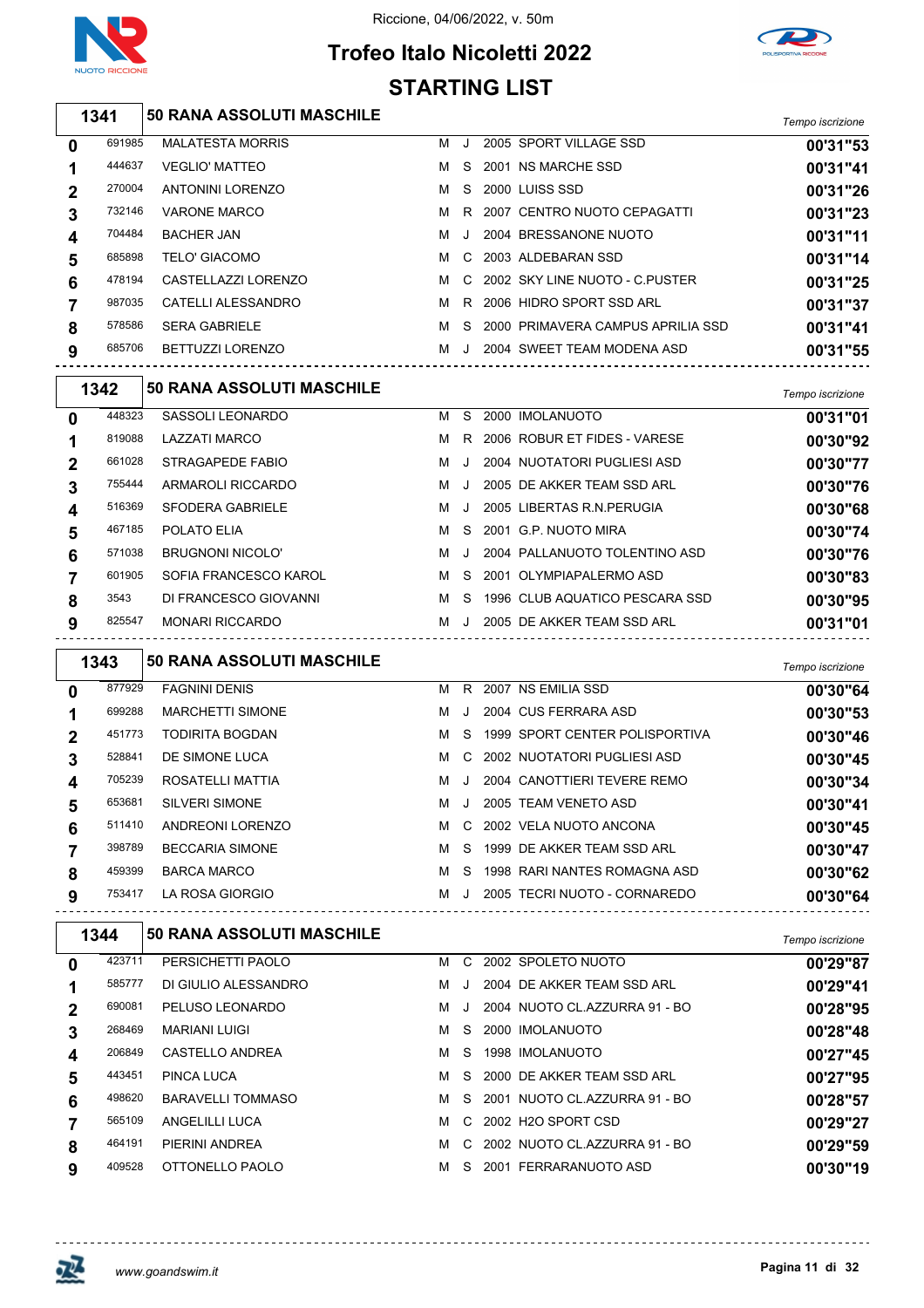

 $\sqrt{2}$ 

## Riccione, 04/06/2022, v. 50m





|                | 1345   | <b>50 RANA ASSOLUTI MASCHILE</b> |   |               |  |                                    | Tempo iscrizione |
|----------------|--------|----------------------------------|---|---------------|--|------------------------------------|------------------|
| $\bf{0}$       | 444082 | <b>LAVIZZARI SIMONE</b>          | м | S.            |  | 1999 ROBUR ET FIDES - VARESE       | 00'29"82         |
| 1              | 692256 | <b>BELARDI FILIPPO</b>           | м | $\cdot$       |  | 2004 NS MARCHE SSD                 | 00'29"39         |
| $\mathbf{2}$   | 268653 | <b>FORTINI ALESSANDRO</b>        | м | <sub>S</sub>  |  | 1998 HEAVEN DUE SSD                | 00'28"93         |
| 3              | 192348 | SALADINI STEFANO                 | м | S.            |  | 1997 IMOLANUOTO                    | 00'28"35         |
| 4              | 82956  | <b>MAIORANA GIANLUCA</b>         | м |               |  | S 1994 HEAVEN DUE SSD              | 00'27"31         |
| 5              | 48495  | <b>BROGLIA FRANCESCO</b>         | м | S.            |  | 1991 DE AKKER TEAM SSD ARL         | 00'27"90         |
| 6              | 492487 | COPPOLA FABIO                    | м | S.            |  | 2001 IMOLANUOTO                    | 00'28"57         |
| $\overline{7}$ | 401614 | <b>TRAINI FRANCESCO</b>          | м |               |  | C 2002 NUOTO CL.AZZURRA 91 - BO    | 00'29"15         |
| 8              | 591233 | PENNETTA FRANCESCO               | м | $\cdot$       |  | 2005 FERRARANUOTO ASD              | 00'29"48         |
| 9              | 445513 | LAPENNA CRISTIAN                 |   |               |  | M S 2000 IL GABBIANO SSD LADISPOLI | 00'29"98         |
|                | 1346   | <b>50 RANA ASSOLUTI MASCHILE</b> |   |               |  |                                    | Tempo iscrizione |
| $\mathbf 0$    | 685424 | <b>LOSS GABRIELE</b>             | м | $\mathcal{C}$ |  | 2002 CANOTTIERI TEVERE REMO        | 00'29"63         |
| 1              | 440413 | <b>MOSCA GIACOMO</b>             | м |               |  | S 2000 IMOLANUOTO                  | 00'29"33         |
| າ              | 561269 | <b>MENTA MARCO</b>               | м |               |  | C 2002 CENTRO NUOTO ROSA 'SSD      | 00'28"92         |

| $\mathbf 2$            | 561269 | <b>MENTA MARCO</b>       |   |     | M C 2002 CENTRO NUOTO ROSA 'SSD | 00'28"92 |
|------------------------|--------|--------------------------|---|-----|---------------------------------|----------|
| 3                      | 610058 | <b>RIZZARDI FEDERICO</b> | м |     | 2004 TEAM VENETO ASD            | 00'28"03 |
| $\boldsymbol{\Lambda}$ | 630716 | <b>CERASUOLO SIMONE</b>  |   |     | M C 2003 IMOLANUOTO             | 00'26"70 |
| 5                      | 689351 | SABATTANI ALEX           | м | - J | 2004 IMOLANUOTO                 | 00'27"84 |
| 6                      | 291585 | <b>CERVI RICCARDO</b>    | м | - S | 1996 FERRARANUOTO ASD           | 00'28"55 |
|                        | 616812 | <b>MAZZONI GIOVANNI</b>  | м |     | S 1999 NUOTO CL.AZZURRA 91 - BO | 00'28"99 |
| 8                      | 585948 | TURCO BOVOLENTA MARCO    | м |     | 2004 TEAM VENETO ASD            | 00'29"42 |
| 9                      | 696361 | <b>FERLINI ANDREA</b>    | м |     | S 2000 JUVENTUS NUOTO - ROMA    | 00'29"96 |

| 1347   | <b>200 DORSO ASSOLUTI MASCHILE</b> |     |                                        | Tempo iscrizione |
|--------|------------------------------------|-----|----------------------------------------|------------------|
|        | 1001252 FAGIOLI LORENZO            | M S | 1989 FINP - ASD POL. COM. RICCIONE     | 03'14"00         |
|        | GL000001 TORSANI LEONARDO          |     | M S 1979 FINP - ASD POL. COM. RICCIONE | 03'12"00         |
| 842776 | BATTISTONI DIEGO                   |     | M R 2008 VELA NUOTO ANCONA             | 03'13"36         |
| 947104 | TURCATO FILIPPO                    |     | M R 2008 CENTRO NUOTO ROSA 'SSD        | 03'18"60         |

|             | 1348    | <b>200 DORSO ASSOLUTI MASCHILE</b> |   |    |                                | Tempo iscrizione |
|-------------|---------|------------------------------------|---|----|--------------------------------|------------------|
| 0           | 941321  | <b>FESTA MARCO</b>                 | м | R. | 2008 SPORT CENTER POLISPORTIVA | 02'54"75         |
|             | 949660  | RONDINA FEDERICO                   | м | R. | 2008 NS EMILIA SSD             | 02'48"76         |
| $\mathbf 2$ | 888336  | <b>CESARI CESARETTI LORENZO</b>    | м | R. | 2007 LIBERTAS R.N.PERUGIA      | 02'48"34         |
| 3           | 1101768 | DI BELLO EVANGELISTI JOSE          | м |    | R 2008 AMICI NUOTO ROMAGNA ASD | 02'47"86         |
| 4           | 528587  | <b>BATTAGLIA ENRICO</b>            | м | R. | 2008 SPORT VILLAGE SSD         | 02'45"29         |
| 5           | 942910  | PRETOLANI JORDI                    | м | R  | 2008 ALDEBARAN SSD             | 02'46"17         |
| 6           | 942905  | <b>GAUDENZI MATTEO</b>             | м |    | R 2008 ALDEBARAN SSD           | 02'48"00         |
|             | 959420  | <b>DELMONTE ANDREA</b>             | м | R. | 2008 SPORT CENTER POLISPORTIVA | 02'48"62         |
| 8           | 944726  | LAZZARONI NICOLO'                  | м | R. | 2008 PRESIDENT BOLOGNA         | 02'53"56         |
| 9           | 867262  | CALZOLAIO FEDERICO                 | м | R. | 2008 EMMEDUE SSD               | 03'00"20         |
|             |         |                                    |   |    |                                |                  |

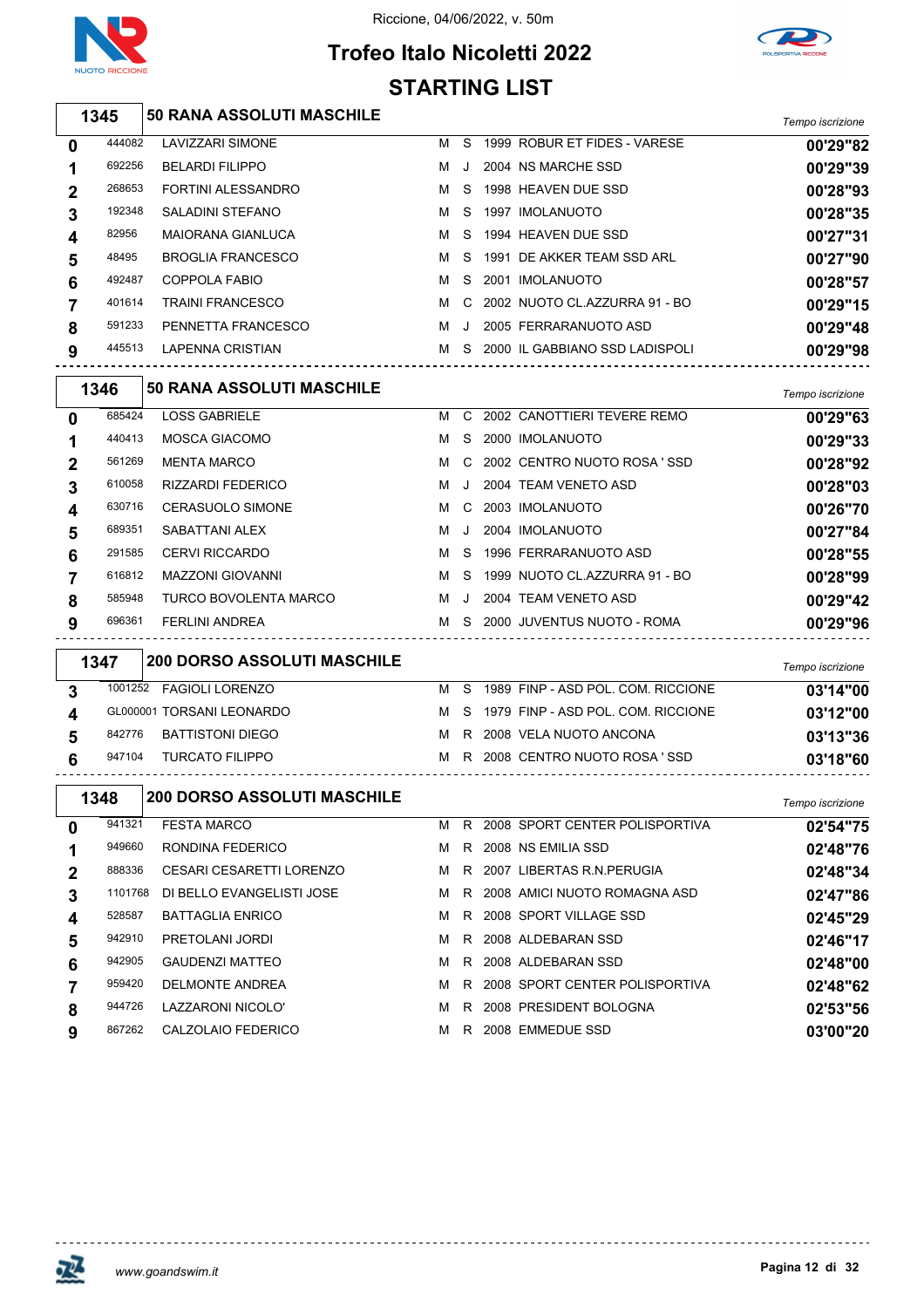

# **Trofeo Italo Nicoletti 2022 STARTING LIST**



# *Tempo iscrizione* **200 DORSO ASSOLUTI MASCHILE**

| 0 | 956111 | <b>MAGNANINI GIANMARCO</b>    | м | R  | 2008 SPORT CENTER POLISPORTIVA    | 02'44"01 |
|---|--------|-------------------------------|---|----|-----------------------------------|----------|
|   | 884805 | <b>VALENTINI GIACOMO</b>      | м | R. | 2007 MIOCLUB SSD                  | 02'40"54 |
| 2 | 834376 | RUGGIERO ALESSIO              | м | R. | 2007 PRIMAVERA CAMPUS APRILIA SSD | 02'37"40 |
| 3 | 856654 | D'AMICO LORENZO               | м |    | R 2008 S.G.T. SPORT SSD           | 02'35"75 |
| 4 | 885037 | <b>OSMANI LORENZO</b>         | м |    | R 2006 VELA NUOTO ANCONA          | 02'34"76 |
| 5 | 799654 | SANTORO LINO                  | м | R. | 2008 HIDRO SPORT SSD ARL          | 02'35"70 |
| 6 | 905840 | CALISTRI EDOARDO              | м | R  | 2007 IMOLANUOTO                   | 02'37"22 |
|   | 837647 | <b>BAGLIONI LUCA</b>          | м | R. | 2008 LIBERTAS R.N. PERUGIA        | 02'37"72 |
| 8 | 784543 | <b>MAIORI LUDOVICO</b>        | м | R  | 2006 SPORT VILLAGE SSD            | 02'41"48 |
| 9 | 972141 | <b>BOULLIF MOHAMED ISMAIL</b> | м | R  | 2008 THEBRIS NUOTO - P FELCINO    | 02'44"04 |
|   |        |                               |   |    |                                   |          |

|                | 1350   | <b>200 DORSO ASSOLUTI MASCHILE</b> |   |     |                               | Tempo iscrizione |
|----------------|--------|------------------------------------|---|-----|-------------------------------|------------------|
| $\mathbf{0}$   | 735872 | LIBERTONE EDOARDO ANTONIO          |   | M R | 2008 EMMEDUE SSD              | 02'34"10         |
|                | 887926 | PISATURO ANTONIO                   | M | R   | 2008 H2O SPORT CSD            | 02'33"35         |
| $\overline{2}$ | 803675 | PELUSI LEONARDO                    | м | R   | 2008 VELA NUOTO ANCONA        | 02'33"01         |
| 3              | 727838 | <b>VENTURA MATTEO</b>              | м | R.  | 2006 SPORT VILLAGE SSD        | 02'32"06         |
| 4              | 946500 | <b>VERMIGLIO FLAVIO ROBERTO</b>    | M | R.  | 2008 ROBUR ET FIDES - VARESE  | 02'31"81         |
| 5              | 710480 | <b>CARLI MANUEL</b>                | м | R   | 2006 NUOTO PIOMBINO           | 02'31"99         |
| 6              | 893047 | AMATO BRUNO                        | м | R   | 2007 SWIM PROJECT VENAFRO ASD | 02'32"41         |
|                | 711781 | <b>VERDIGI TOMMASO</b>             | м | R.  | 2007 NUOTO PIOMBINO           | 02'33"23         |
| 8              | 876707 | PAGANELLI RICCARDO                 | M | R.  | 2007 IMOLANUOTO               | 02'33"61         |
| 9              | 893811 | CIUMETI LUCA                       | м | R   | 2008 PHOENIX ASD              | 02'34"29         |

|              | 1351    | <b>200 DORSO ASSOLUTI MASCHILE</b> |   |              |                                  | Tempo iscrizione |
|--------------|---------|------------------------------------|---|--------------|----------------------------------|------------------|
| $\mathbf 0$  | 877876  | <b>NALDI FRANCESCO</b>             | M |              | R 2007 DE AKKER TEAM SSD ARL     | 02'30"79         |
|              | 623358  | <b>MARINUCCI FRANCESCO</b>         |   |              | M R 2007 SPORT VILLAGE SSD       | 02'30"09         |
| $\mathbf{2}$ | 900473  | DEI ROCINI PAOLO                   | M |              | R 2007 CENTRO NUOTO CEPAGATTI    | 02'29"48         |
| 3            | 816865  | ROCCHETTA MARTINO                  |   |              | M R 2006 PRESIDENT BOLOGNA       | 02'28"34         |
| 4            | 955619  | ROMEGGIO ALESSIO                   |   |              | M R 2007 DE AKKER TEAM SSD ARL   | 02'27"63         |
| 5            | 823459  | DA RIN LORENZO                     | M | $\mathbf{J}$ | 2005 DE AKKER TEAM SSD ARL       | 02'28"18         |
| 6            | 1011071 | DE SANCTIS RICCARDO                |   |              | M R 2008 CN UISP - BOLOGNA       | 02'28"53         |
|              | 836011  | <b>MANFREDINI MARCELLO</b>         | M |              | R 2008 CANOTTIERI BALDESIO       | 02'30"09         |
| 8            | 875202  | <b>TORELLI GIACOMO</b>             | M |              | R 2007 SPORT CENTER POLISPORTIVA | 02'30"67         |
| 9            | 782139  | <b>TROFINO GIACOMO</b>             | M |              | R 2006 H2O SPORT CSD             | 02'31"76         |

|   | 1352    | <b>200 DORSO ASSOLUTI MASCHILE</b> |   |    |                              | Tempo iscrizione |
|---|---------|------------------------------------|---|----|------------------------------|------------------|
| 0 | 538369  | <b>LUZI GIOVANNI</b>               | м | R. | 2007 SPORT VILLAGE SSD       | 02'27"28         |
|   | 878514  | D'ECCLESIS MATTEO                  | м | R. | 2007 NS EMILIA SSD           | 02'26"00         |
| 2 | 1119884 | PAGANI FABIO                       | м | R. | 2007 ROBUR ET FIDES - VARESE | 02'25"64         |
| 3 | 712916  | <b>LANZI MAURIZIO</b>              | м | R. | 2007 S.G.T. SPORT SSD        | 02'25"15         |
| 4 | 874934  | <b>VANZOLINI RICCARDO</b>          | м | R. | 2007 ALDEBARAN SSD           | 02'23"99         |
| 5 | 819311  | <b>SWENNEN LIAM</b>                | м | R. | 2006 DE AKKER TEAM SSD ARL   | 02'24"46         |
| 6 | 580208  | TONDIN SEBASTIANO                  | м | R. | 2007 NUOTATORI TRENTINI      | 02'25"59         |
|   | 837675  | POSTORONCA DIMITRII                | м | R. | 2007 LIBERTAS R.N. PERUGIA   | 02'25"93         |
| 8 | 884020  | ROMAGNOLI MATTIA                   | м | R. | 2006 CN UISP - BOLOGNA       | 02'27"24         |
| 9 | 944834  | <b>BETTELLI LEONARDO</b>           | м | R. | 2007 SWEET TEAM MODENA ASD   | 02'27"54         |

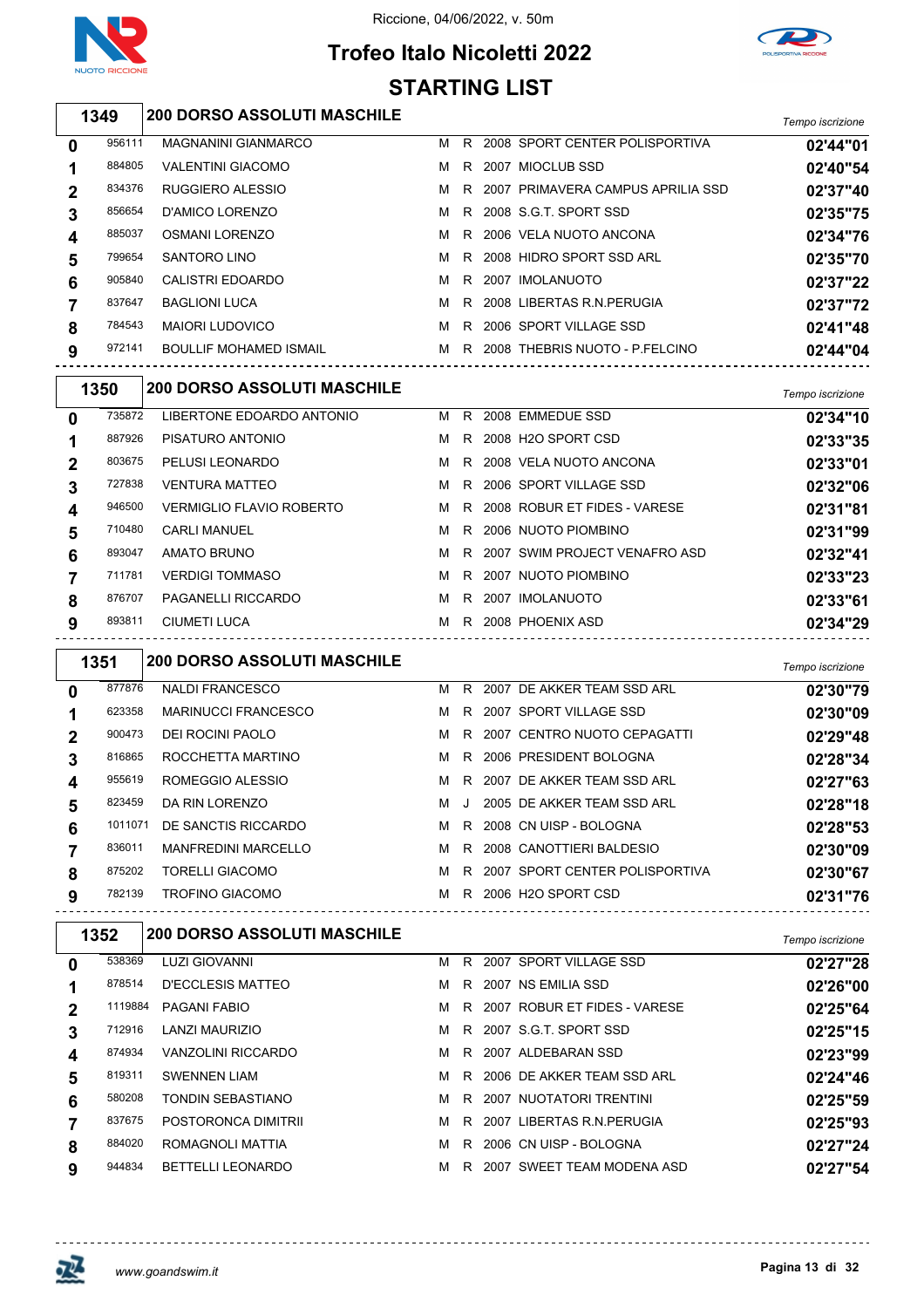

## **Trofeo Italo Nicoletti 2022 STARTING LIST**



|             | STARTING LIST |                                    |    |     |          |                                     |                  |
|-------------|---------------|------------------------------------|----|-----|----------|-------------------------------------|------------------|
|             | 1353          | 200 DORSO ASSOLUTI MASCHILE        |    |     |          |                                     | Tempo iscrizione |
| 0           | 645846        | MACALUSO GABRIELE CARMELO          |    | M J |          | 2005 OLYMPIAPALERMO ASD             | 02'23"31         |
| 1           | 825510        | <b>GRILLO FRANCESCO</b>            | M  | J   |          | 2005 CN UISP - BOLOGNA              | 02'22"25         |
| 2           | 590712        | <b>STECCONI GIOVANNI</b>           | M  | J   |          | 2005 VELA NUOTO ANCONA              | 02'21"84         |
| 3           | 818417        | ROTELLI LUCA                       | м  | R   |          | 2006 SPORT CENTER POLISPORTIVA      | 02'21"66         |
| 4           | 1011069       | <b>BORSARI NICOLO'</b>             | M  | R.  |          | 2008 CN UISP - BOLOGNA              | 02'21"45         |
| 5           | 691959        | <b>ANDREONI MATTEO</b>             | м  | J   |          | 2005 SPORT VILLAGE SSD              | 02'21"56         |
| 6           | 628451        | <b>CLAZZER FABIANO</b>             | м  |     |          | R 2006 PRIMAVERA CAMPUS APRILIA SSD | 02'21"73         |
| 7           | 824271        | PINTO ALESSANDRO                   | M  |     |          | R 2006 SPORT VILLAGE SSD            | 02'22"10         |
| 8           | 890366        | CAVINA GIACOMO                     | M  | R   |          | 2006 CN UISP - BOLOGNA              | 02'22"29         |
| 9           | 697024        | <b>CALI BRUNO</b>                  |    |     |          | M J 2004 HEAVEN DUE SSD             | 02'23"94         |
|             | 1354          | 200 DORSO ASSOLUTI MASCHILE        |    |     |          |                                     | Tempo iscrizione |
| 0           | 817108        | DONZELLINI FILIPPO                 |    |     |          | M R 2006 RINASCITA TEAM ROMAGNA     | 02'21"03         |
| 1           | 775654        | <b>BEVILACQUA PATRICK</b>          | M  |     |          | R 2007 SSV BOZEN                    | 02'20"87         |
| $\mathbf 2$ | 785031        | <b>ALLEGRINI FILIPPO</b>           | M  | J   |          | 2004 HEAVEN DUE SSD                 | 02'19"96         |
| 3           | 879782        | <b>MANDACHE EDUARD</b>             | M  | R   |          | 2007 CUS FERRARA ASD                | 02'19"76         |
| 4           | 585387        | <b>MASONI MATTEO MARIA</b>         | M  | J   | 2004 SDS |                                     | 02'19"50         |
| 5           | 444078        | <b>CANESI GABRIELE</b>             | м  | S   |          | 2000 ROBUR ET FIDES - VARESE        | 02'19"52         |
| 6           | 696333        | SANTUCCI FEDERICO                  | м  | C   |          | 2003 JUVENTUS NUOTO - ROMA          | 02'19"78         |
| 7           | 1068754       | PAGANI LUCA                        | M  | J   |          | 2005 ROBUR ET FIDES - VARESE        | 02'20"86         |
| 8           | 656316        | CAZZARO' ANDREA                    | M  | J   |          | 2004 MEDITERRANEO SPORT SSD         | 02'20"99         |
| 9           | 817109        | <b>MAGRI CRISTIAN</b>              |    |     |          | M R 2006 RINASCITA TEAM ROMAGNA     | 02'21"13         |
|             | 1355          | <b>200 DORSO ASSOLUTI MASCHILE</b> |    |     |          |                                     | Tempo iscrizione |
| 0           | 817839        | <b>GIORDANO ANTONIO</b>            |    |     |          | M R 2006 SPORT CENTER POLISPORTIVA  | 02'18"60         |
| 1           | 815509        | <b>MANDATO ANDREA</b>              | M  | J   |          | 2004 DE AKKER TEAM SSD ARL          | 02'18"12         |
| 2           | 828260        | <b>BRUSCHI NICOLA</b>              | M  | R.  |          | 2006 NUOTO CLUB 2000 FAENZA         | 02'17"71         |
| 3           | 524879        | CAZZATO FEDERICO                   | M  | J   |          | 2005 OLIMPICA SALENTINA ASD         | 02'17"31         |
|             | 631492        | ZUCCARI ZENO                       |    |     |          | M C 2002 HEAVEN DUE SSD             | 02'16"65         |
| 5           | 846667        | <b>GRAMMA SERGIO</b>               | M  |     |          | R 2007 CNAT 99 AMICI DEL NUOTO      | 02'16"75         |
| 6           | 582747        | <b>COLONNA MIRKO</b>               | M  |     |          | R 2006 NUOTATORI PUGLIESI ASD       | 02'17"34         |
| 7           | 804259        | COCO JORDAN                        | M  |     |          | R 2006 H2O SPORT CSD                | 02'17"88         |
| 8           | 480980        | ZUCCHINI LUDOVICO                  | M  |     |          | J 2004 VELA NUOTO ANCONA            | 02'18"35         |
| 9           | 946830        | <b>DEB TOMMASO</b>                 |    |     |          | M R 2008 MIOCLUB SSD                | 02'19"01         |
|             | 1356          | <b>200 DORSO ASSOLUTI MASCHILE</b> |    |     |          |                                     | Tempo iscrizione |
| 0           | 770956        | <b>COSTA FEDERICO</b>              |    |     |          | M J 2004 CN UISP - BOLOGNA          | 02'16"56         |
| 1           | 815523        | ROLLI DARIO                        |    |     |          | M R 2006 DE AKKER TEAM SSD ARL      | 02'16"39         |
| 2           | 673952        | <b>BASILE JACOPO</b>               | M  | J   |          | 2005 H2O SPORT CSD                  | 02'15"82         |
| 3           | 885786        | MINARELLI GIAN MARCO               |    |     |          | M R 2007 SAVENA NUOTO TEAM          | 02'15"61         |
| 4           | 519558        | <b>GALLI EMANUELE</b>              | MJ |     |          | 2004 LIBERTAS R.N.PERUGIA           | 02'14"60         |
| 5           | 687020        | CONTE ALESSANDRO GIOVANNI          |    | MJ. |          | 2004 TECRI NUOTO - CORNAREDO        | 02'14"62         |
| 6           | 853081        | <b>MORO FEDERICO</b>               |    |     |          | M R 2007 TEAM VENETO ASD            | 02'15"73         |

 VEZZINI ANDREA M C 2002 ROBUR ET FIDES - VARESE **02'16"14** DE CAROLIS FRANCESCO M J 2005 PRIMAVERA CAMPUS APRILIA SSD **02'16"40** MONTAGNI GABRIELE M J 2004 CANOTTIERI BALDESIO **02'16"64**



<u> - - - - - - - - - - - -</u>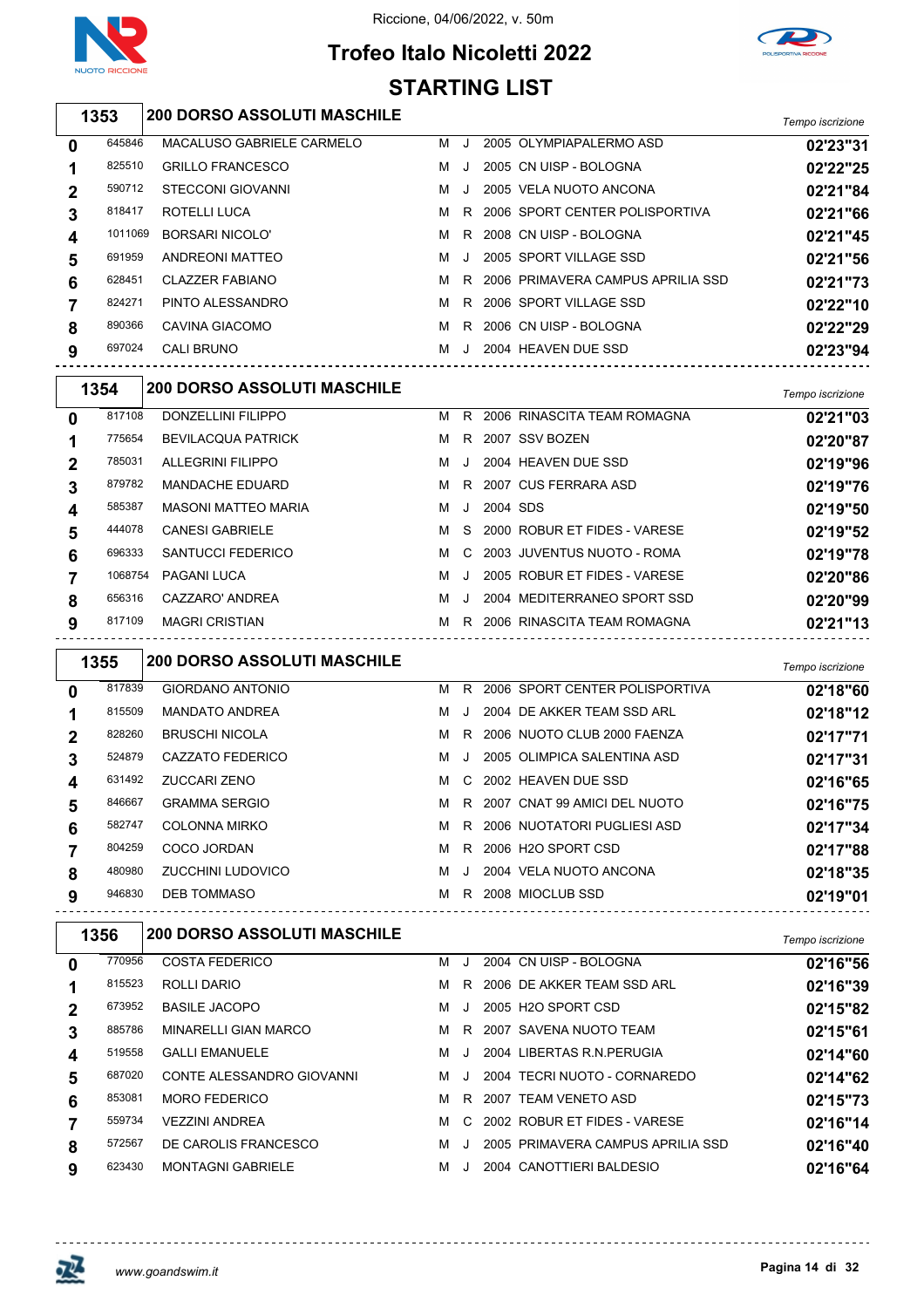



# **Trofeo Italo Nicoletti 2022 STARTING LIST**

| 1357 | <b>200 DORSO ASSOLUTI MASCHILE</b> | Tempo iscrizione |
|------|------------------------------------|------------------|
|      |                                    |                  |

| 02'13"58 |
|----------|
| 02'12"27 |
| 02'09"16 |
| 02'06"86 |
| 02'04"23 |
| 02'06"27 |
| 02'08"66 |
| 02'10"48 |
| 02'13"25 |
| 02'14"19 |
|          |

|             | 1358   | <b>200 DORSO ASSOLUTI MASCHILE</b> |   |         |                             | Tempo iscrizione |
|-------------|--------|------------------------------------|---|---------|-----------------------------|------------------|
| $\bf{0}$    | 466072 | ALESSANDRIA DOMENICO               | м |         | C 2002 OLYMPIAPALERMO ASD   | 02'13"58         |
|             | 513302 | <b>MENEGATTI NICOLA</b>            | м | S.      | 2001 SPORT VILLAGE SSD      | 02'12"07         |
| $\mathbf 2$ | 693216 | DE MAIO DANIELE                    | м |         | 2004 HEAVEN DUE SSD         | 02'09"15         |
| 3           | 564843 | CANDELORO LORENZO                  | м | $\cdot$ | 2005 CENTRO NUOTO CEPAGATTI | 02'06"54         |
| 4           | 403491 | <b>DEANO MARCO</b>                 | м | S.      | 2000 ARCA TEAM ASD          | 02'04"03         |
| 5           | 403486 | <b>MESTRONI FEDERICO</b>           | м | S.      | 1999 ARCA TEAM ASD          | 02'04"29         |
| 6           | 457736 | NAVARRI ALBERTO                    | м |         | C 2002 FERRARANUOTO ASD     | 02'07"29         |
|             | 631274 | CONTE MATTEO                       | м | C.      | 2002 CN UISP - BOLOGNA      | 02'10"29         |
| 8           | 524259 | <b>TRAVASONI GABRIELE</b>          | м | S.      | 2001 CN UISP - BOLOGNA      | 02'12"65         |
| 9           | 901661 | CUCCHI FRANCESCO                   | м | $\cdot$ | 2004 NUOTANDO ASD           | 02'14"15         |

|             | 1359   | <b>200 DORSO ASSOLUTI MASCHILE</b> |   |         |          |                                 | Tempo iscrizione |
|-------------|--------|------------------------------------|---|---------|----------|---------------------------------|------------------|
| 0           | 778111 | <b>ZANON GIACOMO</b>               | м |         |          | 2005 TEAM NUOTO TRENTO ASD      | 02'13"31         |
| 1           | 757225 | RAGAZZINI ELIA                     | м | $\cdot$ |          | 2005 G.S. FORLI' NUOTO ASD      | 02'11"21         |
| $\mathbf 2$ | 590694 | LAUDATO CHRISTIAN                  | м | J       | 2004 SDS |                                 | 02'08"89         |
| 3           | 581210 | YOUSEF GIOVANNI                    | м | C.      |          | 2003 HEAVEN DUE SSD             | 02'06"43         |
| 4           | 49700  | <b>MORA LORENZO</b>                | м | S.      |          | 1998 GS VV F. FIAMME ROSSE      | 01'55"67         |
| 5           | 455347 | <b>CASTELLAN RENATO</b>            | м |         |          | C 2002 NUOTO CL.AZZURRA 91 - BO | 02'04"26         |
| 6           | 397093 | <b>MOTTARAN LUCA</b>               | м | S.      |          | 1999 CUS FERRARA ASD            | 02'07"06         |
| 7           | 673679 | <b>AGOSTINI DANIEL</b>             | м | R.      |          | 2006 HIDRO SPORT SSD ARL        | 02'09"86         |
| 8           | 558288 | <b>CUDIA RICCARDO</b>              | м | S.      |          | 2001 CN UISP - BOLOGNA          | 02'12"64         |
| 9           | 867261 | D'AGOSTINO ALESSIO                 | м |         |          | R 2007 EMMEDUE SSD              | 02'13"60         |
|             | 1360   | 200 MISTI ASSOLUTI MASCHILE        |   |         |          |                                 | Tempo iscrizione |
| 3           | 947164 | <b>FERRARI FRANCESCO</b>           | м | R.      | 2007     | <b>IMOLANUOTO</b>               | 99'99"99         |

|                        |        |                          |  |                                       | 1911001001120110 |
|------------------------|--------|--------------------------|--|---------------------------------------|------------------|
| 3                      |        | 947164 FERRARI FRANCESCO |  | M R 2007 IMOLANUOTO                   | 99'99"99         |
| $\boldsymbol{\Lambda}$ |        | 1010071 TOTTI RICCARDO   |  | M R 2008 DE AKKER TEAM SSD ARL        | 99'99"99         |
| 5                      | 890347 | SPANO EMANUELE           |  | M R 2008 PRIMAVERA CAMPUS APRILIA SSD | 99'99"99         |



<u>\_\_\_\_\_\_\_\_\_\_\_\_\_</u>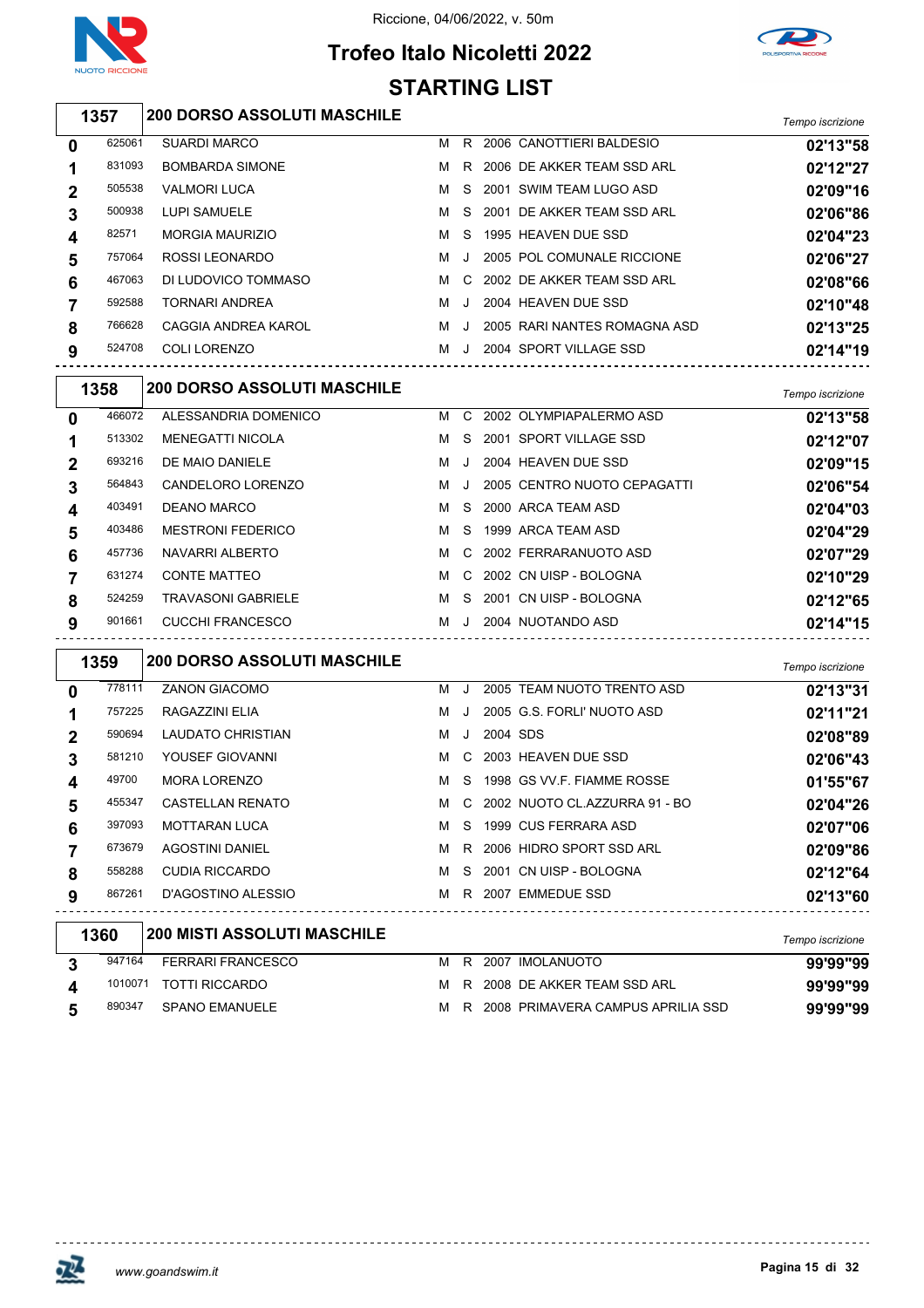

## **Trofeo Italo Nicoletti 2022 STARTING LIST**



|             | 1361    | <b>200 MISTI ASSOLUTI MASCHILE</b> |   |         |                                       | Tempo iscrizione |
|-------------|---------|------------------------------------|---|---------|---------------------------------------|------------------|
| 0           | 1001866 | <b>MARCHETTI FEDERICO</b>          |   | M S     | 1993 FINP - FERRARANUOTO A.S.D.       | 04'50"00         |
| 1           | 841782  | LAPENTA NICOLO'                    | м | R       | 2007 PRIMAVERA CAMPUS APRILIA SSD     | 03'10"60         |
| 2           | 837729  | <b>SCIBETTA NICOLO'</b>            | м | R       | 2008 PRIMAVERA CAMPUS APRILIA SSD     | 02'59"00         |
| 3           | 1004041 | <b>CRISTEA LORENZO</b>             | м | R.      | 2008 IMOLANUOTO                       | 02'56"40         |
| 4           | 1000778 | <b>MARINELLI MICHELE</b>           | м | S       | 1995 FINP - ACQUA TEAM SENIGALLIA ASD | 02'55"10         |
| 5           | 925176  | NATALICCHI TOMMASO MARIA           | M | R.      | 2007 THEBRIS NUOTO - P.FELCINO        | 02'55"38         |
| 6           | 765605  | <b>TERZIARI TOMMASO</b>            | M | J       | 2005 IMOLANUOTO                       | 02'57"07         |
| 7           | 1044407 | D'URSI FRANCESCO ALBERTO           | M | R.      | 2008 ACCADEMIA NUOTO MARINO           | 03'01"07         |
| 8           | 867262  | CALZOLAIO FEDERICO                 |   |         | M R 2008 EMMEDUE SSD                  | 03'17"70         |
|             | 1362    | <b>200 MISTI ASSOLUTI MASCHILE</b> |   |         |                                       | Tempo iscrizione |
| 0           | 849577  | CANULLI CLAUDIO                    | м |         | R 2008 H2O SPORT CSD                  | 02'51"35         |
| 1           | 849366  | <b>BERNABE' NICOLAS</b>            | M |         | R 2008 CANOTTIERI BALDESIO            | 02'48"45         |
| 2           | 623358  | <b>MARINUCCI FRANCESCO</b>         | M |         | R 2007 SPORT VILLAGE SSD              | 02'46"40         |
| 3           | 528587  | <b>BATTAGLIA ENRICO</b>            | м | R.      | 2008 SPORT VILLAGE SSD                | 02'46"34         |
| 4           | 775548  | <b>CONTI MATTEO</b>                | м | R       | 2008 PRIMAVERA CAMPUS APRILIA SSD     | 02'42"90         |
| 5           | 1043739 | <b>NUCCI DAMIANO</b>               | м |         | R 2008 ACCADEMIA NUOTO MARINO         | 02'43"69         |
| 6           | 1120436 | <b>CACCIA FABRIZIO</b>             | м |         | R 2007 TECRI NUOTO - CORNAREDO        | 02'46"38         |
| 7           | 942905  | <b>GAUDENZI MATTEO</b>             | м |         | R 2008 ALDEBARAN SSD                  | 02'47"09         |
| 8           | 987114  | <b>TORTOLA ANDREA</b>              | м | $\cdot$ | 2005 SWIM PROJECT VENAFRO ASD         | 02'49"09         |
| 9           | 1043696 | MANNI FILIPPO                      |   |         | M R 2008 ACCADEMIA NUOTO MARINO       | 02'53"99         |
|             | 1363    | <b>200 MISTI ASSOLUTI MASCHILE</b> |   |         |                                       | Tempo iscrizione |
| 0           | 570224  | <b>IERMANO VALERIO</b>             | м | J.      | 2004 PRIMAVERA CAMPUS APRILIA SSD     | 02'40"44         |
| 1           | 538369  | LUZI GIOVANNI                      | M |         | R 2007 SPORT VILLAGE SSD              | 02'39"69         |
| 2           | 947109  | EVANGELISTI DIEGO                  | M |         | R 2007 CN UISP - BOLOGNA              | 02'38"65         |
| 3           | 803675  | PELUSI LEONARDO                    | м | R.      | 2008 VELA NUOTO ANCONA                | 02'36"71         |
|             | 886556  | <b>GRASSILLI FRANCESCO</b>         | м | R       | 2007 NUOTO PIOMBINO                   | 02'34"97         |
| 5           | 664447  | <b>RESTA GIANMARCO</b>             | м |         | R 2007 SPORT CENTER POLISPORTIVA      | 02'35"00         |
| 6           | 885805  | NAVARRETTA TOMMASO                 |   |         | M R 2008 AOSTA NUOTO                  | 02'38"16         |
| 7           | 884113  | LASAGNA MANUELE                    |   |         | M R 2008 CANOTTIERI BALDESIO          | 02'38"87         |
| 8           | 856637  | <b>SELVAGGI YURI</b>               |   |         | M R 2008 S.G.T. SPORT SSD             | 02'40"02         |
| 9           |         | 1011181 BARTOLINI JURI             |   |         | M R 2008 RARI NANTES ROMAGNA ASD      | 02'42"38         |
|             | 1364    | <b>200 MISTI ASSOLUTI MASCHILE</b> |   |         |                                       | Tempo iscrizione |
| 0           | 849593  | <b>IRANO CHRISTIAN</b>             |   |         | M R 2007 H2O SPORT CSD                | 02'34"26         |
| 1           | 868495  | CANTALUPO GIUSEPPE                 |   |         | M R 2008 EMMEDUE SSD                  | 02'33"75         |
| $\mathbf 2$ | 688223  | SANDROLINI STEFANO                 |   |         | M J 2004 SAVENA NUOTO TEAM            | 02'33"35         |
| 3           | 868882  | <b>ZIN FRANCESCO</b>               |   |         | M R 2008 GS SWIMMING VICENZA          | 02'32"36         |
| 4           | 630461  | MASSACCESI KEVIN                   |   |         | M C 2003 NS MARCHE SSD                | 02'31"90         |
| 5           | 893570  | LAMIO FEDERICO                     |   |         | M R 2007 G.S. FORLI' NUOTO ASD        | 02'32"35         |
| 6           | 731017  | RAGAINI YURI                       |   |         | M R 2008 SPORT VILLAGE SSD            | 02'33"20         |
| 7           | 876327  | <b>CONTE GABRIELE</b>              | M |         | R 2007 MIOCLUB SSD                    | 02'33"44         |
| 8           | 946695  | <b>TORREGGIANI DAVIDE</b>          |   |         | M R 2006 SPORT VILLAGE SSD            | 02'33"83         |

877880 PRENGA VALTER **MR 2007 PRESIDENT BOLOGNA 02'34"42** 

邓

<u>--------------</u>

<u>----------------------</u>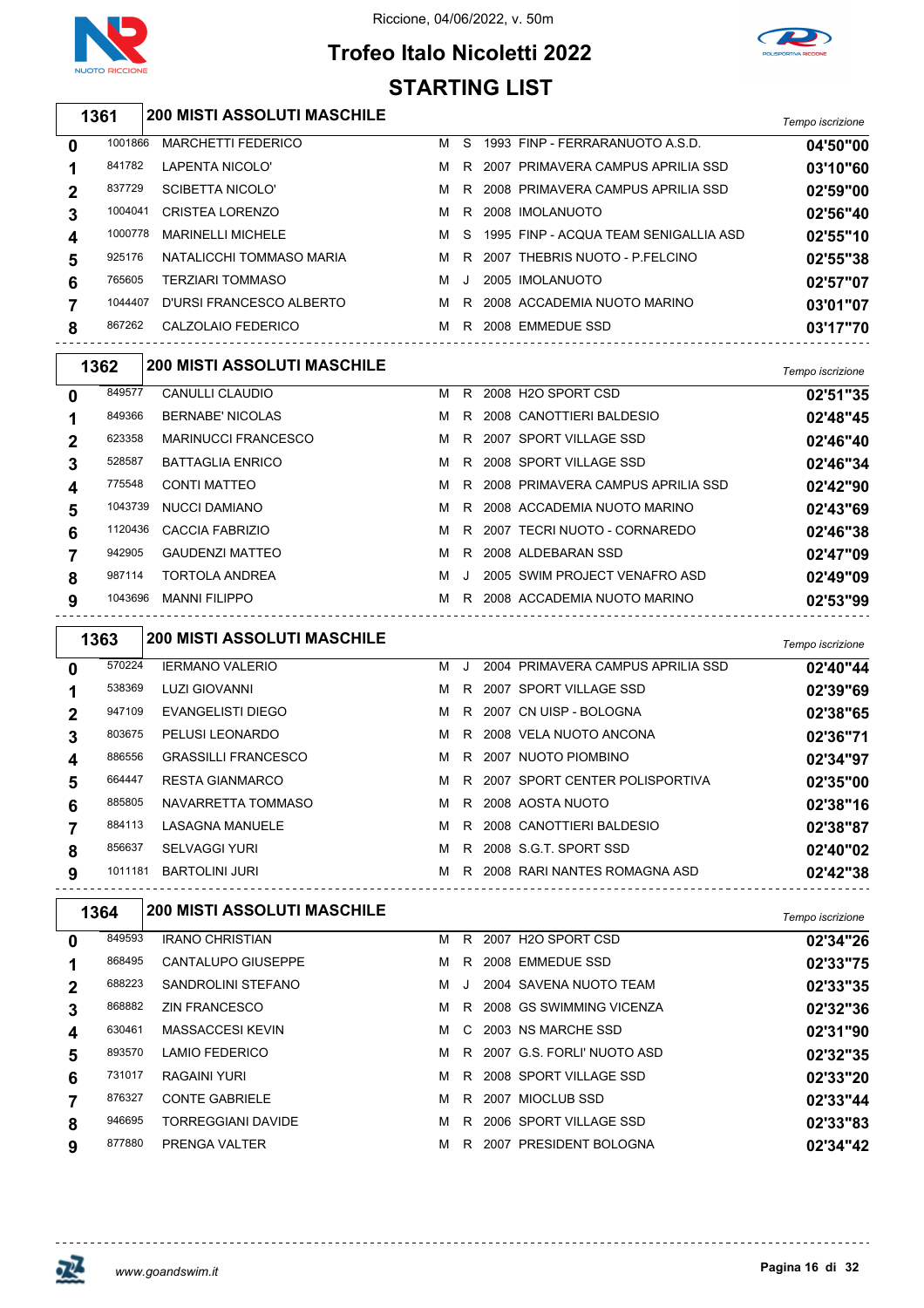

### Riccione, 04/06/2022, v. 50m

# **Trofeo Italo Nicoletti 2022 STARTING LIST**



|   | 1365    | <b>200 MISTI ASSOLUTI MASCHILE</b> |   |    |          |                              | Tempo iscrizione |
|---|---------|------------------------------------|---|----|----------|------------------------------|------------------|
| 0 | 1014109 | PETACCIA MATTIA                    | м | R. |          | 2008 CN UISP - BOLOGNA       | 02'31"64         |
|   | 718704  | <b>FORCONI TOMMASO</b>             | м | R. |          | 2007 BLUGALLERY TEAM ASD     | 02'31"01         |
| 2 | 745271  | <b>PIRCHER GABRIEL</b>             | м | -J |          | 2005 SSV BOZEN               | 02'30"55         |
| 3 | 553432  | AMATORI DAVIDE                     | м | R. |          | 2007 SPORT VILLAGE SSD       | 02'29"68         |
| 4 | 730379  | <b>MOROSINI MATTIA</b>             | м |    |          | 2005 VELA NUOTO ANCONA       | 02'29"18         |
| 5 | 623356  | <b>MARINUCCI FEDERICO</b>          | м | R  |          | 2007 SPORT VILLAGE SSD       | 02'29"66         |
| 6 | 1011069 | <b>BORSARI NICOLO'</b>             | м | R. |          | 2008 CN UISP - BOLOGNA       | 02'30"47         |
|   | 1074155 | <b>GATTA DIEGO</b>                 | м | R. |          | 2008 RARI NANTES ROMAGNA ASD | 02'30"60         |
| 8 | 827337  | <b>FANI ENEA</b>                   | м | R. |          | 2006 SSV BOZEN               | 02'31"23         |
| 9 | 852791  | <b>ROBERTI LUCA</b>                | м | R. | 2008 SDS |                              | 02'31"65         |

|             | 1366    | <b>200 MISTI ASSOLUTI MASCHILE</b> |   |         |                                   | Tempo iscrizione |
|-------------|---------|------------------------------------|---|---------|-----------------------------------|------------------|
| 0           | 651156  | <b>MORELLI FILIPPO</b>             | м |         | 2004 VELA NUOTO ANCONA            | 02'29"03         |
| 1           | 876995  | <b>GHINELLI ANDREA</b>             | м | R.      | 2007 POL COMUNALE RICCIONE        | 02'28"40         |
| $\mathbf 2$ | 1007478 | <b>GHIRO EDOARDO</b>               | м | R.      | 2007 PRIMAVERA CAMPUS APRILIA SSD | 02'27"58         |
| 3           | 819384  | <b>CARLINI FILIPPO</b>             | м | R.      | 2006 POL COMUNALE RICCIONE        | 02'27"07         |
| 4           | 717630  | PIAZZA RICCARDO                    | м | $\cdot$ | 2005 OLYMPIAPALERMO ASD           | 02'25"97         |
| 5           | 850287  | PIZZO ALESSANDRO                   | м | R.      | 2006 PRIMAVERA CAMPUS APRILIA SSD | 02'26"03         |
| 6           | 752677  | <b>BIAGETTI GIUSEPPE</b>           | м | J       | 2005 POL COMUNALE RICCIONE        | 02'27"39         |
| 7           | 953790  | <b>SPITALER PAUL</b>               | м | R.      | 2008 SSV BOZEN                    | 02'27"64         |
| 8           | 1008891 | NATAI F DANIFI                     | м | R.      | 2006 NUOTANDO ASD                 | 02'28"58         |
| 9           | 730428  | <b>GIFFI FEDERICO</b>              | м | R.      | 2008 PINGUINO NUOTO - AVEZZANO    | 02'29"12         |

|   | 1367   | <b>200 MISTI ASSOLUTI MASCHILE</b> |   |         |          |                                  | Tempo iscrizione |
|---|--------|------------------------------------|---|---------|----------|----------------------------------|------------------|
| 0 | 700419 | PALMISANO CHRISTIAN                | м | J.      |          | 2005 MEDITERRANEO SPORT SSD      | 02'25"90         |
|   | 697024 | CALI BRUNO                         | м | $\cdot$ |          | 2004 HEAVEN DUE SSD              | 02'25"78         |
| 2 | 748792 | CASUBALDO FEDERICO                 | м |         |          | R 2007 THEBRIS NUOTO - P.FELCINO | 02'25"74         |
| 3 | 734085 | <b>BIELLO TOMMASO</b>              | м | J.      |          | 2005 EMMEDUE SSD                 | 02'25"34         |
| 4 | 946763 | <b>VERRILLI ALEX</b>               | м | R.      |          | 2007 IMOLANUOTO                  | 02'25"25         |
| 5 | 879748 | PARLANGELI ANDREA                  | м | R.      |          | 2007 SAVENA NUOTO TEAM           | 02'25"28         |
| 6 | 820490 | DI MARCO NICCOLO'                  | м | R.      |          | 2006 SAVENA NUOTO TEAM           | 02'25"71         |
|   | 818997 | <b>GIOVANNINI MANUEL</b>           | м | R       |          | 2006 SSV BOZEN                   | 02'25"77         |
| 8 | 530357 | <b>VANNELLI MAXIM</b>              | м | $\cdot$ | 2004 SDS |                                  | 02'25"78         |
| 9 | 945776 | SAMORI' GIOVANNI                   | м | R.      |          | 2008 RARI NANTES ROMAGNA ASD     | 02'25"93         |

|                | 1368    | <b>200 MISTI ASSOLUTI MASCHILE</b> |   |         |                                   | Tempo iscrizione |
|----------------|---------|------------------------------------|---|---------|-----------------------------------|------------------|
| 0              | 707865  | <b>CIRELLI MARCO</b>               | м | - 11    | 2004 PRIMAVERA CAMPUS APRILIA SSD | 02'24"82         |
|                | 1004054 | <b>MONGARDI MARCO LUIGI</b>        | м | R.      | 2008 IMOLANUOTO                   | 02'24"34         |
| $\overline{2}$ | 711766  | TRANI MARCO                        | м | R.      | 2006 NUOTO PIOMBINO               | 02'23"92         |
| 3              | 874926  | PALADINI ALESSANDRO                | м | R.      | 2007 ALDEBARAN SSD                | 02'23"57         |
| 4              | 600860  | DI RITO FEDERICO                   | м | $\cdot$ | 2005 EMMEDUE SSD                  | 02'23"47         |
| 5              | 1014082 | <b>CROCI FEDERICO</b>              | м | R.      | 2008 CN UISP - BOLOGNA            | 02'23"55         |
| 6              | 722565  | <b>BRUNI MARCO</b>                 | м |         | 2005 CNAT 99 AMICI DEL NUOTO      | 02'23"73         |
|                | 948533  | <b>LEO DAVIDE</b>                  | м | R.      | 2007 S.G.T. SPORT SSD             | 02'24"19         |
| 8              | 822207  | <b>MAYR NICOLAS</b>                | м | R.      | 2006 SSV BOZEN                    | 02'24"42         |
| 9              | 1006003 | MAZZELLA DAVIDE                    | м | R.      | 2007 LIB NUOTO RAVENNA            | 02'24"97         |



-------------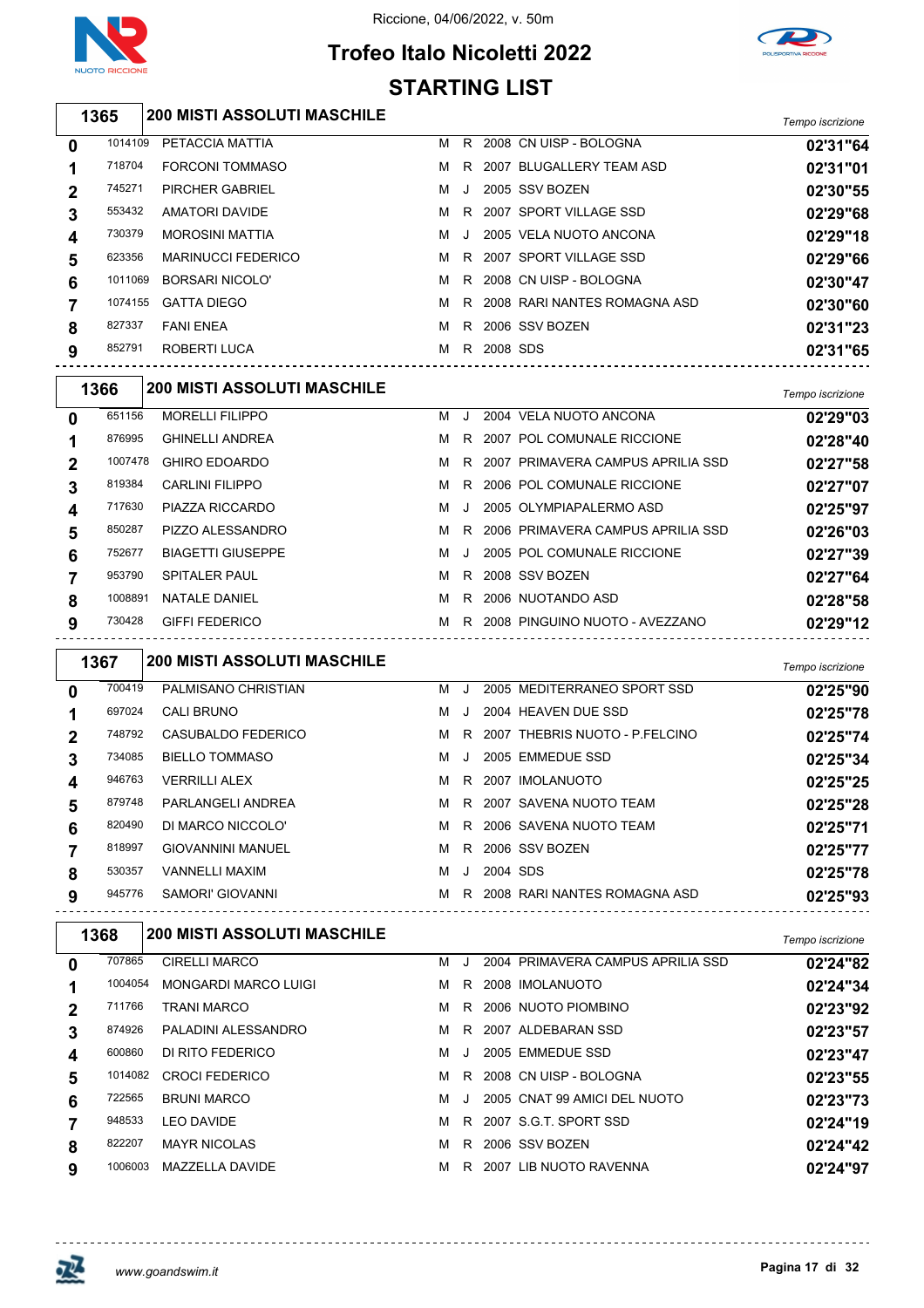





|                  |        |                                    | JIARIINU LIJI |     |          |                                       |                  |
|------------------|--------|------------------------------------|---------------|-----|----------|---------------------------------------|------------------|
|                  | 1369   | <b>200 MISTI ASSOLUTI MASCHILE</b> |               |     |          |                                       | Tempo iscrizione |
| 0                | 822827 | SIMONETTI CRISTIAN                 |               |     |          | M R 2007 MEDITERRANEO SPORT SSD       | 02'23"21         |
| 1                | 776853 | <b>BRUGNARA LEONARDO</b>           |               |     |          | M R 2006 TEAM NUOTO TRENTO ASD        | 02'23"04         |
| $\mathbf 2$      | 796526 | SPAGNOLO MARCO                     |               |     |          | M R 2006 RINASCITA TEAM ROMAGNA       | 02'22"47         |
| 3                | 498288 | PERLA EDOARDO                      | M S           |     |          | 2001 POL COMUNALE RICCIONE            | 02'22"11         |
| 4                | 472865 | DEL BARONE ALESSANDRO              |               | MJ. | 2004 SDS |                                       | 02'21"76         |
| 5                | 766410 | <b>SEMPRINI RICCARDO</b>           |               | M J |          | 2005 POL COMUNALE RICCIONE            | 02'22"08         |
| 6                | 551735 | <b>CEPPI MATTIA</b>                |               |     |          | M C 2002 MIOCLUB SSD                  | 02'22"19         |
| $\overline{7}$   | 804177 | STINZIANI FRANCESCO                |               |     |          | M R 2006 H2O SPORT CSD                | 02'22"62         |
| 8                | 877050 | CALIGIANA MATTEO VALENTINO         |               |     |          | M J 2005 LIBERTAS R.N.PERUGIA         | 02'23"17         |
| 9                | 623790 | BERTOLANI LORENZO                  |               |     |          | M R 2006 NUOTO PIOMBINO               | 02'23"44         |
|                  | 1370   | <b>200 MISTI ASSOLUTI MASCHILE</b> |               |     |          |                                       | Tempo iscrizione |
| $\mathbf 0$      | 686976 | MATTEAZZI GIAN MARCO               |               |     |          | M C 2003 GS SWIMMING VICENZA          | 02'21"57         |
| 1                | 927133 | <b>SISTI GABRIELE</b>              |               |     |          | M R 2007 TECRI NUOTO - CORNAREDO      | 02'20"95         |
| $\mathbf 2$      | 887686 | <b>FARFALLA NICHOLAS</b>           |               |     |          | M R 2007 HEAVEN DUE SSD               | 02'20"41         |
| 3                | 758722 | <b>BASSANI MARCO</b>               |               | M J |          | 2005 ROBUR ET FIDES - VARESE          | 02'20"27         |
| 4                | 712505 | FIORENTINO DIEGO                   |               | MJ. |          | 2005 OLIMPICA SALENTINA ASD           | 02'20"21         |
| 5                | 645671 | PALLADINO VINCENZO                 |               |     |          | M C 2003 H2O SPORT CSD                | 02'20"22         |
| 6                | 901661 | CUCCHI FRANCESCO                   | MJ.           |     |          | 2004 NUOTANDO ASD                     | 02'20"41         |
| $\overline{7}$   | 690905 | KINZNER JAKOB                      |               |     |          | M J 2004 BRESSANONE NUOTO             | 02'20"46         |
| 8                | 758728 | <b>TOBEL MATTEO</b>                |               |     |          | M J 2005 ROBUR ET FIDES - VARESE      | 02'21"15         |
| 9                | 819380 | <b>TOTTI LUCA</b>                  |               |     |          | M R 2006 POL COMUNALE RICCIONE        | 02'21"68         |
|                  | 1371   | <b>200 MISTI ASSOLUTI MASCHILE</b> |               |     |          |                                       | Tempo iscrizione |
| 0                | 947106 | <b>LASAGNA ALESSIO</b>             |               |     |          | M R 2006 CANOTTIERI BALDESIO          | 02'20"01         |
| 1                | 685706 | <b>BETTUZZI LORENZO</b>            |               |     |          | M J 2004 SWEET TEAM MODENA ASD        | 02'19"21         |
| $\mathbf 2$      | 577353 | <b>BOATO EDOARDO</b>               |               |     |          | M J 2004 G.P. NUOTO MIRA              | 02'19"08         |
| 3                | 584446 | CARETTA DANIELE                    |               |     |          | M J 2005 PRIMAVERA CAMPUS APRILIA SSD | 02'18"93         |
| 4                | 448323 | SASSOLI LEONARDO                   |               |     |          | M S 2000 IMOLANUOTO                   | 02'18"78         |
| 5                | 846667 | <b>GRAMMA SERGIO</b>               |               |     |          | M R 2007 CNAT 99 AMICI DEL NUOTO      | 02'18"86         |
| 6                | 946769 | BATTILANI RICCARDO                 |               |     |          | M R 2007 IMOLANUOTO                   | 02'19"02         |
| $\overline{7}$   | 773833 | <b>ANTONELLI GIOELE</b>            |               |     |          | M R 2006 CIRCOLO CANOTTIERI ANIENE    | 02'19"09         |
| 8                | 817108 | DONZELLINI FILIPPO                 |               |     |          | M R 2006 RINASCITA TEAM ROMAGNA       | 02'19"49         |
| 9                | 718927 | GABRIELE ANDREA                    |               |     |          | M R 2006 H2O SPORT CSD                | 02'20"02         |
|                  | 1372   | <b>200 MISTI ASSOLUTI MASCHILE</b> |               |     |          |                                       | Tempo iscrizione |
| 0                | 696361 | <b>FERLINI ANDREA</b>              |               |     |          | M S 2000 JUVENTUS NUOTO - ROMA        | 02'18"18         |
| 1                | 791122 | GOVERNATORINI TIZIANO              |               |     |          | M R 2006 LIBERTAS R.N. PERUGIA        | 02'17"92         |
| $\boldsymbol{2}$ | 876884 | PELLICONI DARIO                    |               |     |          | M R 2006 IMOLANUOTO                   | 02'17"87         |
| 3                | 584447 | <b>FERRANTE DAVIDE</b>             |               |     |          | M J 2005 PRIMAVERA CAMPUS APRILIA SSD | 02'17"01         |
| 4                | 585948 | TURCO BOVOLENTA MARCO              |               |     |          | M J 2004 TEAM VENETO ASD              | 02'16"73         |
| 5                | 685898 | <b>TELO' GIACOMO</b>               |               |     |          | M C 2003 ALDEBARAN SSD                | 02'16"87         |
| 6                | 827370 | PIVETTI LEONARDO                   |               |     |          | M J 2005 CN UISP - BOLOGNA            | 02'17"05         |

SITA' RICCARDO M J 2004 DE AKKER TEAM SSD ARL **02'17"90**

FRANCAZIO EDOARDO M J 2005 CENTRO NUOTO CEPAGATTI **02'18"12**

BRUGNONI NICOLO' M J 2004 PALLANUOTO TOLENTINO ASD **02'18"52**

--------------------------------------

<u> - - - - - - - - - - - -</u>

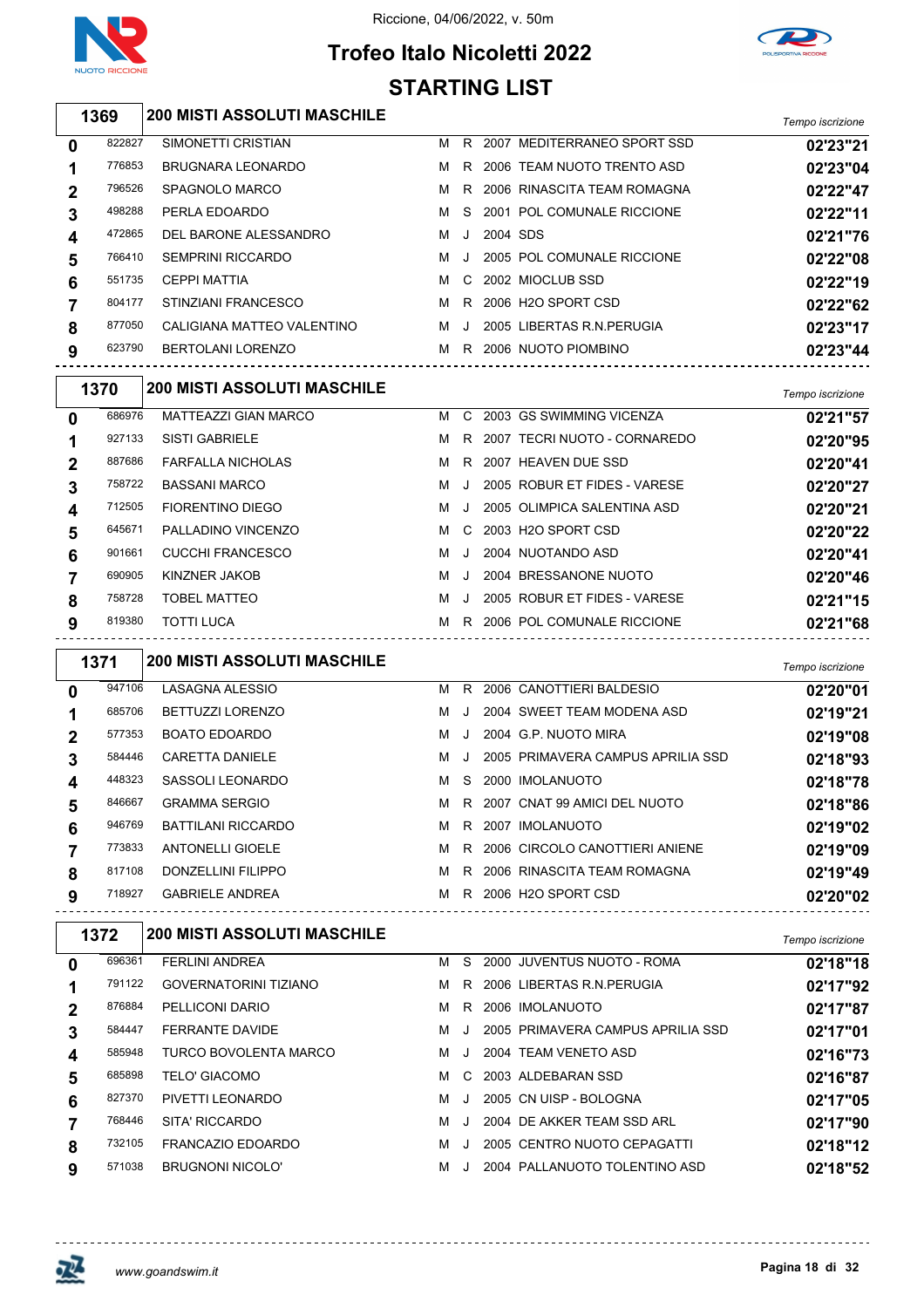





|                       |                                              | <b>STARTING LIST</b> |         |            |                                  |                  |
|-----------------------|----------------------------------------------|----------------------|---------|------------|----------------------------------|------------------|
| 1373                  | <b>200 MISTI ASSOLUTI MASCHILE</b>           |                      |         |            |                                  | Tempo iscrizione |
| 474537<br>0           | <b>BOARIA PIETRO</b>                         | М                    | J       |            | 2004 GS SWIMMING VICENZA         | 02'16"09         |
| 697022<br>1           | DE LEO ANDREA                                | м                    | $\cdot$ |            | 2004 HEAVEN DUE SSD              | 02'15"73         |
| 187487<br>2           | RICCIARDI LORENZO                            | м                    | S       |            | 1998 VELA NUOTO ANCONA           | 02'15"35         |
| 704484<br>3           | <b>BACHER JAN</b>                            | м                    | J       |            | 2004 BRESSANONE NUOTO            | 02'14"85         |
| 401614<br>4           | <b>TRAINI FRANCESCO</b>                      | м                    | C       |            | 2002 NUOTO CL.AZZURRA 91 - BO    | 02'14"55         |
| 718920<br>5           | D'ADAMO SIMONE                               | м                    |         | R 2006 SDS |                                  | 02'14"67         |
| 616620<br>6           | <b>FARFALLA MARCO</b>                        | м                    | C       |            | 2003 HEAVEN DUE SSD              | 02'15"12         |
| 590692<br>7           | LAUDADIO MATTEO                              | м                    | J       | 2004 SDS   |                                  | 02'15"41         |
| 776473<br>8           | SCAMPICCHIO LUCA ANTONIO                     | M                    |         |            | R 2007 SSV BOZEN                 | 02'16"02         |
| 753417<br>9           | LA ROSA GIORGIO                              |                      |         |            | M J 2005 TECRI NUOTO - CORNAREDO | 02'16"16         |
| 1374                  | <b>200 MISTI ASSOLUTI MASCHILE</b>           |                      |         |            |                                  | Tempo iscrizione |
| 180067<br>0           | MONTENOVO MATTEO                             |                      | M S     |            | 1997 VELA NUOTO ANCONA           | 02'14"18         |
| 444082<br>1           | <b>LAVIZZARI SIMONE</b>                      | M                    | -S      |            | 1999 ROBUR ET FIDES - VARESE     | 02'14"03         |
| 690715<br>2           | FORNARO MASSIMILIANO                         | м                    | J       |            | 2005 PALLANUOTO TOLENTINO ASD    | 02'13"83         |
| 585777<br>3           | DI GIULIO ALESSANDRO                         | м                    | $\cdot$ |            | 2004 DE AKKER TEAM SSD ARL       | 02'13"72         |
| 949991<br>4           | <b>DESIDERIO LUCA</b>                        | м                    | R.      |            | 2007 NS EMILIA SSD               | 02'13"48         |
| 825547<br>5           | <b>MONARI RICCARDO</b>                       | м                    | J       |            | 2005 DE AKKER TEAM SSD ARL       | 02'13"70         |
| 516369<br>6           | <b>SFODERA GABRIELE</b>                      | м                    | J       |            | 2005 LIBERTAS R.N. PERUGIA       | 02'13"76         |
| 631274<br>7           | <b>CONTE MATTEO</b>                          | м                    |         |            | C 2002 CN UISP - BOLOGNA         | 02'14"01         |
| 397293                | <b>GUAZZAROTTI PIETRO</b>                    | M                    |         |            | C 2002 VELA NUOTO ANCONA         | 02'14"17         |
| 8<br>9<br>652849      | STEFANI' EMANUELE                            | M                    |         |            | R 2007 NUOTATORI PUGLIESI ASD    | 02'14"26         |
|                       |                                              |                      |         |            |                                  |                  |
| 1375                  | <b>200 MISTI ASSOLUTI MASCHILE</b>           |                      |         |            |                                  | Tempo iscrizione |
| 559753<br>$\mathbf 0$ | <b>TOBEL ROBIN</b>                           |                      |         |            | M C 2002 ROBUR ET FIDES - VARESE | 02'12"93         |
| 653681<br>1           | <b>SILVERI SIMONE</b>                        | M                    | J       |            | 2005 TEAM VENETO ASD             | 02'11"85         |
| 690081<br>2           | PELUSO LEONARDO                              | м                    | J       |            | 2004 NUOTO CL.AZZURRA 91 - BO    | 02'09"86         |
| 557789<br>3           | <b>LAPENNA DAVIDE</b>                        | м                    |         |            | C 2002 CANOTTIERI TEVERE REMO    | 02'07"68         |
| 50024<br>4            | <b>BERTOLDI MATTEO</b>                       | M                    | S       |            | 1997 DE AKKER TEAM SSD ARL       | 02'04"37         |
| 443451<br>5           | PINCA LUCA                                   |                      |         |            | M S 2000 DE AKKER TEAM SSD ARL   | 02'06"73         |
| 705241<br>6           | ROSATELLI ALESSANDRO                         |                      | MJ.     |            | 2004 CANOTTIERI TEVERE REMO      | 02'09"27         |
| 615974<br>7           | <b>FARINA NICOLAS</b>                        |                      |         |            | M C 2003 SWEET TEAM MODENA ASD   | 02'11"26         |
| 574935<br>8           | BALLARDIN MATTEO                             |                      |         |            | M J 2005 GS SWIMMING VICENZA     | 02'12"54         |
| 952843<br>9           | ROMAGNOLI MANUELE M R 2007 CN UISP - BOLOGNA |                      |         |            |                                  | 02'13"16         |
| 1376                  | <b>200 MISTI ASSOLUTI MASCHILE</b>           |                      |         |            |                                  | Tempo iscrizione |
| 524708<br>0           | <b>COLI LORENZO</b>                          |                      |         |            | M J 2004 SPORT VILLAGE SSD       | 02'12"85         |
| 816783<br>1           | BARALDI CARLO ALBERTO                        |                      |         |            | M R 2006 NS EMILIA SSD           | 02'11"41         |
| 591916<br>2           | <b>FEBBRARO GABRIELE</b>                     |                      |         |            | M C 2003 NUOTATORI PUGLIESI ASD  | 02'09"76         |
| 206849<br>3           | CASTELLO ANDREA                              |                      |         |            | M S 1998 IMOLANUOTO              | 02'07"22         |
| 291585<br>4           | <b>CERVI RICCARDO</b>                        |                      |         |            | M S 1996 FERRARANUOTO ASD        | 02'03"53         |
| 441438<br>5           | XELLA ALESSANDRO                             | M                    |         |            | S 1999 IMOLANUOTO                | 02'05"99         |
| 464191<br>6           | PIERINI ANDREA                               | M                    |         |            | C 2002 NUOTO CL.AZZURRA 91 - BO  | 02'09"25         |
| 689351<br>7           | SABATTANI ALEX                               | M                    | J       |            | 2004 IMOLANUOTO                  | 02'10"48         |
| 705239<br>8           | ROSATELLI MATTIA                             |                      |         |            | M J 2004 CANOTTIERI TEVERE REMO  | 02'12"52         |
|                       |                                              |                      |         |            |                                  |                  |

SOFIA FRANCESCO KAROL M S 2001 OLYMPIAPALERMO ASD **02'13"12**

巫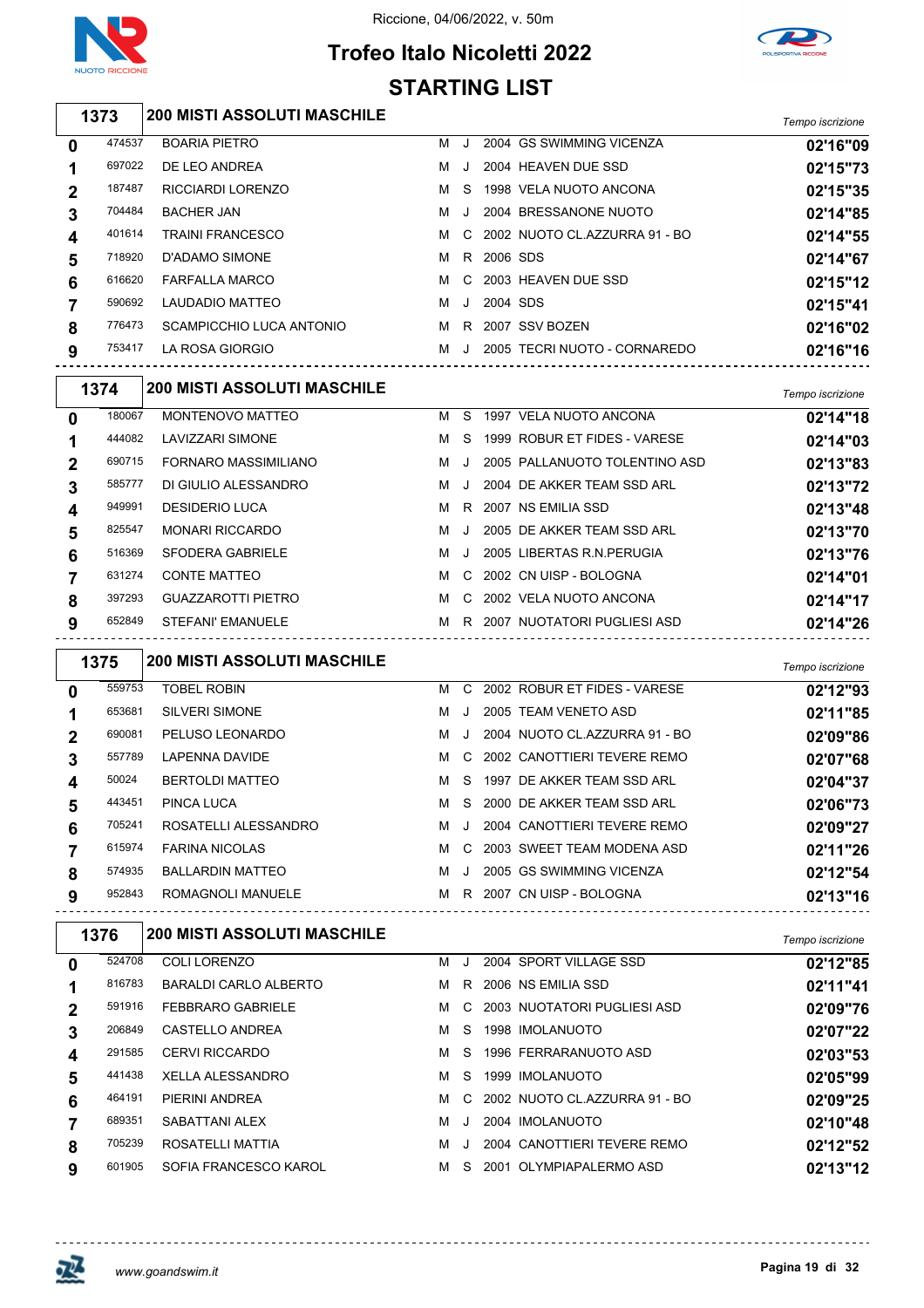

# Riccione, 04/06/2022, v. 50m



## **Trofeo Italo Nicoletti 2022 STARTING LIST**

| 1377         |        | <b>200 MISTI ASSOLUTI MASCHILE</b> |   |                |                               | Tempo iscrizione |
|--------------|--------|------------------------------------|---|----------------|-------------------------------|------------------|
| 0            | 416978 | <b>MASSEI MARCELLO</b>             | м | C.             | 2003 RARI NANTES ALA          | 02'12"58         |
|              | 440413 | MOSCA GIACOMO                      | м | S.             | 2000 IMOLANUOTO               | 02'11"27         |
| $\mathbf{2}$ | 565109 | ANGELILLI LUCA                     | м | $\overline{C}$ | 2002 H2O SPORT CSD            | 02'09"57         |
| 3            | 610058 | <b>RIZZARDI FEDERICO</b>           | м | $\cdot$        | 2004 TEAM VENETO ASD          | 02'06"78         |
| 4            | 49411  | <b>BONDAVALLI MATTIA</b>           | м | S.             | 1996 DE AKKER TEAM SSD ARL    | 02'03"00         |
| 5            | 498620 | <b>BARAVELLI TOMMASO</b>           | м | S.             | 2001 NUOTO CL.AZZURRA 91 - BO | 02'04"58         |
| 6            | 654517 | POTENZA EMANUELE                   | м | R.             | 2006 NUOTATORI PUGLIESI ASD   | 02'08"25         |
| 7            | 815517 | PIRELLI GABRIEL                    | м | $\cdot$        | 2005 IMOLANUOTO               | 02'09"96         |
| 8            | 82571  | <b>MORGIA MAURIZIO</b>             | м | <sub>S</sub>   | 1995 HEAVEN DUE SSD           | 02'12"17         |

| 819088  | <b>LAZZATI MARCO</b>                      | м | R. | 2006 ROBUR ET FIDES - VARESE       | 02'13"01         |
|---------|-------------------------------------------|---|----|------------------------------------|------------------|
| 1378    | <b>100 STILE LIBERO ASSOLUTI MASCHILE</b> |   |    |                                    | Tempo iscrizione |
| 1002213 | <b>MARIANI ENRICO</b>                     | м | S. | 1959 FINP - ASD POL. COM. RICCIONE | 01'56"09         |
| 776908  | <b>MANCONI SIMONE</b>                     | м | R  | 2007 THEBRIS NUOTO - P.FELCINO     | 01'25"81         |
| 820461  | <b>COCCHI KEVIN</b>                       | м |    | 2005 SWEET TEAM MODENA ASD         | 01'19"06         |
| 925924  | DE LUCA ANDREA                            | м | R  | 2008 HEAVEN DUE SSD                | 01'15"51         |
| 842776  | <b>BATTISTONI DIEGO</b>                   | м | R  | 2008 VELA NUOTO ANCONA             | 01'14"35         |
| 944726  | LAZZARONI NICOLO'                         | м | R  | 2008 PRESIDENT BOLOGNA             | 01'15"20         |

| 5  | 944726 LAZZARONI NICOLO'        |  | M R 2008 PRESIDENT BOLOGNA             | 01'15"20 |
|----|---------------------------------|--|----------------------------------------|----------|
| 6  | 1075219 GRAZIANI FRANCESCOPAOLO |  | M R 2008 H2O SPORT CSD                 | 01'17"45 |
|    | 1077344 DI GIACOMANTONIO DANIEL |  | M R 2008 ROSETANA NUOTO                | 01'21"20 |
| 8. | 1002827 BERNINI GIULIO          |  | M S 1990 FINP - ASD POL. COM. RICCIONE | 01'42"40 |
| 9  | 1000968 LUCARELLI CRISTIAN      |  | M S 1970 FINP - ASD POL. COM. RICCIONE | 02'17"00 |

|             | 1379    | <b>100 STILE LIBERO ASSOLUTI MASCHILE</b> |   |    |          |                                  | Tempo iscrizione |
|-------------|---------|-------------------------------------------|---|----|----------|----------------------------------|------------------|
| $\bf{0}$    | 502106  | DE ANGELIS LORENZO                        | м | R. |          | 2007 SPORT VILLAGE SSD           | 01'13"58         |
| 1           | 826575  | DE MATTHAEIS RICCARDO                     | м |    |          | R 2006 HEAVEN DUE SSD            | 01'13"11         |
| $\mathbf 2$ | 1016562 | PICCINNO MIRKO                            | м |    |          | R 2007 ACCADEMIA NUOTO MARINO    | 01'11"92         |
| 3           | 1078920 | <b>CICCARELLI FABIO</b>                   | м |    |          | R 2007 HEAVEN DUE SSD            | 01'11"15         |
| 4           | 1101768 | DI BELLO EVANGELISTI JOSE                 | м |    |          | R 2008 AMICI NUOTO ROMAGNA ASD   | 01'10"98         |
| 5           | 941321  | <b>FESTA MARCO</b>                        | м |    |          | R 2008 SPORT CENTER POLISPORTIVA | 01'11"14         |
| 6           | 909058  | LISCIO TOMMASO                            | м | R. |          | 2008 LIBERTAS R.N.PERUGIA        | 01'11"52         |
|             | 1028171 | <b>MOLINO CARLO</b>                       | м | R. |          | 2006 AOSTA NUOTO                 | 01'12"66         |
| 8           | 1043696 | <b>MANNI FILIPPO</b>                      | м | R. |          | 2008 ACCADEMIA NUOTO MARINO      | 01'13"55         |
| 9           | 862276  | <b>SCARANO TEEJAY</b>                     | м | R  | 2008 SDS |                                  | 01'13"75         |
|             |         |                                           |   |    |          |                                  |                  |

| Tempo iscrizione |
|------------------|
| 01'10"23         |
| 01'10"11         |
| 01'09"89         |
| 01'09"84         |
| 01'09"64         |
| 01'09"67         |
| 01'09"87         |
| 01'10"06         |
| 01'10"22         |
| 01'10"69         |
|                  |

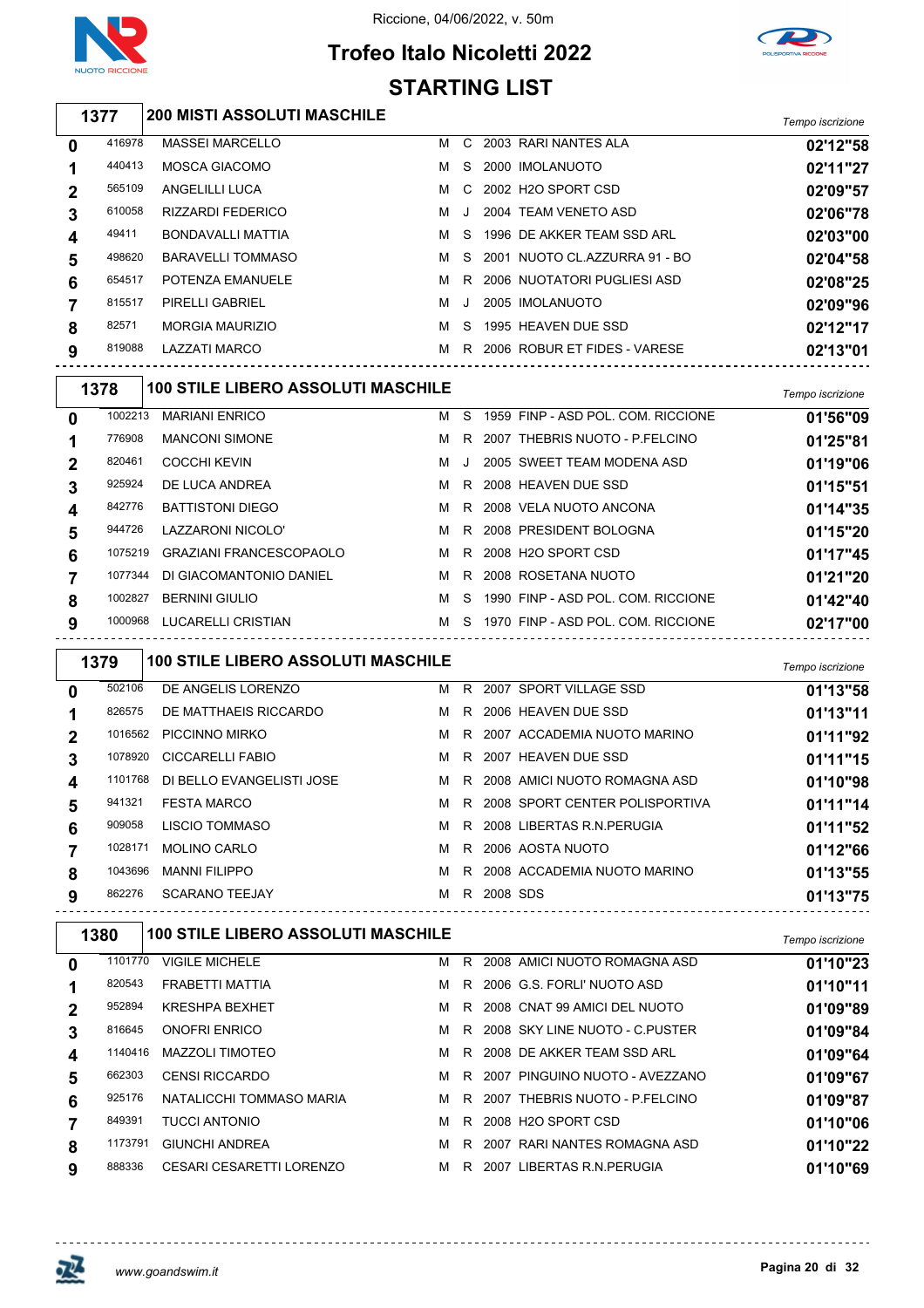

# **Trofeo Italo Nicoletti 2022**



|                  | <b>STARTING LIST</b> |                                                   |   |     |          |                                    |                  |  |  |  |  |
|------------------|----------------------|---------------------------------------------------|---|-----|----------|------------------------------------|------------------|--|--|--|--|
|                  | 1381                 | 100 STILE LIBERO ASSOLUTI MASCHILE                |   |     |          |                                    | Tempo iscrizione |  |  |  |  |
| 0                | 731015               | LAURIOLA FRANCESCO                                |   |     |          | M R 2006 SPORT VILLAGE SSD         | 01'08"95         |  |  |  |  |
| 1                | 1128993              | <b>VITTORINI PIETRO</b>                           | м |     |          | R 2007 HEAVEN DUE SSD              | 01'08"74         |  |  |  |  |
| 2                | 946783               | STINZIANI FRANCESCO PIO                           |   |     |          | M R 2007 HIDRO SPORT SSD ARL       | 01'08"53         |  |  |  |  |
| 3                | 1185096              | <b>MONTALTI GIANNI</b>                            | м |     |          | R 2006 AMICI NUOTO ROMAGNA ASD     | 01'08"04         |  |  |  |  |
| 4                | 528587               | <b>BATTAGLIA ENRICO</b>                           | м |     |          | R 2008 SPORT VILLAGE SSD           | 01'07"94         |  |  |  |  |
| 5                | 1113486              | <b>BAIBARAC DAVID</b>                             | м | R.  |          | 2006 CN UISP - BOLOGNA             | 01'07"99         |  |  |  |  |
| 6                | 730448               | DE FOGLIO RUBEN                                   | м |     |          | R 2008 PINGUINO NUOTO - AVEZZANO   | 01'08"32         |  |  |  |  |
| 7                | 958130               | <b>COLAONE MATTEO</b>                             |   |     |          | M R 2007 SSV LEIFERS SCHWIMMEN     | 01'08"63         |  |  |  |  |
| 8                | 725283               | MICANTONIO ANTONIO                                | M |     |          | R 2007 99 SPORT ASD - L'AQUILA     | 01'08"86         |  |  |  |  |
| 9                | 1113485              | ROPA MATTEO                                       |   |     |          | M R 2006 CN UISP - BOLOGNA         | 01'09"07         |  |  |  |  |
|                  | 1382                 | <b>100 STILE LIBERO ASSOLUTI MASCHILE</b>         |   |     |          |                                    | Tempo iscrizione |  |  |  |  |
| 0                | 1016885              | PIACENTE GABRIELE                                 |   |     |          | M R 2007 HEAVEN DUE SSD            | 01'07"83         |  |  |  |  |
| 1                | 982167               | DI CIANO MARCO                                    | M |     |          | R 2007 CLUB AQUATICO PESCARA SSD   | 01'07"59         |  |  |  |  |
| 2                | 955301               | MISEROCCHI LORENZO KWESI                          |   |     |          | M R 2008 AOSTA NUOTO               | 01'07"52         |  |  |  |  |
| 3                | 947109               | <b>EVANGELISTI DIEGO</b>                          |   |     |          | M R 2007 CN UISP - BOLOGNA         | 01'07"18         |  |  |  |  |
| 4                | 1014107              | <b>BAIBARAC LUCA NICOLAE</b>                      |   |     |          | M R 2008 CN UISP - BOLOGNA         | 01'07"03         |  |  |  |  |
| 5                | 826577               | PIETRINFERNI ANDREA                               | M |     |          | R 2006 HEAVEN DUE SSD              | 01'07"16         |  |  |  |  |
| 6                | 877004               | <b>HUEBER ELIA</b>                                | M | R.  |          | 2007 POL COMUNALE RICCIONE         | 01'07"30         |  |  |  |  |
| 7                | 947164               | <b>FERRARI FRANCESCO</b>                          | M |     |          | R 2007 IMOLANUOTO                  | 01'07"52         |  |  |  |  |
| 8                | 927132               | PALVARINI ALESSANDRO                              |   |     |          | M R 2007 TECRI NUOTO - CORNAREDO   | 01'07"72         |  |  |  |  |
| 9                | 950237               | <b>BUSETTI MARCO</b>                              |   |     |          | M R 2008 SSV BOZEN                 | 01'07"91         |  |  |  |  |
|                  | 1383                 | <b>100 STILE LIBERO ASSOLUTI MASCHILE</b>         |   |     |          |                                    | Tempo iscrizione |  |  |  |  |
| 0                | 776557               | <b>BARBACCI SAMUEL</b>                            |   |     |          | M R 2008 LIBERTAS R.N. PERUGIA     | 01'06"92         |  |  |  |  |
| 1                | 821520               | PERTESANA MATTIA                                  | м | J   |          | 2005 CENTRO NUOTO CEPAGATTI        | 01'06"70         |  |  |  |  |
| 2                | 784539               | <b>PELLEGRINI LORIS</b>                           | м |     |          | R 2006 SPORT VILLAGE SSD           | 01'06"24         |  |  |  |  |
| 3                | 1043702              | <b>MANNI TOMMASO</b>                              | м | J   |          | 2005 ACCADEMIA NUOTO MARINO        | 01'06"14         |  |  |  |  |
| 4                | 837647               | <b>BAGLIONI LUCA</b>                              |   |     |          | M R 2008 LIBERTAS R.N. PERUGIA     | 01'06"01         |  |  |  |  |
| 5                | 972141               | BOULLIF MOHAMED ISMAIL                            |   |     |          | M R 2008 THEBRIS NUOTO - P.FELCINO | 01'06"05         |  |  |  |  |
| 6                | 1174824              | POTALIVO GIANLUCA                                 |   | M J | 2004 SDS |                                    | 01'06"24         |  |  |  |  |
| 7                | 900473               | DEI ROCINI PAOLO                                  |   |     |          | M R 2007 CENTRO NUOTO CEPAGATTI    | 01'06"29         |  |  |  |  |
| 8                | 1138846              | APOLLONIO MATTIA                                  |   |     |          | M R 2006 BLUGALLERY TEAM ASD       | 01'06"88         |  |  |  |  |
| 9                | 774743               | PADURARU MATTEO GABRIELE<br>--------------------- |   |     |          | M R 2007 JUVENTUS NUOTO - ROMA     | 01'06"93         |  |  |  |  |
|                  | 1384                 | <b>100 STILE LIBERO ASSOLUTI MASCHILE</b>         |   |     |          |                                    | Tempo iscrizione |  |  |  |  |
| 0                | 799654               | SANTORO LINO                                      |   |     |          | M R 2008 HIDRO SPORT SSD ARL       | 01'05"92         |  |  |  |  |
| 1                | 878149               | <b>BAGNASCO GIULIO</b>                            |   |     |          | M R 2007 TECRI NUOTO - CORNAREDO   | 01'05"78         |  |  |  |  |
| $\boldsymbol{2}$ | 884067               | RUBINACCIO CARMINE BENEDETTO                      |   |     |          | M R 2007 MIOCLUB SSD               | 01'05"34         |  |  |  |  |
| $\mathbf 3$      | 849355               | CENTILLO JACOPO                                   |   |     |          | M R 2007 H2O SPORT CSD             | 01'05"09         |  |  |  |  |
| 4                | 1178306              | PESCANTE RICCARDO                                 |   |     |          | M R 2006 ACCADEMIA NUOTO MARINO    | 01'04"91         |  |  |  |  |
| 5                | 952726               | <b>FERRERI VALERIO</b>                            | M | J   |          | 2005 HEAVEN DUE SSD                | 01'05"04         |  |  |  |  |
| 6                | 856171               | RUSSO EMANUELE                                    |   |     |          | M R 2008 OLIMPIONICA SSD           | 01'05"21         |  |  |  |  |



<u>-------------</u>

 $- - - - - - -$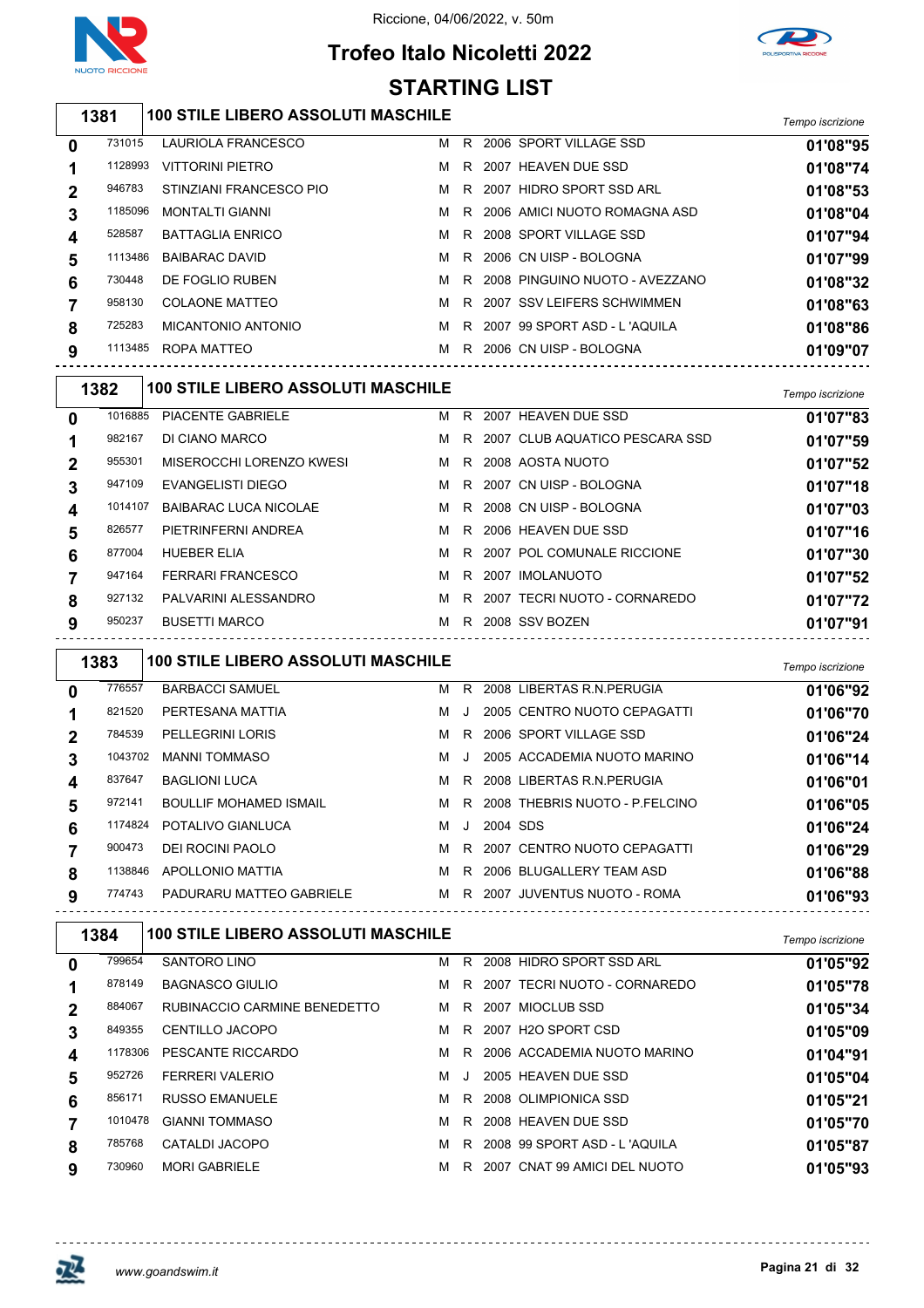

# **Trofeo Italo Nicoletti 2022**



#### *Tempo iscrizione* **100 STILE LIBERO ASSOLUTI MASCHILE** RAVAGLI LUCA M R 2008 PRESIDENT BOLOGNA **01'04"88** ZABBERONI ANDREA M R 2006 AMICI NUOTO ROMAGNA ASD **01'04"82** MOSCA FEDERICO M R 2006 MIOCLUB SSD **01'04"81** AMINOLESLAMI SAM M R 2007 S.G.T. SPORT SSD **01'04"76** GALLIANI CAVENAGO PIETRO M R 2007 TECRI NUOTO - CORNAREDO **01'04"72** MEZZINI MATTEO M R 2007 SAVENA NUOTO TEAM **01'04"73** CANDIDO SERGIO M R 2008 DE AKKER TEAM SSD ARL **01'04"78** NEGRI RICCARDO M R 2007 SWEET TEAM MODENA ASD **01'04"81** RENZI GIACOMO M R 2008 BLUGALLERY TEAM ASD **01'04"83** FABRIZI CLAUDIO M R 2008 HEAVEN DUE SSD **01'04"91** *Tempo iscrizione* **100 STILE LIBERO ASSOLUTI MASCHILE** RICCIOTTI SAMUELE M R 2007 VELA NUOTO ANCONA **01'04"62** BRUNI LORENZO M R 2008 DE AKKER TEAM SSD ARL **01'04"51** MAIORI LUDOVICO M R 2006 SPORT VILLAGE SSD **01'04"47** DI BACCO VITTORIO M R 2006 G.S. FORLI' NUOTO ASD **01'04"26** CERSAQI DIEGO M R 2007 NUOTO CLUB GIULIANOVA ASD **01'04"23** PAIOLI MATTEO M R 2007 SWEET TEAM MODENA ASD **01'04"23** CLEMENTI FRANCESCO M R 2006 NUOTO PIOMBINO **01'04"47** TRUFFELLINI PIETRO M R 2006 SPORT VILLAGE SSD **01'04"49** VERMIGLIO FLAVIO ROBERTO M R 2008 ROBUR ET FIDES - VARESE **01'04"60** TELO' FILIPPO M R 2008 ALDEBARAN SSD **01'04"71** *Tempo iscrizione* **100 STILE LIBERO ASSOLUTI MASCHILE** MORO FEDERICO M R 2007 TEAM VENETO ASD **01'04"12** 877005 SASSATELLI DAVIDE **MR** 2007 IMOLANUOTO **01'04"09**  ACCARDI MATTEO M R 2006 ROBUR ET FIDES - VARESE **01'03"88** FUSCALDO ANDREA M R 2007 ACCADEMIA NUOTO MARINO **01'03"79** DA RIN LORENZO M J 2005 DE AKKER TEAM SSD ARL **01'03"75** BISTONI MATTIA M R 2006 LIBERTAS R.N.PERUGIA **01'03"77** COSTANTINO ANDI FRANCISCO M R 2006 SDS **01'03"84** OBERRAUCH PAUL M R 2008 SSV LEIFERS SCHWIMMEN **01'03"98** CARDINALI LEONARDO M R 2006 CNAT 99 AMICI DEL NUOTO **01'04"12** FINOCCHIO MATTEO M R 2007 S.G.T. SPORT SSD **01'04"20** *Tempo iscrizione* **100 STILE LIBERO ASSOLUTI MASCHILE** GIAMBERARDINI VALERIO M J 2005 ASD DIMENSIONE NUOTO L'AQUILA **01'03"69** PASQUINUCCI RICCARDO M J 2004 SWEET TEAM MODENA ASD **01'03"61** OSMANI LORENZO M R 2006 VELA NUOTO ANCONA **01'03"50** RONCONI PIETRO M R 2007 SPORT VILLAGE SSD **01'03"42** VALMORI GIACOMO M R 2007 SPORT CENTER POLISPORTIVA **01'03"39** OTTAVIANI ANDREA M R 2008 99 SPORT ASD - L 'AQUILA **01'03"40 STARTING LIST**

 VIVI FEDERICO M R 2007 NS EMILIA SSD **01'03"45** TARRONI FILIPPO M J 2005 RINASCITA TEAM ROMAGNA **01'03"60** IANIERI LUCA M R 2006 CENTRO NUOTO CEPAGATTI **01'03"65** VANINI ELIA M R 2007 CN UISP - BOLOGNA **01'03"74**

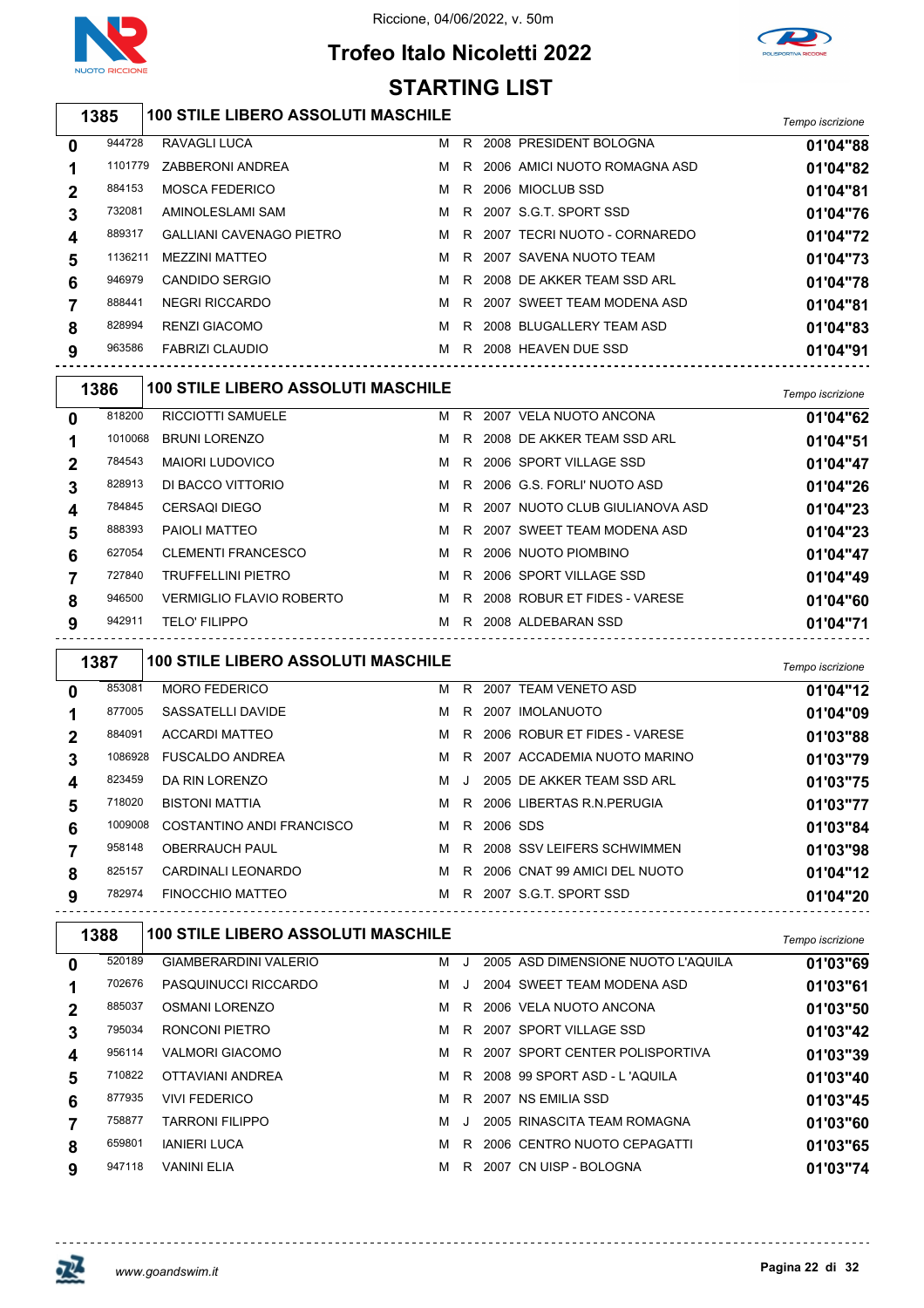

# **Trofeo Italo Nicoletti 2022 STARTING LIST**



## *Tempo iscrizione* **100 STILE LIBERO ASSOLUTI MASCHILE**

| 0           | 887926  | PISATURO ANTONIO        | м | R.      | 2008 H2O SPORT CSD                | 01'03"36 |
|-------------|---------|-------------------------|---|---------|-----------------------------------|----------|
|             | 891403  | COCCHI DYLAN            | м | $\cdot$ | 2004 SWEET TEAM MODENA ASD        | 01'03"29 |
| $\mathbf 2$ | 1043739 | NUCCI DAMIANO           | м |         | R 2008 ACCADEMIA NUOTO MARINO     | 01'03"20 |
|             | 1128912 | RADO ROBERTO            | м | R       | 2006 HEAVEN DUE SSD               | 01'03"14 |
| 4           | 834376  | RUGGIERO ALESSIO        | м | R.      | 2007 PRIMAVERA CAMPUS APRILIA SSD | 01'03"08 |
| 5           | 946521  | MOSCATELLI CHRISTIAN    | м | $\cdot$ | 2005 HEAVEN DUE SSD               | 01'03"09 |
| 6           | 826980  | ANDRONICO VALERIO       | м | R.      | 2007 HEAVEN DUE SSD               | 01'03"15 |
|             | 588274  | <b>FAVALE FRANCESCO</b> | м | $\cdot$ | 2004 MEDITERRANEO SPORT SSD       | 01'03"27 |
| 8           | 528529  | SILVESTRINI LUCA        | м | $\cdot$ | 2004 VELA NUOTO ANCONA            | 01'03"30 |
| 9           | 837675  | POSTORONCA DIMITRII     | м | R       | 2007 LIBERTAS R.N. PERUGIA        | 01'03"37 |
|             |         |                         |   |         |                                   |          |

|   | 1390    | <b>100 STILE LIBERO ASSOLUTI MASCHILE</b> |   |         |      |                              | Tempo iscrizione |
|---|---------|-------------------------------------------|---|---------|------|------------------------------|------------------|
| 0 | 884122  | <b>GAGLIARDI GIACOMO CARLO</b>            | м | R.      | 2007 | ROBUR ET FIDES - VARESE      | 01'03"00         |
|   | 947108  | DALL'UOMO LEONARDO                        | м | R.      |      | 2007 CN UISP - BOLOGNA       | 01'02"87         |
|   | 946520  | MOSCATELLI FRANCESCO                      | м | $\cdot$ |      | 2005 HEAVEN DUE SSD          | 01'02"85         |
| 3 | 849593  | <b>IRANO CHRISTIAN</b>                    | м | R.      |      | 2007 H2O SPORT CSD           | 01'02"81         |
| 4 | 878524  | <b>STAGNI SIMONE</b>                      | м | R.      |      | 2007 NS EMILIA SSD           | 01'02"64         |
| 5 | 838326  | TORTORICI NICOLO' PIO                     | м |         |      | 2005 OLYMPIAPALERMO ASD      | 01'02"76         |
| 6 | 1120457 | <b>GAZZOLA ANDREA</b>                     | м | R.      |      | 2008 TECRI NUOTO - CORNAREDO | 01'02"82         |
|   | 1145138 | <b>D'ANIELLO MARCO</b>                    | м | S.      |      | 1998 MEDITERRANEO SPORT SSD  | 01'02"85         |
| 8 | 904859  | <b>ZELGER ALEX</b>                        | м | R.      |      | 2007 SSV LEIFERS SCHWIMMEN   | 01'02"98         |
| 9 | 868614  | <b>FABRIS MICHELE</b>                     | м | R.      |      | 2008 GS SWIMMING VICENZA     | 01'03"05         |
|   |         |                                           |   |         |      |                              |                  |

|             | 1391    | <b>100 STILE LIBERO ASSOLUTI MASCHILE</b> |   |    |                                | Tempo iscrizione |
|-------------|---------|-------------------------------------------|---|----|--------------------------------|------------------|
| $\bf{0}$    | 776622  | ECCEL ALESSANDRO                          | м | R. | 2008 NUOTATORI TRENTINI        | 01'02"60         |
|             | 826560  | <b>RICCARDI DANIEL</b>                    | м | R. | 2006 IMOLANUOTO                | 01'02"47         |
| $\mathbf 2$ | 1004027 | MERCALDI MATTIA                           | м | R. | 2006 TECRI NUOTO - CORNAREDO   | 01'02"38         |
| 3           | 918602  | MOSANER SAMUEL KAILASH                    | м | R. | 2008 NUOTATORI TRENTINI        | 01'02"36         |
| 4           | 786144  | <b>FALASCONI GIOELE</b>                   | м |    | 2004 POL COMUNALE RICCIONE     | 01'02"33         |
| 5           | 887313  | <b>MARINELLI DIEGO</b>                    | м |    | R 2007 CNAT 99 AMICI DEL NUOTO | 01'02"34         |
| 6           | 1009422 | <b>URBINI ANDREA</b>                      | м | R. | 2008 RARI NANTES ROMAGNA ASD   | 01'02"36         |
|             | 956111  | <b>MAGNANINI GIANMARCO</b>                | м | R  | 2008 SPORT CENTER POLISPORTIVA | 01'02"38         |
| 8           | 663142  | DI GREGORIO SAMUELE                       | м | J. | 2005 H2O SPORT CSD             | 01'02"59         |
| 9           | 715013  | SPERA LORENZO                             | м | R. | 2006 IL GABBIANO SSD LADISPOLI | 01'02"61         |

|                | 1392    | <b>100 STILE LIBERO ASSOLUTI MASCHILE</b> |   |    |      |                                | Tempo iscrizione |
|----------------|---------|-------------------------------------------|---|----|------|--------------------------------|------------------|
| 0              | 955619  | ROMEGGIO ALESSIO                          | м | R. | 2007 | DE AKKER TEAM SSD ARL          | 01'02"27         |
|                | 877419  | RAGAINI FILIPPO                           | м |    |      | R 2006 SPORT VILLAGE SSD       | 01'02"19         |
| $\overline{2}$ | 646181  | <b>MARCHESIN GABRIELE</b>                 | м | R. |      | 2007 GS SWIMMING VICENZA       | 01'02"15         |
|                | 1119883 | PALADINI MOLGORA GIACOMO                  | м |    |      | R 2006 ROBUR ET FIDES - VARESE | 01'01"83         |
| 4              | 876707  | <b>PAGANELLI RICCARDO</b>                 | м | R. | 2007 | <b>IMOLANUOTO</b>              | 01'01"75         |
| 5              | 579167  | CONGEDO DAVIDE                            | м | R. |      | 2006 LIBERTAS R.N.PERUGIA      | 01'01"77         |
| 6              | 856654  | <b>D'AMICO LORENZO</b>                    | м | R. |      | 2008 S.G.T. SPORT SSD          | 01'01"83         |
|                | 946498  | <b>PREVITALI GABRIELE</b>                 | м | R  |      | 2008 ROBUR ET FIDES - VARESE   | 01'02"18         |
| 8              | 1113015 | <b>BIOLCHINI ALEXANDER</b>                | м | R. |      | 2006 DE AKKER TEAM SSD ARL     | 01'02"27         |
| 9              | 740778  | DI VICO LORENZO                           | м |    |      | 2005 HIDRO SPORT SSD ARL       | 01'02"33         |

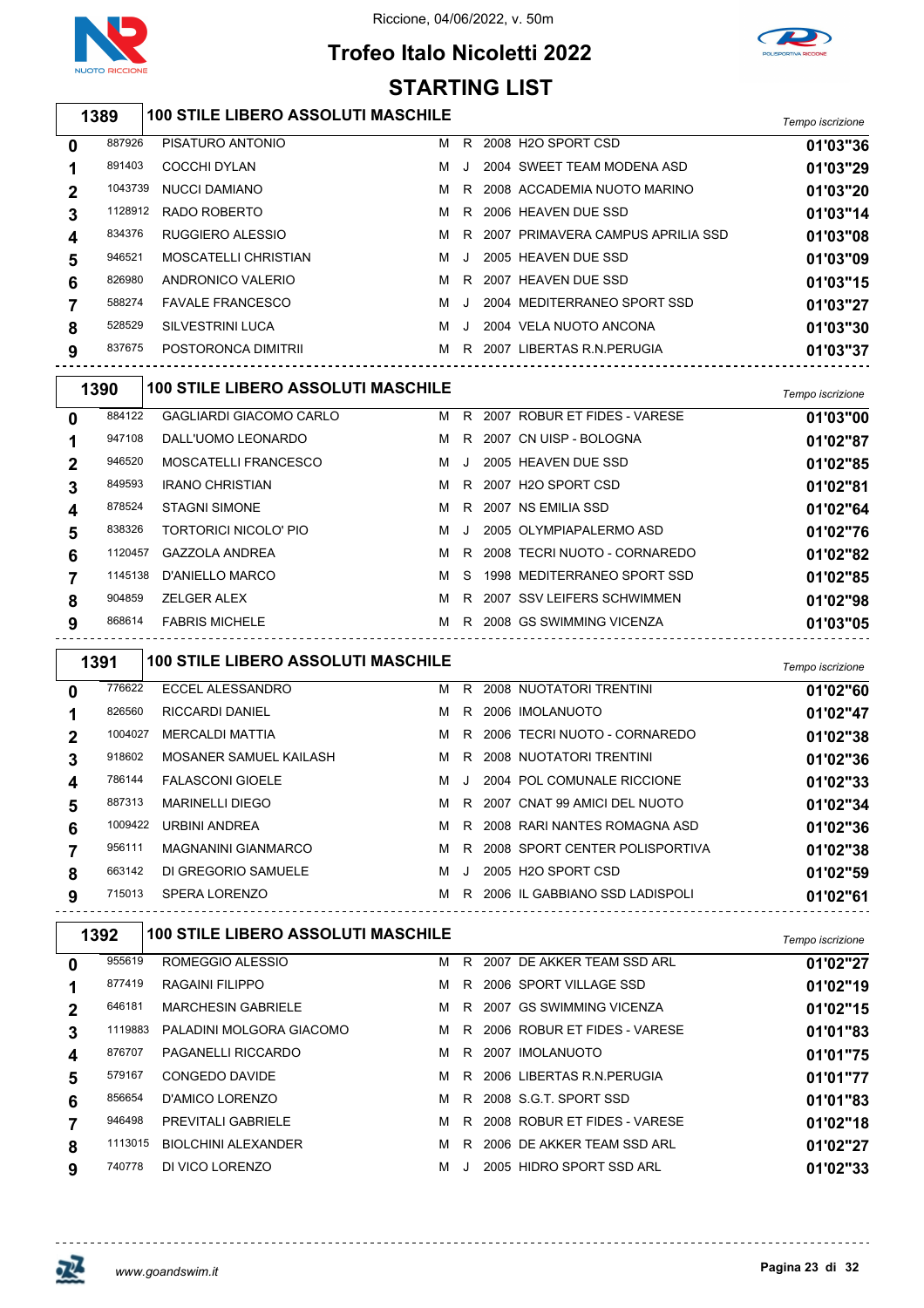





#### *Tempo iscrizione* **100 STILE LIBERO ASSOLUTI MASCHILE** ROMAGNOLI NICOLA M R 2008 G.S. FORLI' NUOTO ASD **01'01"67** MANZELLA GIUSEPPE M J 2005 OLYMPIAPALERMO ASD **01'01"62** MENCARELLI LORENZO M J 2005 THEBRIS NUOTO - P.FELCINO **01'01"61** LUZI GIOVANNI M R 2007 SPORT VILLAGE SSD **01'01"60** PALADINI FILIPPO M R 2008 NS MARCHE SSD **01'01"56** GRUPPIONI GIANLUCA M R 2007 NS EMILIA SSD **01'01"59** FRATONI ELIA M R 2007 SPORT VILLAGE SSD **01'01"60** COLETTA TOMMASO M R 2007 AOSTA NUOTO **01'01"61** LUCIANI EDOARDO M J 2004 NUOTO CLUB GIULIANOVA ASD **01'01"65** TUFANO MICHELE M R 2008 CENTRO NUOTO CEPAGATTI **01'01"72** *Tempo iscrizione* **100 STILE LIBERO ASSOLUTI MASCHILE**

|                | 1 J J 4 | TOO OTILL LIDLING AGGOLOTI MAGOTHLE |   |    |                                  | Tempo iscrizione |
|----------------|---------|-------------------------------------|---|----|----------------------------------|------------------|
| 0              | 926124  | <b>MUCCIOLA FEDERICO</b>            | м |    | R 2008 S.G.T. SPORT SSD          | 01'01"51         |
|                | 801600  | <b>MASCILONGO ANTONY</b>            | м |    | R 2007 H2O SPORT CSD             | 01'01"47         |
| $\overline{2}$ | 941585  | COCCHI MATTEO                       | м | R. | 2008 IMOLANUOTO                  | 01'01"32         |
|                | 688223  | SANDROLINI STEFANO                  | м |    | 2004 SAVENA NUOTO TEAM           | 01'01"22         |
| 4              | 853113  | SAVOIA MATTIA                       | м |    | R 2007 AOSTA NUOTO               | 01'01"19         |
| 5              | 816177  | <b>CRISTIANI GIULIO</b>             | м |    | R 2006 TECRI NUOTO - CORNAREDO   | 01'01"20         |
| 6              | 558191  | <b>CECCARELLI JACOPO</b>            | м |    | S 2000 THEBRIS NUOTO - P.FELCINO | 01'01"26         |
|                | 875202  | <b>TORELLI GIACOMO</b>              | м | R. | 2007 SPORT CENTER POLISPORTIVA   | 01'01"35         |
| 8              | 827369  | <b>BIGIANI GABRIELE</b>             | м |    | 2005 CN UISP - BOLOGNA           | 01'01"47         |
| 9              | 882124  | <b>GASBARRINO MICHELE PIO</b>       | м | R. | 2008 HIDRO SPORT SSD ARL         | 01'01"54         |
|                |         |                                     |   |    |                                  |                  |

|             | 1395   | <b>100 STILE LIBERO ASSOLUTI MASCHILE</b> |   |         |                                   | Tempo iscrizione |
|-------------|--------|-------------------------------------------|---|---------|-----------------------------------|------------------|
| 0           | 876995 | <b>GHINELLI ANDREA</b>                    | м | R.      | 2007 POL COMUNALE RICCIONE        | 01'01"13         |
|             | 718065 | PIERMATTEI FLAVIO                         | м | $\cdot$ | 2005 PALLANUOTO TOLENTINO ASD     | 01'01"11         |
| $\mathbf 2$ | 43076  | <b>DELLAROSA FEDERICO</b>                 | м | S.      | 1992 DLF NUOTO RIMINI             | 01'01"10         |
| 3           | 889073 | <b>TUDINO KRISTIAN</b>                    | м |         | R 2007 IL GABBIANO SSD LADISPOLI  | 01'01"03         |
| 4           | 787003 | <b>MANCINI RICCARDO</b>                   | м | $\cdot$ | 2005 CNAT 99 AMICI DEL NUOTO      | 01'00"96         |
| 5           | 570224 | <b>IERMANO VALERIO</b>                    | м | $\cdot$ | 2004 PRIMAVERA CAMPUS APRILIA SSD | 01'01"03         |
| 6           | 785030 | <b>GOBBETTI MATTEO</b>                    | м | R.      | 2006 NS MARCHE SSD                | 01'01"07         |
|             | 900802 | GIAMMARINO LORENZO                        | м | R I     | 2006 CENTRO NUOTO CEPAGATTI       | 01'01"11         |
| 8           | 730032 | <b>THERY JEREMY</b>                       | м | R.      | 2008 99 SPORT ASD - L'AQUILA      | 01'01"13         |
| 9           | 662864 | DEGL'INNOCENTI EDOARDO                    | м |         | R 2007 CENTRO NUOTO CEPAGATTI     | 01'01"14         |

|             | 1396    | <b>100 STILE LIBERO ASSOLUTI MASCHILE</b> |   |         |                                | Tempo iscrizione |
|-------------|---------|-------------------------------------------|---|---------|--------------------------------|------------------|
| 0           | 704912  | RONCONI GABRIELE                          | м | R.      | 2006 JUVENTUS NUOTO - ROMA     | 01'00"91         |
|             | 737539  | PANNELLI JACOPO                           | м | $\cdot$ | 2004 PALLANUOTO TOLENTINO ASD  | 01'00"86         |
| $\mathbf 2$ | 732120  | SANVITALE TOMMASO                         | м |         | R 2007 S.G.T. SPORT SSD        | 01'00"84         |
| 3           | 776808  | CANCELLOTTI GABRIELE                      | м | R.      | 2007 THEBRIS NUOTO - P.FELCINO | 01'00"67         |
| 4           | 1119884 | PAGANI FABIO                              | м | R.      | 2007 ROBUR ET FIDES - VARESE   | 01'00"67         |
| 5           | 789384  | MARZOCCHI MARCO                           | м | R.      | 2008 VELA NUOTO ANCONA         | 01'00"67         |
| 6           | 949547  | ALDRIGHETTI BIAGIO                        | м | R       | 2008 NUOTATORI TRENTINI        | 01'00"79         |
|             | 720898  | DI MUZIO FRANCESCO                        | м | R.      | 2007 CENTRO NUOTO CEPAGATTI    | 01'00"84         |
| 8           | 1041845 | <b>MIANI ROBERTO</b>                      | м | R.      | 2008 S.G.T. SPORT SSD          | 01'00"90         |
| 9           | 1101625 | AMADORI WILLIAM                           | м | R.      | 2006 AMICI NUOTO ROMAGNA ASD   | 01'00"96         |

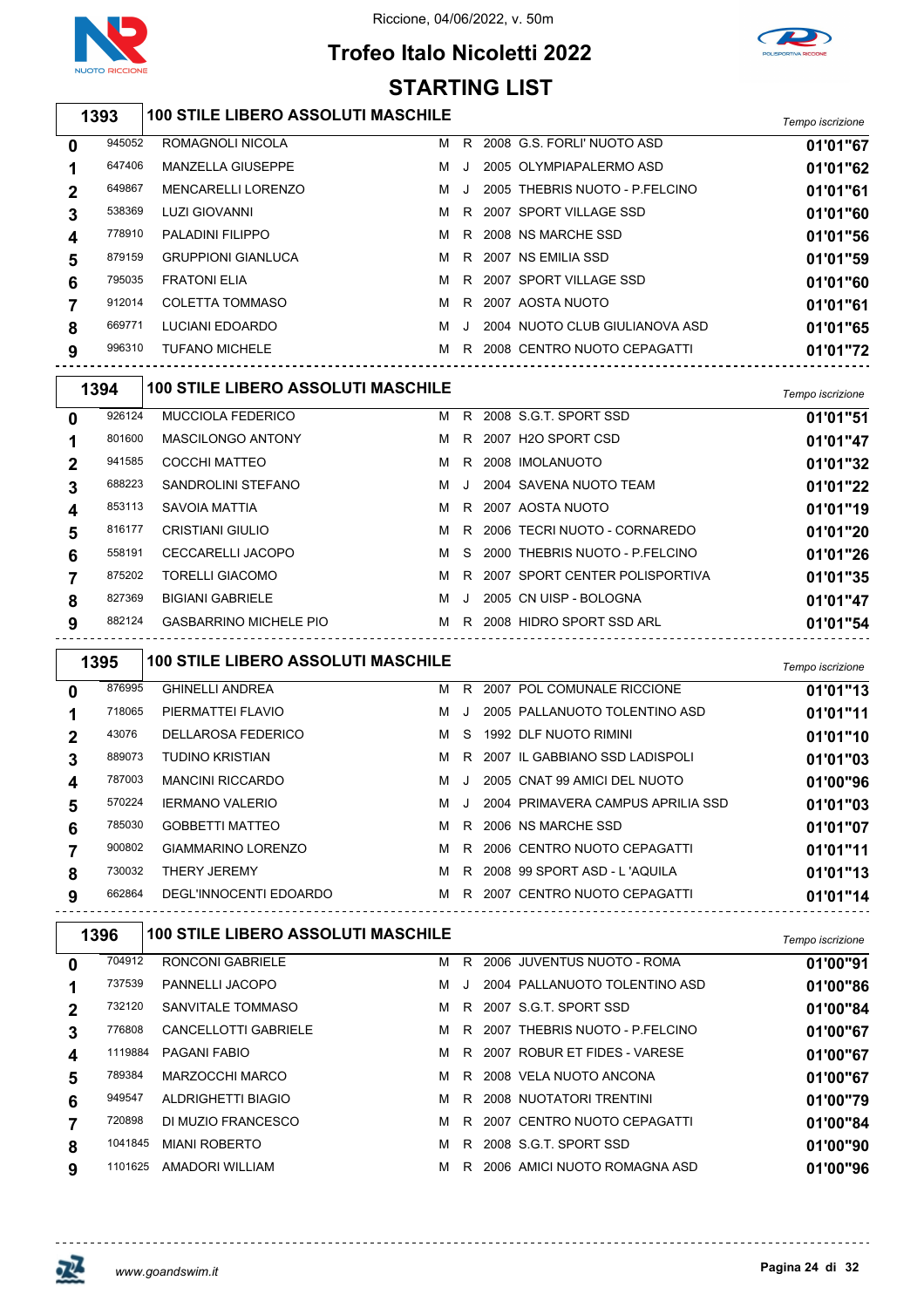

# **Trofeo Italo Nicoletti 2022**



*Tempo iscrizione* **100 STILE LIBERO ASSOLUTI MASCHILE** TONDIN SEBASTIANO M R 2007 NUOTATORI TRENTINI **01'00"60** BENEDETTI LORENZO M R 2007 SSV BOZEN **01'00"52** ZACCHI LUCA M R 2007 CN UISP - BOLOGNA **01'00"50** STEFANIZZI MATTEO M R 2006 RARI NANTES ROMAGNA ASD **01'00"46** FRIZ LUCA M J 2004 CN UISP - BOLOGNA **01'00"41** BATTISTA EMANUELE RENATO M R 2007 SDS **01'00"42** MARINUCCI FEDERICO M R 2007 SPORT VILLAGE SSD **01'00"47** GIULI MARCO M J 2004 HEAVEN DUE SSD **01'00"50** VEZZARO EDOARDO M S 2001 MIOCLUB SSD **01'00"59** MOROSINI MATTIA M J 2005 VELA NUOTO ANCONA **01'00"60** *Tempo iscrizione* **100 STILE LIBERO ASSOLUTI MASCHILE** COCO JORDAN M R 2006 H2O SPORT CSD **01'00"34** COTUGNO GIACOMO M R 2007 TECRI NUOTO - CORNAREDO **01'00"32** VANZOLINI RICCARDO M R 2007 ALDEBARAN SSD **01'00"26** ERBEIA NICOLO' M R 2006 PHOENIX ASD **01'00"24** CAVINA GIACOMO M R 2006 CN UISP - BOLOGNA **01'00"19 STARTING LIST**

| 890366 | CAVINA GIACOMO       |     | M R 2006 CN UISP - BOLOGNA      | 01'00"19 |
|--------|----------------------|-----|---------------------------------|----------|
| 715122 | ANDRISANI FRANCESCO  |     | M R 2007 MEDITERRANEO SPORT SSD | 01'00"24 |
| 770016 | DHAMO MISHEL         |     | M R 2007 BLUGALLERY TEAM ASD    | 01'00"25 |
| 804322 | SACCHETTA ALESSANDRO |     | M R 2007 EMMEDUE SSD            | 01'00"30 |
| 718062 | PIERMATTEI LUCA      | MJ. | 2004 PALLANUOTO TOLENTINO ASD   | 01'00"33 |
| 883983 | BARATTINI ENEA       |     | M R 2006 CN UISP - BOLOGNA      | 01'00"40 |

|          | 1399   | <b>100 STILE LIBERO ASSOLUTI MASCHILE</b> |   |    |                               | Tempo iscrizione |
|----------|--------|-------------------------------------------|---|----|-------------------------------|------------------|
| $\bf{0}$ | 790109 | SGARBOSSA PIERGIORGIO                     | м | R. | 2008 CENTRO NUOTO ROSA 'SSD   | 01'00"15         |
|          | 795106 | RINALDI ANGELO ALESSANDRO                 | м | R. | 2006 OLIMPIONICA SSD          | 01'00"07         |
| 2        | 623358 | <b>MARINUCCI FRANCESCO</b>                | м | R  | 2007 SPORT VILLAGE SSD        | 01'00"05         |
| 3        | 628097 | PORETTI SAMUELE                           | м | C. | 2003 TECRI NUOTO - CORNAREDO  | 01'00"03         |
| 4        | 876329 | <b>BOSELLI ELIA</b>                       | м | R. | 2007 MIOCLUB SSD              | 01'00"01         |
| 5        | 899025 | DI FRANGIA EMANUELE                       | м | R. | 2006 SWIM PROJECT VENAFRO ASD | 01'00"02         |
| 6        | 732146 | VARONE MARCO                              | м | R. | 2007 CENTRO NUOTO CEPAGATTI   | 01'00"04         |
|          | 879780 | FERROCCI ALESSANDRO                       | м | R. | 2007 NS EMILIA SSD            | 01'00"06         |
| 8        | 804379 | QUARTIGLIA NINO                           | м | R. | 2007 ROSETANA NUOTO           | 01'00"10         |
| 9        | 817730 | <b>BIANCHI MATTHIAS</b>                   | м |    | R 2006 SSV LEIFERS SCHWIMMEN  | 01'00"17         |

| 1400        |         | <b>100 STILE LIBERO ASSOLUTI MASCHILE</b> |   |       |      |                                | Tempo iscrizione |
|-------------|---------|-------------------------------------------|---|-------|------|--------------------------------|------------------|
| $\mathbf 0$ | 946768  | <b>BOLOGNESI ANDREA</b>                   | м | R.    |      | 2007 IMOLANUOTO                | 00'59"98         |
|             | 945090  | LAMONACA FRANCESCO                        | м | R.    |      | 2008 RARI NANTES ROMAGNA ASD   | 00'59"93         |
| $\mathbf 2$ | 924870  | FARINA STEFANO ANDREA                     | м | R     |      | 2007 PINGUINO NUOTO - AVEZZANO | 00'59"85         |
| 3           | 652843  | BAGLIVO ANTHONY JOHN                      | м | . . 1 |      | 2005 NUOTATORI PUGLIESI ASD    | 00'59"82         |
| 4           | 731569  | <b>BELTRE MICHAEL</b>                     | м | R.    | 2007 | BUONCONSIGLIO NUOTO            | 00'59"66         |
| 5           | 843459  | <b>TARRONI DIMITRI</b>                    | м | R.    |      | 2006 SPORT VILLAGE SSD         | 00'59"77         |
| 6           | 1007754 | <b>BENFENATI EDOARDO</b>                  | м | R.    |      | 2007 NUOTO CLUB GIULIANOVA ASD | 00'59"82         |
|             | 709645  | <b>BOCCOLARI FRANCO</b>                   | м | -J    |      | 2004 BRESSANONE NUOTO          | 00'59"91         |
| 8           | 834413  | PITONE JACOPO                             | м | R.    |      | 2008 SSV BOZEN                 | 00'59"94         |
| 9           | 943293  | DAMIANI FLAVIO                            | м | R.    |      | 2006 JUVENTUS NUOTO - ROMA     | 01'00"00         |

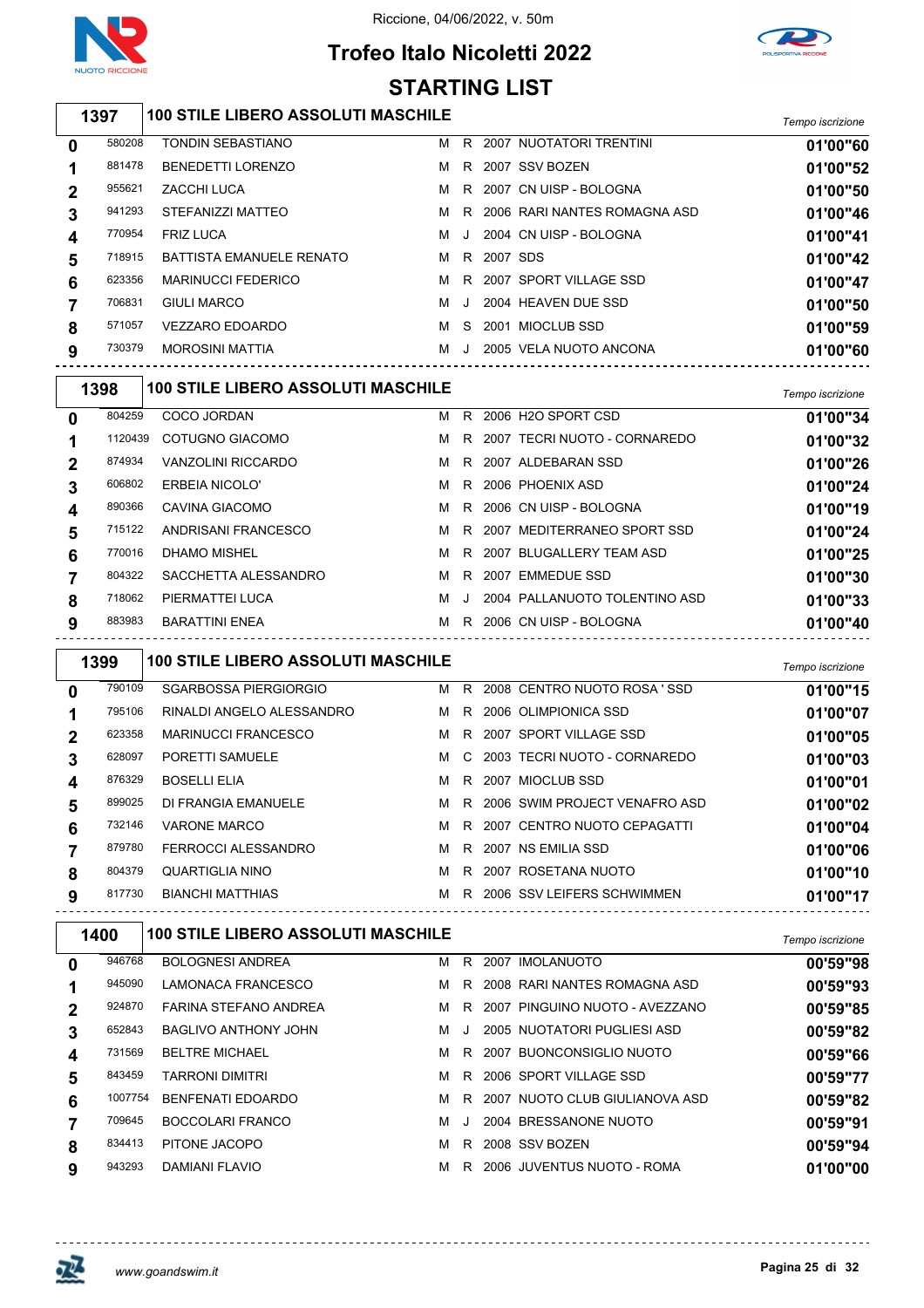

# **Trofeo Italo Nicoletti 2022**



#### *Tempo iscrizione* **100 STILE LIBERO ASSOLUTI MASCHILE** BUCIARDINI CHRISTIAN M R 2007 H2O SPORT CSD **00'59"65** DI DEO NICOLO' M R 2006 CENTRO NUOTO CEPAGATTI **00'59"65** AMATORI DAVIDE M R 2007 SPORT VILLAGE SSD **00'59"54** PUTTINI GABRIELE M R 2007 NUOTO PIOMBINO **00'59"52** CASUBALDO FEDERICO M R 2007 THEBRIS NUOTO - P.FELCINO **00'59"50** LANZI MAURIZIO M R 2007 S.G.T. SPORT SSD **00'59"50** MAZZELLA DAVIDE M R 2007 LIB NUOTO RAVENNA **00'59"53** BOTTINI LORENZO M R 2008 CLUB AQUATICO PESCARA SSD **00'59"57** BETTELLI LEONARDO M R 2007 SWEET TEAM MODENA ASD **00'59"65** CASSANELLI JACOPO M J 2005 TECRI NUOTO - CORNAREDO **00'59"66** *Tempo iscrizione* **100 STILE LIBERO ASSOLUTI MASCHILE** PROTUC DANIEL CRISTIANO M J 2005 BUONCONSIGLIO NUOTO **00'59"43** GIANNELLI FRANCESCO M R 2006 LIBERTAS R.N.PERUGIA **00'59"38** MARCHETTI CRISTIAN M R 2006 IMOLANUOTO **00'59"36** GARLETTI PAOLO M J 2004 CANOTTIERI BALDESIO **00'59"30** NAPOLEONE NICOLO' M R 2008 CLUB L 'AQUILA NUOTO **00'59"23** SOSPIRATO NIKO M J 2005 PRIMAVERA CAMPUS APRILIA SSD **00'59"27** PIRCHER GABRIEL M J 2005 SSV BOZEN **00'59"32** GIANNELLI NICOLAS M J 2005 NUOTO CL.AZZURRA 91 - BO **00'59"38** OBINU VINCENZO PAOLO M R 2007 NUOTATORI TRENTINI **00'59"40** CERRATO PIETRO M R 2006 AOSTA NUOTO **00'59"43** *Tempo iscrizione* **100 STILE LIBERO ASSOLUTI MASCHILE** CARTA TOMMASO M R 2008 LIBERTAS R.N.PERUGIA **00'59"21** CALI BRUNO M J 2004 HEAVEN DUE SSD **00'59"08** IANNONE EMANUELE M J 2005 HIDRO SPORT SSD ARL **00'59"06** BASILE JACOPO M J 2005 H2O SPORT CSD **00'59"04** SURIANO MARCO M R 2007 NUOTATORI PUGLIESI ASD **00'58"96** PICCININI FEDERICO M R 2007 PINGUINO NUOTO - AVEZZANO **00'59"01** DELL'ORCO VALERIO M R 2006 HEAVEN DUE SSD **00'59"05** EVANGELISTA GABRIELE M R 2008 PINGUINO NUOTO - AVEZZANO **00'59"07** BOFFILO ALESSIO M J 2004 SWEET TEAM MODENA ASD **00'59"12** BERTOLDO ANTONIO M R 2008 HIDRO SPORT SSD ARL **00'59"23** *Tempo iscrizione* **100 STILE LIBERO ASSOLUTI MASCHILE** IMZI ANOUAR M R 2006 BUONCONSIGLIO NUOTO **00'58"95** BASILE GABRIELE M J 2004 CLUB L 'AQUILA NUOTO **00'58"93** CARBONE SAMUELE M R 2006 JUVENTUS NUOTO - ROMA **00'58"92** GIOVANNINI MANUEL M R 2006 SSV BOZEN **00'58"90** TROFINO GIACOMO M R 2006 H2O SPORT CSD **00'58"74** CATELLI ALESSANDRO M R 2006 HIDRO SPORT SSD ARL **00'58"80 STARTING LIST**

 VALENTINI TOMMASO M J 2004 SWEET TEAM MODENA ASD **00'58"91** SACCHI LORENZO M C 2002 NS MARCHE SSD **00'58"92** MANDATO LEONARDO M J 2005 HEAVEN DUE SSD **00'58"95** BEVILACQUA PATRICK M R 2007 SSV BOZEN **00'58"95**

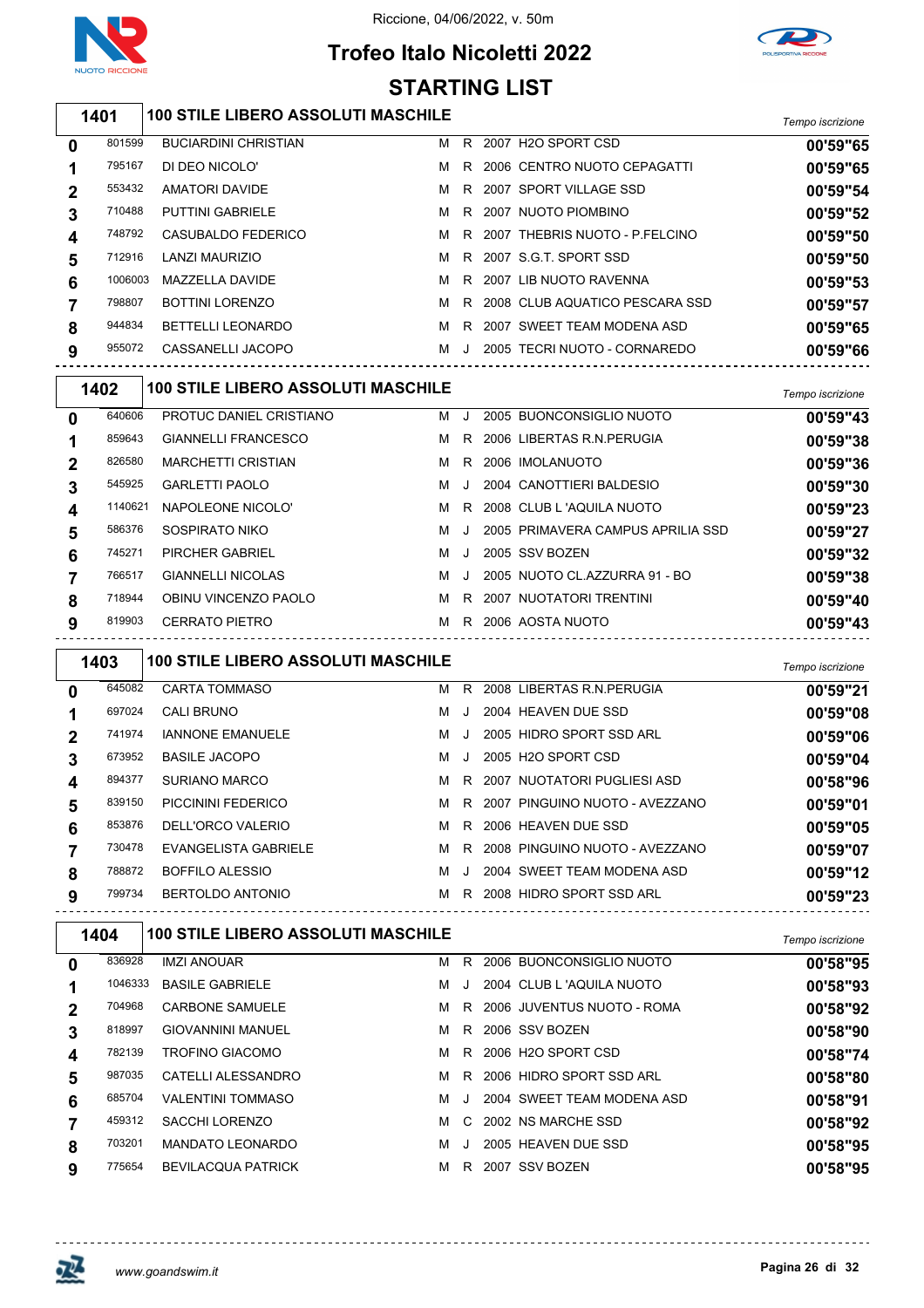

# **Trofeo Italo Nicoletti 2022 STARTING LIST**



## *Tempo iscrizione* **100 STILE LIBERO ASSOLUTI MASCHILE**

| 0 | 530334 | CALVANO LORENZO              | м | C.      |          | 2003 CLUB L 'AQUILA NUOTO    | 00'58"73 |
|---|--------|------------------------------|---|---------|----------|------------------------------|----------|
|   | 730424 | <b>MASTROIANNI CHRISTIAN</b> | м | R.      | 2006 SDS |                              | 00'58"64 |
| 2 | 666170 | <b>MICHELI NICOLA</b>        | м |         |          | R 2008 NUOTATORI TRENTINI    | 00'58"62 |
| 3 | 516773 | <b>VARUTTI ALEX</b>          | м | C.      |          | 2003 ARCA TEAM ASD           | 00'58"57 |
| 4 | 759897 | <b>GIANMOENA PHILIP</b>      | м | $\cdot$ |          | 2005 SSV LEIFERS SCHWIMMEN   | 00'58"47 |
| 5 | 890285 | CAVEDAL ALESSIO              | м |         |          | C 2003 JUVENTUS NUOTO - ROMA | 00'58"49 |
| 6 | 947104 | <b>TURCATO FILIPPO</b>       | м | R       |          | 2008 CENTRO NUOTO ROSA 'SSD  | 00'58"60 |
|   | 630461 | <b>MASSACCESI KEVIN</b>      | м | C.      |          | 2003 NS MARCHE SSD           | 00'58"62 |
| 8 | 919594 | ADAMI MARTINO                | м | R.      |          | 2007 BUONCONSIGLIO NUOTO     | 00'58"67 |
| 9 | 763868 | CALIANDRO GIANLUCA           | м | R       | 2007     | MEDITERRANEO SPORT SSD       | 00'58"73 |
|   |        |                              |   |         |          |                              |          |

| 1406         |        | <b>100 STILE LIBERO ASSOLUTI MASCHILE</b> |   |           |                                    | Tempo iscrizione |
|--------------|--------|-------------------------------------------|---|-----------|------------------------------------|------------------|
| $\mathbf 0$  | 710821 | SALVATI LORENZO                           | м | R.        | 2008 ASD DIMENSIONE NUOTO L'AQUILA | 00'58"43         |
|              | 815523 | ROLLI DARIO                               | м | R         | 2006 DE AKKER TEAM SSD ARL         | 00'58"37         |
| $\mathbf{2}$ | 639434 | <b>RINALDI GIULIO</b>                     | м | R         | 2006 CANOTTIERI BALDESIO           | 00'58"33         |
| 3            | 590712 | STECCONI GIOVANNI                         | м |           | 2005 VELA NUOTO ANCONA             | 00'58"29         |
| 4            | 835635 | CASTRATARO MANUEL                         | м |           | 2005 SWIM PROJECT VENAFRO ASD      | 00'58"29         |
| 5            | 785031 | ALLEGRINI FILIPPO                         | м | J.        | 2004 HEAVEN DUE SSD                | 00'58"29         |
| 6            | 951566 | <b>BARBERA LUIGI</b>                      | м | R.        | 2008 CLUB AQUATICO PESCARA SSD     | 00'58"31         |
|              | 574567 | RIVA MASSIMILIANO                         | м | $\cdot$ . | 2005 GS SWIMMING VICENZA           | 00'58"37         |
| 8            | 816186 | SADDI MATTIA                              | M |           | 2005 TECRI NUOTO - CORNAREDO       | 00'58"38         |
| 9            | 773117 | PETACCIATO JACOPO                         | м | $\cdot$   | 2005 HIDRO SPORT SSD ARL           | 00'58"45         |

| 1407        |         |                         | <b>100 STILE LIBERO ASSOLUTI MASCHILE</b> |    |                                    |          |  |  |  |  |  |
|-------------|---------|-------------------------|-------------------------------------------|----|------------------------------------|----------|--|--|--|--|--|
| 0           | 805703  | <b>GIULIANI TOMMASO</b> | м                                         | J. | 2005 ASD DIMENSIONE NUOTO L'AQUILA | 00'58"28 |  |  |  |  |  |
|             | 615240  | PAOLINO FRANCESCO       | м                                         |    | 2005 PRIMAVERA CAMPUS APRILIA SSD  | 00'58"23 |  |  |  |  |  |
| $\mathbf 2$ | 684689  | SQUILLACE SIMONE        | м                                         |    | 2005 PRIMAVERA CAMPUS APRILIA SSD  | 00'58"15 |  |  |  |  |  |
| 3           | 850162  | COLALILLO MARIO         | м                                         |    | 2005 HIDRO SPORT SSD ARL           | 00'58"06 |  |  |  |  |  |
| 4           | 816827  | <b>FAELLI NICOLA</b>    | м                                         | R. | 2007 SKY LINE NUOTO - C PUSTER     | 00'57"98 |  |  |  |  |  |
| 5           | 1007478 | <b>GHIRO EDOARDO</b>    | м                                         | R. | 2007 PRIMAVERA CAMPUS APRILIA SSD  | 00'58"01 |  |  |  |  |  |
| 6           | 819380  | <b>TOTTI LUCA</b>       | м                                         | R. | 2006 POL COMUNALE RICCIONE         | 00'58"09 |  |  |  |  |  |
|             | 734684  | CASAGRANDE FILIPPO      | м                                         |    | 2005 THEBRIS NUOTO - P.FELCINO     | 00'58"17 |  |  |  |  |  |
| 8           | 773266  | CIARLEGLIO ALESSANDRO   | м                                         | R  | 2007 BUONCONSIGLIO NUOTO           | 00'58"24 |  |  |  |  |  |
| 9           | 673951  | DE GREGORIO GABRIELE    | м                                         | R. | 2006 H <sub>2</sub> O SPORT CSD    | 00'58"29 |  |  |  |  |  |

|             | 1408    | <b>100 STILE LIBERO ASSOLUTI MASCHILE</b> |   |    |                              | Tempo iscrizione |
|-------------|---------|-------------------------------------------|---|----|------------------------------|------------------|
| 0           | 1014082 | <b>CROCI FEDERICO</b>                     | м | R. | 2008 CN UISP - BOLOGNA       | 00'57"93         |
|             | 1068754 | <b>PAGANI LUCA</b>                        | м |    | 2005 ROBUR ET FIDES - VARESE | 00'57"89         |
| $\mathbf 2$ | 755444  | ARMAROLI RICCARDO                         | м |    | 2005 DE AKKER TEAM SSD ARL   | 00'57"83         |
| 3           | 816857  | LA ROSA STEFANO                           | м | R. | 2006 PRESIDENT BOLOGNA       | 00'57"83         |
| 4           | 1120441 | COTUGNO TOMMASO                           | м | R. | 2007 TECRI NUOTO - CORNAREDO | 00'57"81         |
| 5           | 560979  | PENASA PIETRO                             | м | S. | 2001 RARI NANTES ROMAGNA ASD | 00'57"82         |
| 6           | 877924  | <b>BERTONI SAMUELE</b>                    | м | R  | 2007 NS EMILIA SSD           | 00'57"83         |
|             | 890376  | SAVORANI LORENZO                          | м | R. | 2006 DE AKKER TEAM SSD ARL   | 00'57"88         |
| 8           | 673208  | ORIENTE GIOVANNI                          | м |    | 2004 HIDRO SPORT SSD ARL     | 00'57"91         |
| 9           | 1004054 | MONGARDI MARCO LUIGI                      | м | R. | 2008 IMOLANUOTO              | 00'57"94         |
|             |         |                                           |   |    |                              |                  |

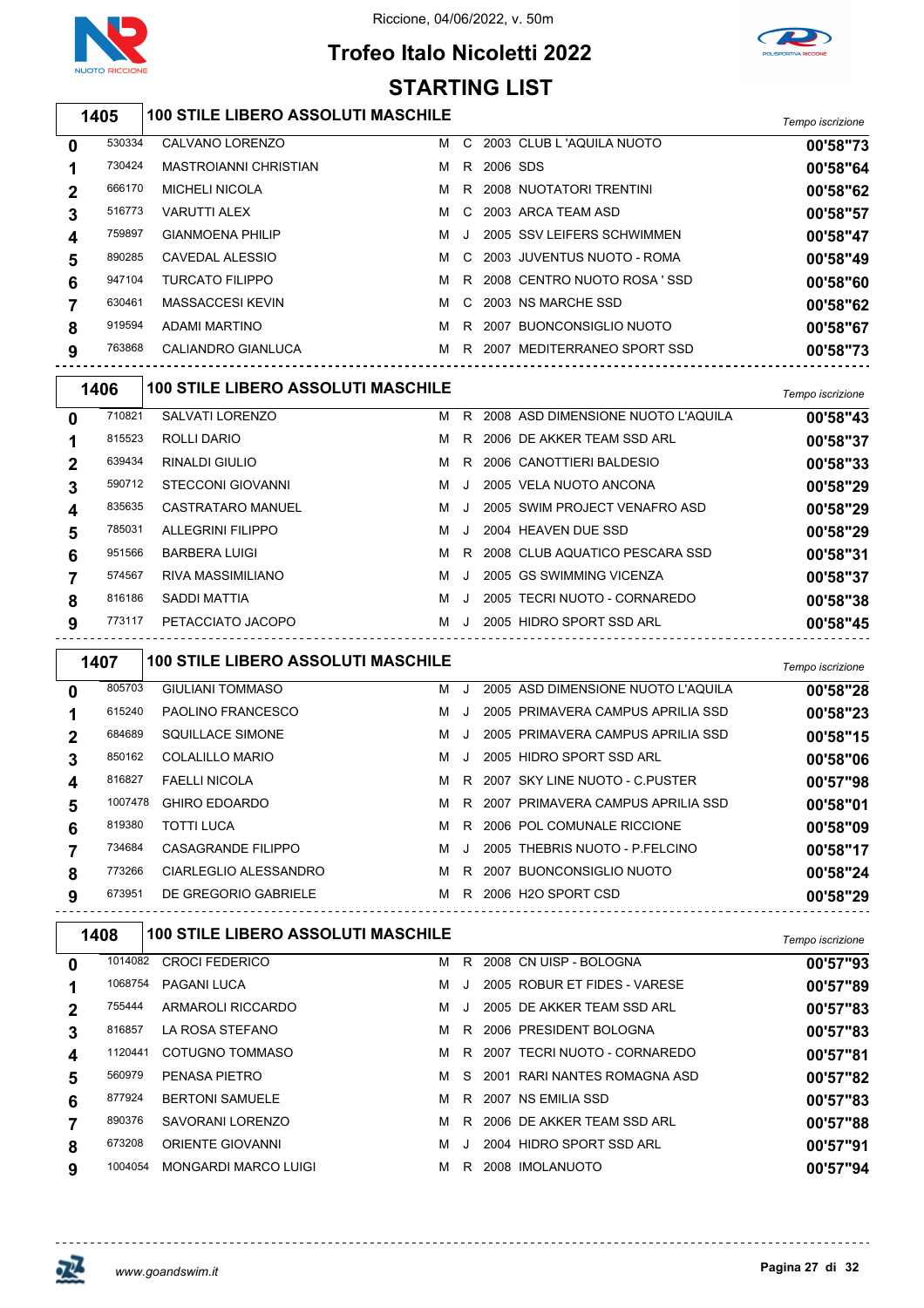

# **Trofeo Italo Nicoletti 2022 STARTING LIST**



## *Tempo iscrizione* **100 STILE LIBERO ASSOLUTI MASCHILE**

| 0           | 1073913 | <b>SCOLARI FLAVIO</b>   | м | C.      | 2003 JUVENTUS NUOTO - ROMA        | 00'57"71 |
|-------------|---------|-------------------------|---|---------|-----------------------------------|----------|
|             | 639248  | <b>FELISARI TOMMASO</b> | м | R       | 2006 CANOTTIERI BALDESIO          | 00'57"66 |
| $\mathbf 2$ | 507371  | RAMPAZZO EDOARDO        | M | $\cdot$ | 2004 GS SWIMMING VICENZA          | 00'57"65 |
| 3           | 816646  | PIZZETTI SAMUELE        | м | R       | 2006 SKY LINE NUOTO - C PUSTER    | 00'57"64 |
| 4           | 578586  | <b>SERA GABRIELE</b>    | м | S.      | 2000 PRIMAVERA CAMPUS APRILIA SSD | 00'57"61 |
| 5           | 827741  | NUCCI EDOARDO           | м | $\cdot$ | 2005 DE AKKER TEAM SSD ARL        | 00'57"63 |
| 6           | 660510  | <b>PALMIZI FEDERICO</b> | м |         | 2004 PALLANUOTO TOLENTINO ASD     | 00'57"65 |
|             | 744912  | <b>FINOTTO ANDREA</b>   | м |         | 2005 SSD STILELIBERO - PREGANZ    | 00'57"65 |
| 8           | 807648  | MENESTRINA STEFANO      | м | R       | 2007 BUONCONSIGLIO NUOTO          | 00'57"71 |
| 9           | 887664  | CARDINALI TOMMASO       | м |         | 2005 HEAVEN DUE SSD               | 00'57"72 |
|             |         |                         |   |         |                                   |          |

| 1410           |         | <b>100 STILE LIBERO ASSOLUTI MASCHILE</b> | Tempo iscrizione |           |          |                                   |          |
|----------------|---------|-------------------------------------------|------------------|-----------|----------|-----------------------------------|----------|
| $\mathbf 0$    | 848558  | <b>RIGHETTI LORENZO</b>                   | м                | R.        |          | 2008 S.G.T. SPORT SSD             | 00'57"53 |
|                | 684685  | MONTALBANO ALESSANDRO                     | м                | $\cdot$ . |          | 2005 PRIMAVERA CAMPUS APRILIA SSD | 00'57"52 |
| $\mathbf 2$    | 888773  | <b>HYSO ALESSANDRO</b>                    | м                | R.        |          | 2007 THEBRIS NUOTO - P.FELCINO    | 00'57"43 |
| 3              | 988198  | D'ERAMO TOMMASO                           | м                | J         |          | 2004 CLUB L 'AQUILA NUOTO         | 00'57"33 |
| $\overline{4}$ | 510166  | FERRAGOSTO PAOLO                          | м                | C.        | 2003 SDS |                                   | 00'57"27 |
| 5              | 480980  | <b>ZUCCHINI LUDOVICO</b>                  | м                | J.        |          | 2004 VELA NUOTO ANCONA            | 00'57"29 |
| 6              | 758897  | VACCHI GIACOMO                            | м                |           |          | 2005 SWIM TEAM LUGO ASD           | 00'57"40 |
|                | 775371  | <b>BERTO TOMMASO</b>                      | м                |           |          | 2005 VELA NUOTO ANCONA            | 00'57"47 |
| 8              | 585387  | <b>MASONI MATTEO MARIA</b>                | м                |           | 2004 SDS |                                   | 00'57"53 |
| 9              | 1051517 | <b>BASSI MATTIA</b>                       | м                | R.        |          | 2006 SPORT CENTER POLISPORTIVA    | 00'57"60 |

|              | 1411   | <b>100 STILE LIBERO ASSOLUTI MASCHILE</b> |   |       |                                   | Tempo iscrizione |
|--------------|--------|-------------------------------------------|---|-------|-----------------------------------|------------------|
| 0            | 955655 | DISTEFANO FRANCESCO                       | м | R     | 2006 CN UISP - BOLOGNA            | 00'57"14         |
| 1            | 704192 | CASELLI GIACOMO                           | м | R.    | 2006 VELA NUOTO ANCONA            | 00'57"11         |
| $\mathbf{2}$ | 516364 | <b>FEI GIOVANNI</b>                       | м | J.    | 2005 LIBERTAS R.N. PERUGIA        | 00'57"07         |
| 3            | 822207 | <b>MAYR NICOLAS</b>                       | м | R.    | 2006 SSV BOZEN                    | 00'57"02         |
| 4            | 818927 | <b>SALVATI DENNIS</b>                     | м | R.    | 2006 JUVENTUS NUOTO - ROMA        | 00'56"91         |
| 5            | 498288 | PERLA EDOARDO                             | м | S.    | 2001 POL COMUNALE RICCIONE        | 00'56"95         |
| 6            | 967341 | PETRIGLIA LORENZO                         | м | R.    | 2007 PRIMAVERA CAMPUS APRILIA SSD | 00'57"07         |
|              | 624118 | <b>FACOTTO ANDREA</b>                     | м | R.    | 2006 NUOTO PIOMBINO               | 00'57"08         |
| 8            | 887292 | <b>CAVARGINI GIACOMO</b>                  | м | R     | 2007 CNAT 99 AMICI DEL NUOTO      | 00'57"11         |
| 9            | 547624 | <b>IACOVELLI ANTONIO PIO</b>              | м | . . 1 | 2005 HIDRO SPORT SSD ARL          | 00'57"23         |

|   | 1412        |  | <b>100 STILE LIBERO ASSOLUTI MASCHILE</b> |   | Tempo iscrizione |  |                                   |          |
|---|-------------|--|-------------------------------------------|---|------------------|--|-----------------------------------|----------|
| 0 | 830654      |  | VANERIO TOMMASO                           | м | R.               |  | 2006 ROBUR ET FIDES - VARESE      | 00'56"89 |
|   | 713901      |  | SORACE MARCO JUNIO MASSIMO                | м | - J              |  | 2005 OLYMPIAPALERMO ASD           | 00'56"86 |
|   | 574056      |  | <b>MARCHESIN MICHELE</b>                  | м | . . 1            |  | 2005 GS SWIMMING VICENZA          | 00'56"83 |
| 3 | 631537      |  | <b>FALZONE SALVATORE MATTIA</b>           | м | - 1              |  | 2005 HEAVEN DUE SSD               | 00'56"78 |
| 4 | 519558      |  | <b>GALLI EMANUELE</b>                     | м | $\cdot$ .        |  | 2004 LIBERTAS R.N. PERUGIA        | 00'56"77 |
|   | 687020<br>5 |  | CONTE ALESSANDRO GIOVANNI                 | м | $\Box$           |  | 2004 TECRI NUOTO - CORNAREDO      | 00'56"78 |
| 6 | 757072      |  | <b>RUBINI MARCO</b>                       | м | R                |  | 2007 CANOTTIERI BALDESIO          | 00'56"78 |
|   | 685195      |  | POLESE ANDREA                             | м | R.               |  | 2006 TEAM VENETO ASD              | 00'56"84 |
| 8 | 689340      |  | <b>FRAZZANO FEDERICO</b>                  | м | -J               |  | 2004 IMOLANUOTO                   | 00'56"87 |
| 9 | 806729      |  | <b>MASSARENTI MARCO</b>                   | м | -S               |  | 1999 PRIMAVERA CAMPUS APRILIA SSD | 00'56"91 |
|   |             |  |                                           |   |                  |  |                                   |          |

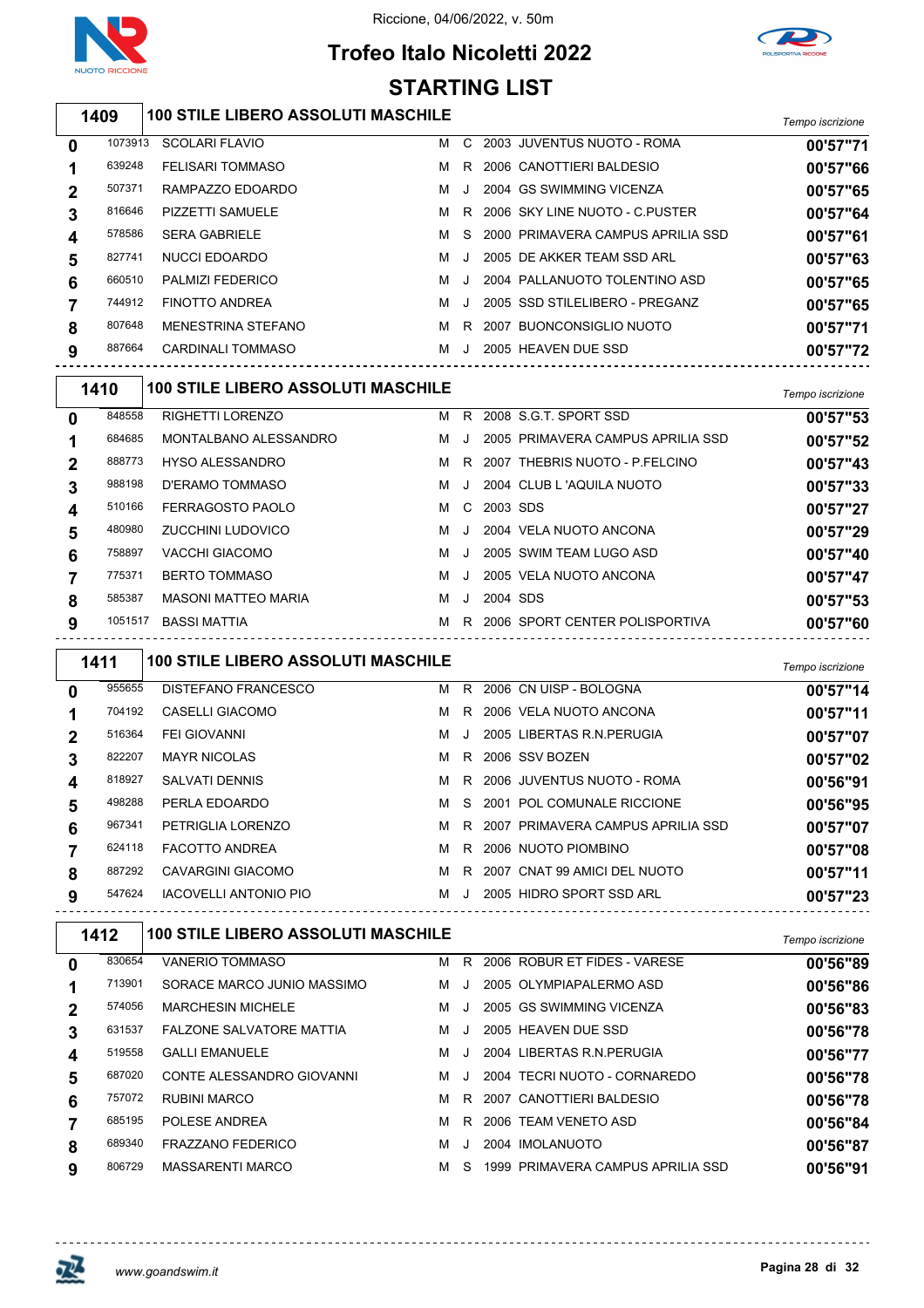

# **Trofeo Italo Nicoletti 2022**



#### *Tempo iscrizione* **100 STILE LIBERO ASSOLUTI MASCHILE** ROTELLI LUCA M R 2006 SPORT CENTER POLISPORTIVA **00'56"74** ZIN GIACOMO M J 2005 GS SWIMMING VICENZA **00'56"71** ZOLDAN ANDREA M R 2007 CN UISP - BOLOGNA **00'56"67** PENNETTA FRANCESCO M J 2005 FERRARANUOTO ASD **00'56"51** 835562 DE FABRITIIS EDOARDO M R 2006 CENTRO NUOTO CEPAGATTI **00'56"46**  CAZZETTA WALTER M C 2003 CENTRO NUOTO CEPAGATTI **00'56"50** MACKENBERG MATTIA M J 2005 HEAVEN DUE SSD **00'56"65** 890379 SAVIGNI MATTEO **MR** 2006 DE AKKER TEAM SSD ARL **00'56"69**  GALEAZZI DIEGO M J 2005 SPORT VILLAGE SSD **00'56"72** MORICONI LEONARDO M C 2003 VELA NUOTO ANCONA **00'56"76** *Tempo iscrizione* **100 STILE LIBERO ASSOLUTI MASCHILE** SPECA MATTEO M J 2004 NUOTO CLUB GIULIANOVA ASD **00'56"40** LAUDATO MANUEL M R 2006 SDS **00'56"37** SBROZZI FILIPPO M R 2006 POL COMUNALE RICCIONE **00'56"29** MINARELLI GIAN MARCO M R 2007 SAVENA NUOTO TEAM **00'56"23** D'AGOSTINO ALESSIO M R 2007 EMMEDUE SSD **00'56"21** INGROSSO GIOVANNI PIO M R 2006 OLIMPICA SALENTINA ASD **00'56"21** VITALI ALESSANDRO M J 2005 SPORT VILLAGE SSD **00'56"26** DIANINI NICOLO' M J 2005 CN UISP - BOLOGNA **00'56"33** LAPENNA CRISTIAN M S 2000 IL GABBIANO SSD LADISPOLI **00'56"40** EL FATH YOUSSEF M C 2002 SWEET TEAM MODENA ASD **00'56"44** *Tempo iscrizione* **100 STILE LIBERO ASSOLUTI MASCHILE** CAPPIELLO PATRICK M R 2006 RARI NANTES ROMAGNA ASD **00'56"14** PINCA PIETRO M J 2004 CUS FERRARA ASD **00'56"10** PAPPI RICCARDO M J 2004 FERRARANUOTO ASD **00'56"02** ANSALONI LUCA M J 2004 CN UISP - BOLOGNA **00'56"00** MALATESTA MORRIS M J 2005 SPORT VILLAGE SSD **00'55"93** GIANGUALANO ELIA M R 2006 TECRI NUOTO - CORNAREDO **00'55"95** ZANON GIACOMO M J 2005 TEAM NUOTO TRENTO ASD **00'56"01** BERTIN SAMUELE M R 2006 RINASCITA TEAM ROMAGNA **00'56"04** BERTONCINI ALESSIO M J 2005 FERRARANUOTO ASD **00'56"13** IANIERI DANIELE M J 2005 EMMEBI SHARK SWIM TEAM AS **00'56"20** *Tempo iscrizione* **100 STILE LIBERO ASSOLUTI MASCHILE** MENICONI FILIPPO M J 2005 SPOLETO NUOTO **00'55"80** NUGHES LORENZO M J 2004 FERRARANUOTO ASD **00'55"72** BIASINI FRANCESCO M R 2006 NUOTANDO ASD **00'55"65** 829021 PERILLI FRANCESCO **MR** 2006 CANOTTIERI TEVERE REMO RAVAIOLI RICCARDO M R 2006 RARI NANTES ROMAGNA ASD **00'55"61** MENABUE FILIPPO M C 2002 SWEET TEAM MODENA ASD **00'55"61** SURIANO VITO JOE M J 2004 NUOTATORI PUGLIESI ASD **00'55"65** CARLINI FILIPPO M R 2006 POL COMUNALE RICCIONE **00'55"70 STARTING LIST**

 SERPENTE SIMONE M S 2000 LUISS SSD **00'55"78** GUARESI GIANLUCA M J 2004 OLYMPIAPALERMO ASD **00'55"92**

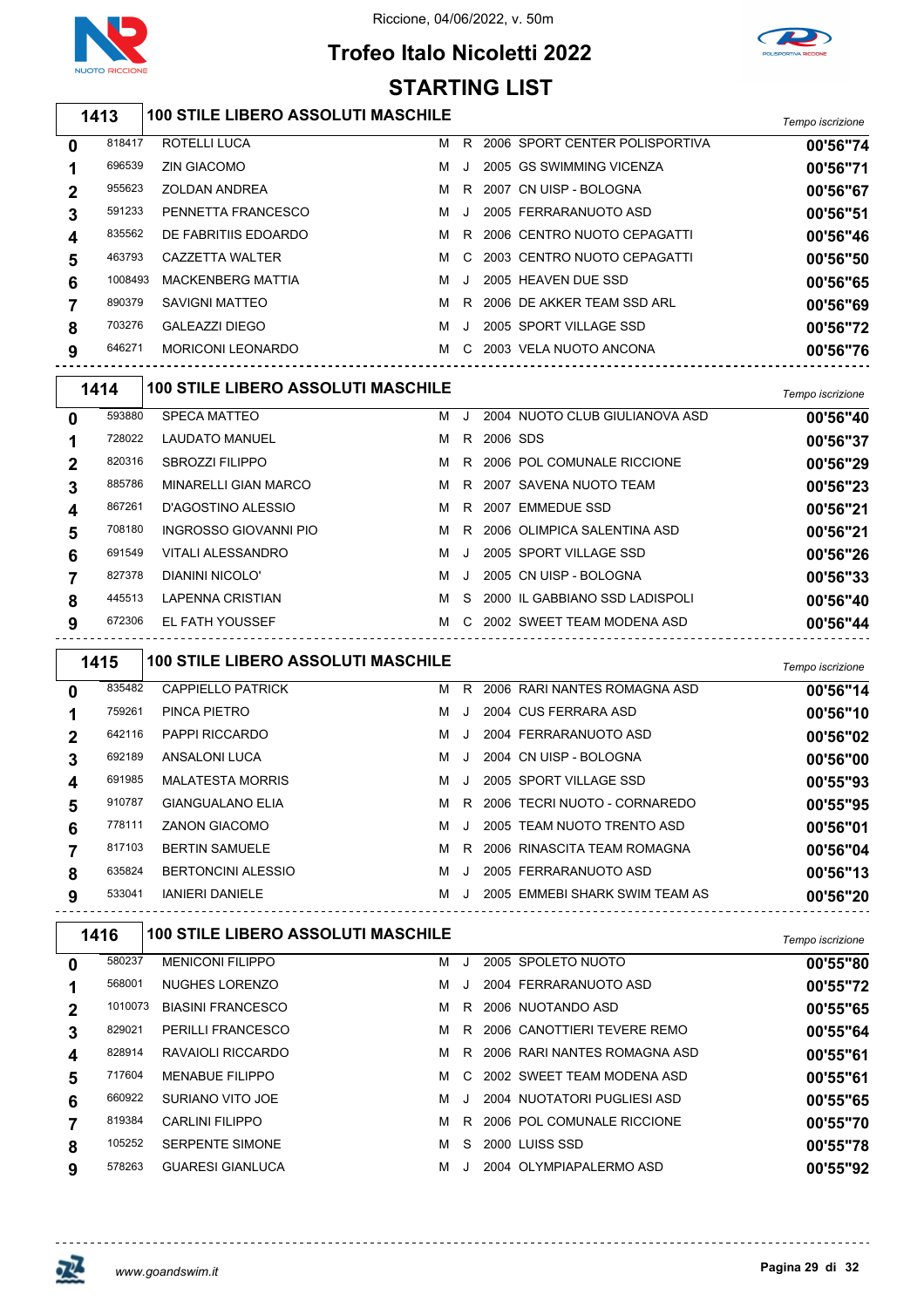

# **Trofeo Italo Nicoletti 2022**



#### *Tempo iscrizione* **100 STILE LIBERO ASSOLUTI MASCHILE** 828756 TAGLIATTI NICHOLAS MR 2006 CUS FERRARA ASD **00'55"57**  DE DEO MATTEO M J 2004 SDS **00'55"53** DE LEO ANDREA M J 2004 HEAVEN DUE SSD **00'55"51** RIGNANESE FEDERICO M C 2002 VELA NUOTO ANCONA **00'55"41** VEZZINI ANDREA M C 2002 ROBUR ET FIDES - VARESE **00'55"30** CARUSONE LEONARDO M J 2004 SPOLETO NUOTO **00'55"37** ROMANIN FILIPPO M R 2006 FERRARANUOTO ASD **00'55"44** FLORIO EMANUELE M J 2005 H2O SPORT CSD **00'55"52** CASTELLANI NICOLA M R 2006 CLUB AQUATICO PESCARA SSD **00'55"54** DI FABIO LUCA M R 2007 RARI NANTES ROMAGNA ASD **00'55"60** *Tempo iscrizione* **100 STILE LIBERO ASSOLUTI MASCHILE** PRAMPOLINI VALTER M J 2004 SWEET TEAM MODENA ASD **00'55"28** BORTOLI TOMMASO M J 2005 BRESSANONE NUOTO **00'55"24** BAYUMI KARIM M J 2004 CN UISP - BOLOGNA **00'55"15** MOSCONI LUCA M C 2003 NS MARCHE SSD **00'55"04** MENTA MARCO M C 2002 CENTRO NUOTO ROSA ' SSD **00'55"02** FERLITO ANDREA M S 2001 CANOTTIERI TEVERE REMO **00'55"04** PIZZONI SIMON PIETRO M J 2005 SPOLETO NUOTO **00'55"15** SASSOLI LEONARDO M S 2000 IMOLANUOTO **00'55"24** LICCHELLI ANDREA M R 2006 NUOTATORI PUGLIESI ASD **00'55"28** LATESSA ANTHONY M J 2005 EMMEDUE SSD **00'55"30** *Tempo iscrizione* **100 STILE LIBERO ASSOLUTI MASCHILE** CORBISIERO ANTONIO M J 2005 HEAVEN DUE SSD **00'54"98** GARDINI GABRIEL M C 2002 POL COMUNALE RICCIONE **00'54"92** CROSATO ALBERTO M S 1996 LUISS SSD **00'54"91** ETTORRE STEFANO M R 2006 MEDITERRANEO SPORT SSD **00'54"90** LUTECKI ALESSANDRO M C 2003 JUVENTUS NUOTO - ROMA **00'54"81** MARCHESIN TOMMASO M J 2004 GS SWIMMING VICENZA **00'54"81** BRIDA TOMMASO LORENZO M R 2006 SSV BOZEN **00'54"90** COMODO PATRICK M C 2003 HIDRO SPORT SSD ARL **00'54"92** DESIDERIO LUCA M R 2007 NS EMILIA SSD **00'54"92** NASONI MATTEO M J 2005 NS MARCHE SSD **00'55"01** *Tempo iscrizione* **100 STILE LIBERO ASSOLUTI MASCHILE** GUTANU DINU M J 2005 CNAT 99 AMICI DEL NUOTO **00'54"62 STARTING LIST**

| 0                       | 724293 | <b>GUTANU DINU</b>       | м |           | 2005 CNAT 99 AMICI DEL NUOTO | 00'54"62 |
|-------------------------|--------|--------------------------|---|-----------|------------------------------|----------|
| 1                       | 653675 | ROSSO NICOLO'            | м |           | 2005 TEAM VENETO ASD         | 00'54"60 |
| $\mathbf{2}$            | 715027 | DI PIETRO ALESSANDRO     | M |           | R 2006 OLIMPIONICA SSD       | 00'54"52 |
| 3                       | 564288 | CURTOLO DYLAN            | M |           | C 2002 ARCA TEAM ASD         | 00'54"44 |
| $\overline{\mathbf{4}}$ | 770014 | <b>CANTARINI GIACOMO</b> |   |           | M R 2007 BLUGALLERY TEAM ASD | 00'54"37 |
| 5                       | 633384 | RADUNA FRANCESCO         | M |           | R 2007 HEAVEN DUE SSD        | 00'54"40 |
| 6                       | 564843 | CANDELORO LORENZO        | м | -J        | 2005 CENTRO NUOTO CEPAGATTI  | 00'54"48 |
|                         | 398177 | <b>TOGNETTI FABIO</b>    | м | S.        | 1999 DE AKKER TEAM SSD ARL   | 00'54"59 |
| 8                       | 715086 | <b>ORIFICI STEFANO</b>   | м | $\cdot$ . | 2004 JUVENTUS NUOTO - ROMA   | 00'54"60 |
| 9                       | 615974 | <b>FARINA NICOLAS</b>    | м | C.        | 2003 SWEET TEAM MODENA ASD   | 00'54"75 |
|                         |        |                          |   |           |                              |          |

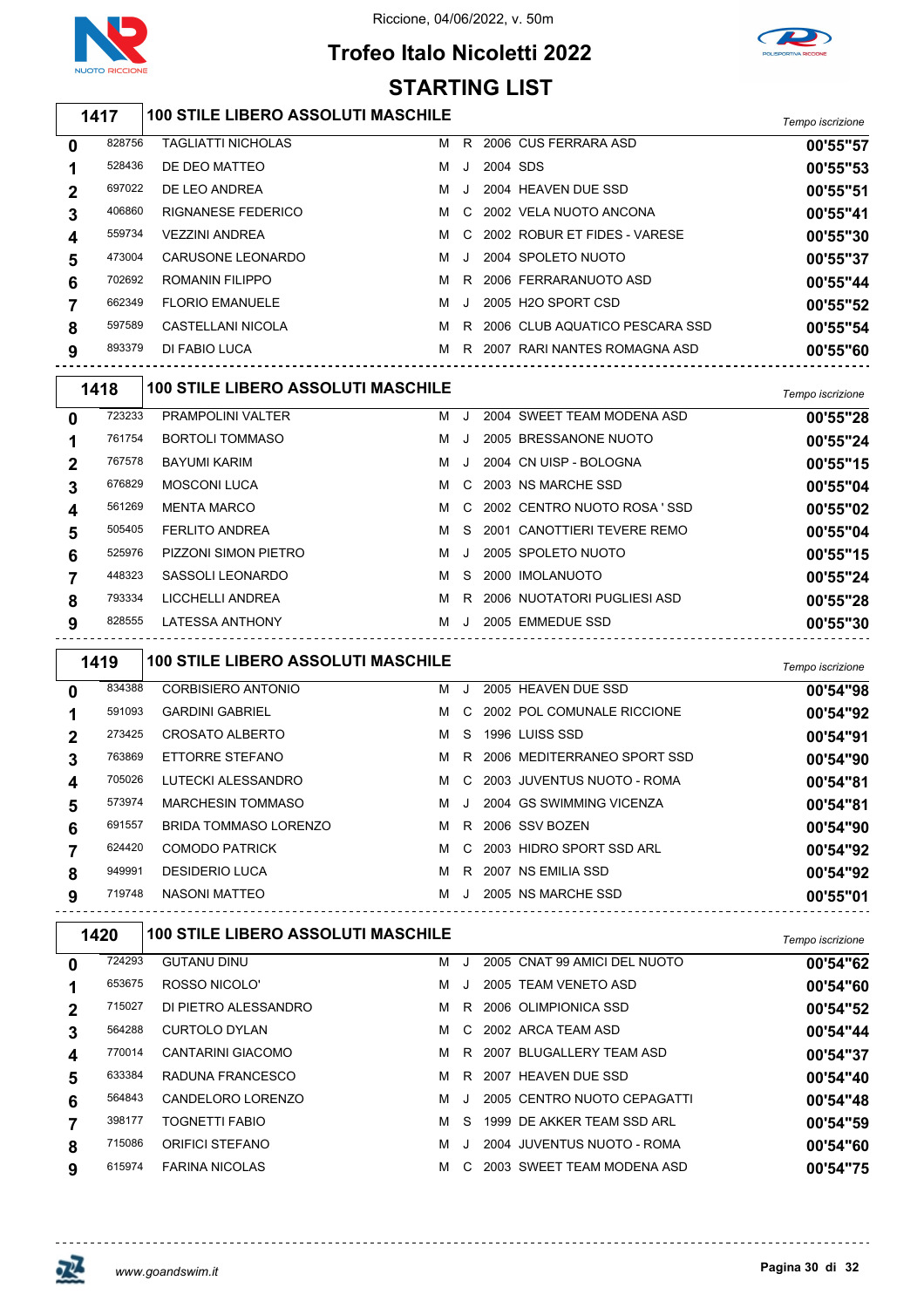



## **Trofeo Italo Nicoletti 2022 STARTING LIST**

|                         |        |                                           | ו טום טאוו ואו ט |              |              |                                    |                  |
|-------------------------|--------|-------------------------------------------|------------------|--------------|--------------|------------------------------------|------------------|
|                         | 1421   | <b>100 STILE LIBERO ASSOLUTI MASCHILE</b> |                  |              |              |                                    | Tempo iscrizione |
| 0                       | 775476 | <b>BACIU GIOVANNI</b>                     | м                | J            |              | 2005 FORUM SPORT CENTER            | 00'54"30         |
| 1                       | 396653 | <b>GARUTI EMANUELE</b>                    | M                | - S          |              | 1999 EQUIPE SPORTIVA SRL SSD       | 00'54"13         |
| $\boldsymbol{2}$        | 829978 | <b>ZINGARO EMANUELE</b>                   |                  |              |              | M R 2006 ROBUR ET FIDES - VARESE   | 00'54"03         |
| 3                       | 457454 | SAPONARO FRANCESCO                        | M                |              |              | C 2002 DE AKKER TEAM SSD ARL       | 00'54"00         |
| 4                       | 418724 | <b>FABIANO RAFFAELE</b>                   | M                | <sub>S</sub> |              | 2001 LUISS SSD                     | 00'53"99         |
| 5                       | 698263 | <b>MASSI ALESSANDRO</b>                   | M                | C            |              | 2002 G.S. FORLI' NUOTO ASD         | 00'54"00         |
| 6                       | 654337 | <b>TESTINO ALESSANDRO</b>                 | M                | - C          |              | 2003 NUOTATORI PUGLIESI ASD        | 00'54"01         |
| 7                       | 466194 | DEL PIVO ENRICO                           |                  |              |              | M C 2003 SPORT VILLAGE SSD         | 00'54"11         |
| 8                       | 463170 | <b>MEMO FRANCESCO</b>                     | M                | J            |              | 2004 TEAM VENETO ASD               | 00'54"15         |
| 9                       | 590691 | <b>FARINA GABRIELE</b>                    |                  |              | M J 2004 SDS |                                    | 00'54"36         |
|                         | 1422   | <b>100 STILE LIBERO ASSOLUTI MASCHILE</b> |                  |              |              |                                    | Tempo iscrizione |
| 0                       | 755631 | <b>PARON GIOELE</b>                       |                  |              |              | M J 2005 SKY LINE NUOTO - C.PUSTER | 00'53"89         |
| 1                       | 453226 | PIRIA LORENZO                             |                  |              |              | M C 2002 ARCA TEAM ASD             | 00'53"80         |
| $\boldsymbol{2}$        | 125072 | BERNINI ALESSANDRO                        | M                |              |              | C 2003 CANOTTIERI BALDESIO         | 00'53"73         |
| 3                       | 712918 | D'AGOSTINO DANIEL                         |                  |              |              | M R 2007 S.G.T. SPORT SSD          | 00'53"66         |
| $\overline{\mathbf{4}}$ | 767001 | <b>BRAVACCINI LUCA</b>                    | M                | J            |              | 2005 POL COMUNALE RICCIONE         | 00'53"62         |
| 5                       | 573332 | <b>MAINES MATTIA</b>                      | M                | C.           |              | 2003 TEAM NUOTO TRENTO ASD         | 00'53"66         |
| 6                       | 410254 | PICONESE FEDERICO                         | M                | -S           |              | 2000 JUVENTUS NUOTO - ROMA         | 00'53"73         |
| 7                       | 761235 | <b>BERNARDONI MARCO</b>                   | M                | - S          |              | 2000 IMOLANUOTO                    | 00'53"76         |
| 8                       | 684672 | SQUILLACE FRANCESCO PIO                   |                  | MJ           |              | 2004 PRIMAVERA CAMPUS APRILIA SSD  | 00'53"88         |
| 9                       | 758728 | <b>TOBEL MATTEO</b>                       |                  |              |              | M J 2005 ROBUR ET FIDES - VARESE   | 00'53"95         |
|                         | 1423   | <b>100 STILE LIBERO ASSOLUTI MASCHILE</b> |                  |              |              |                                    | Tempo iscrizione |
| 0                       | 409528 | OTTONELLO PAOLO                           |                  |              |              | M S 2001 FERRARANUOTO ASD          | 00'53"55         |
| 1                       | 673665 | <b>TEDESCHI ERMANNO</b>                   |                  | MJ           |              | 2005 HIDRO SPORT SSD ARL           | 00'53"51         |
| $\boldsymbol{2}$        | 478572 | DAVANZO SIMONE                            |                  | M S          |              | 1999 TECRI NUOTO - CORNAREDO       | 00'53"48         |
| 3                       | 560492 | <b>ROGNONI MICHELE</b>                    | м                | $\cdot$      |              | 2004 CANOTTIERI BALDESIO           | 00'53"44         |
| 4                       | 443516 | DOSE DENIS                                | M                |              |              | S 2001 DE AKKER TEAM SSD ARL       | 00'53"28         |
| 5                       | 757064 | ROSSI LEONARDO                            |                  | MJ.          |              | 2005 POL COMUNALE RICCIONE         | 00'53"28         |
| 6                       | 806082 | SANTINI DANIELE                           | M                | J            |              | 2005 CANOTTIERI TEVERE REMO        | 00'53"47         |
| 7                       | 758742 | <b>SAVIONI ENRICO</b>                     |                  |              |              | M C 2003 SWIM TEAM LUGO ASD        | 00'53"50         |
| 8                       | 513302 | <b>MENEGATTI NICOLA</b>                   |                  |              |              | M S 2001 SPORT VILLAGE SSD         | 00'53"52         |
| 9                       | 498951 | <b>BURATTINI MICHELANGELO</b>             |                  |              |              | M S 2000 G.S. FORLI' NUOTO ASD     | 00'53"58         |
|                         | 1424   | <b>100 STILE LIBERO ASSOLUTI MASCHILE</b> |                  |              |              |                                    | Tempo iscrizione |
| 0                       | 784199 | <b>GUIDI GIACOMO</b>                      |                  |              |              | M S 1999 DE AKKER TEAM SSD ARL     | 00'52"67         |
| 1                       | 692256 | <b>BELARDI FILIPPO</b>                    |                  |              |              | M J 2004 NS MARCHE SSD             | 00'52"40         |
| $\boldsymbol{2}$        | 554406 | D'ANGELO LORENZO                          |                  |              |              | M S 2000 CANOTTIERI TEVERE REMO    | 00'52"05         |
| 3                       | 434190 | PERLINO EMANUELE ANTONIO                  | M                |              |              | C 2003 HIDRO SPORT SSD ARL         | 00'51"73         |
| 4                       | 266310 | ANDOLFI GIANLUCA                          |                  |              |              | M S 2000 SPOLETO NUOTO             | 00'50"04         |
| 5                       | 559753 | <b>TOBEL ROBIN</b>                        |                  |              |              | M C 2002 ROBUR ET FIDES - VARESE   | 00'51"56         |
| 6                       | 447756 | <b>CESARI GIORGIO</b>                     |                  |              |              | M S 1999 DE AKKER TEAM SSD ARL     | 00'51"95         |
| $\overline{\mathbf{7}}$ | 631119 | LOMBARDO VALERIO                          | M                |              |              | C 2003 SPORT VILLAGE SSD           | 00'52"30         |
| 8                       | 443801 | BOLZONELLA EDOARDO                        |                  |              |              | M S 2000 G.P. NUOTO MIRA           | 00'52"47         |

FANTUZZI ALESSANDRO M C 2002 CN UISP - BOLOGNA **00'53"20**

<u>--------------------------------</u>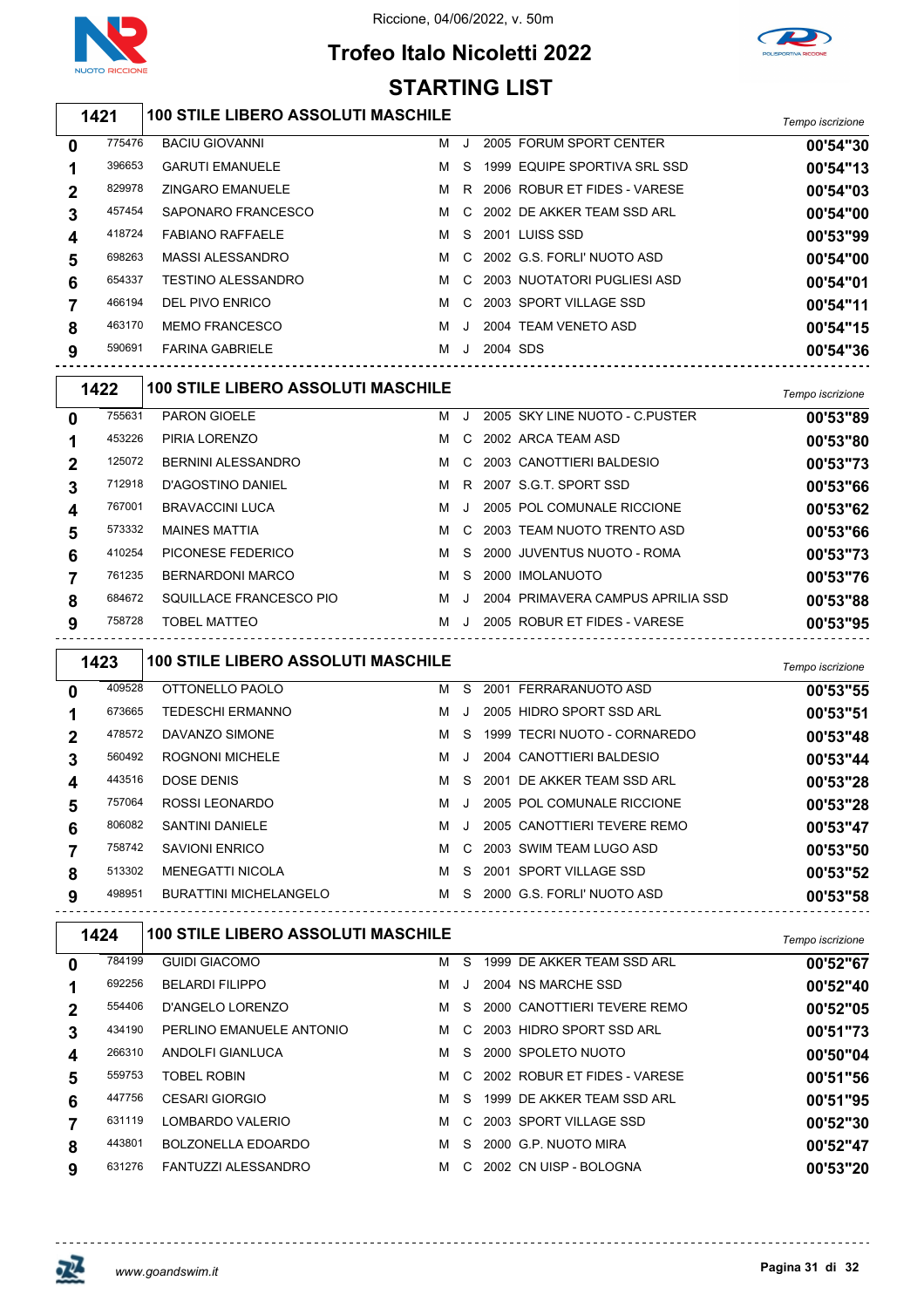

# **Trofeo Italo Nicoletti 2022 STARTING LIST**



## *Tempo iscrizione* **100 STILE LIBERO ASSOLUTI MASCHILE**

| 0           | 536907 | <b>TREVISI ALESSANDRO</b> | м | $\cdot$ | 2005 EMMEDUE SSD             | 00'52"55 |
|-------------|--------|---------------------------|---|---------|------------------------------|----------|
|             | 757707 | <b>GAZZOTTI SIMONE</b>    | м | C.      | 2002 FERRARANUOTO ASD        | 00'52"38 |
| $\mathbf 2$ | 467063 | DI LUDOVICO TOMMASO       | м |         | C 2002 DE AKKER TEAM SSD ARL | 00'52"05 |
| 3           | 186990 | <b>VECCHIETTI EUGENIO</b> | м | S.      | 1998 VELA NUOTO ANCONA       | 00'51"65 |
| 4           | 121308 | <b>MARCHESE DAVIDE</b>    | м | S.      | 1996 IN SPORT RANE ROSSE     | 00'49"88 |
| 5           | 70535  | CINQUINO MATTEO           | м | S.      | 1997 DE AKKER TEAM SSD ARL   | 00'51"18 |
| 6           | 673207 | <b>GALLESI MARCO</b>      | м | C.      | 2003 HIDRO SPORT SSD ARL     | 00'51"93 |
|             | 108052 | <b>BANDINELLI NICOLA</b>  | м | S.      | 1998 G.S. FORLI' NUOTO ASD   | 00'52"27 |
| 8           | 500589 | <b>BENINCA' ILIAN</b>     | м | $\cdot$ | 2004 IN SPORT RANE ROSSE     | 00'52"42 |
| 9           | 761195 | LOMBARDI BRYAN            | м |         | 2005 DE AKKER TEAM SSD ARL   | 00'52"97 |
|             |        |                           |   |         |                              |          |

| 1426             |        | <b>100 STILE LIBERO ASSOLUTI MASCHILE</b> |   |         |  |                               | Tempo iscrizione |  |
|------------------|--------|-------------------------------------------|---|---------|--|-------------------------------|------------------|--|
| $\mathbf 0$      | 461551 | <b>CONSALVO RAFFAELE</b>                  | м | $\cdot$ |  | 2004 ACSD PENTOTARY - FOGGIA  | 00'52"51         |  |
|                  | 441441 | CODIFAVA RICCARDO                         | м | S.      |  | 1999 IMOLANUOTO               | 00'52"34         |  |
| $\mathbf{2}$     | 470832 | ANDREOLI GABRIELE                         | м | C.      |  | 2003 CANOTTIERI TEVERE REMO   | 00'52"02         |  |
| 3                | 443517 | DOSE EDGAR                                | м | S.      |  | 2000 DE AKKER TEAM SSD ARL    | 00'51"56         |  |
| $\boldsymbol{4}$ | 632566 | <b>SERIO LUCA</b>                         | м |         |  | C 2003 CANOTTIERI TEVERE REMO | 00'49"23         |  |
| 5                | 78121  | <b>BASSETTI ALEX</b>                      | м | S.      |  | 1998 DE AKKER TEAM SSD ARL    | 00'51"02         |  |
| 6                | 48495  | <b>BROGLIA FRANCESCO</b>                  | м | S.      |  | 1991 DE AKKER TEAM SSD ARL    | 00'51"92         |  |
| 7                | 512335 | PERNA GIANFRANCO                          | м |         |  | C 2002 OLYMPIAPALERMO ASD     | 00'52"25         |  |
| 8                | 50105  | <b>GOLINELLI LORENZO</b>                  | м | S.      |  | 1997 IMOLANUOTO               | 00'52"42         |  |
| 9                | 563244 | <b>VALENTI THOMAS</b>                     | м |         |  | C 2002 POL COMUNALE RICCIONE  | 00'52"87         |  |



<u> - - - - - - - - - - -</u>